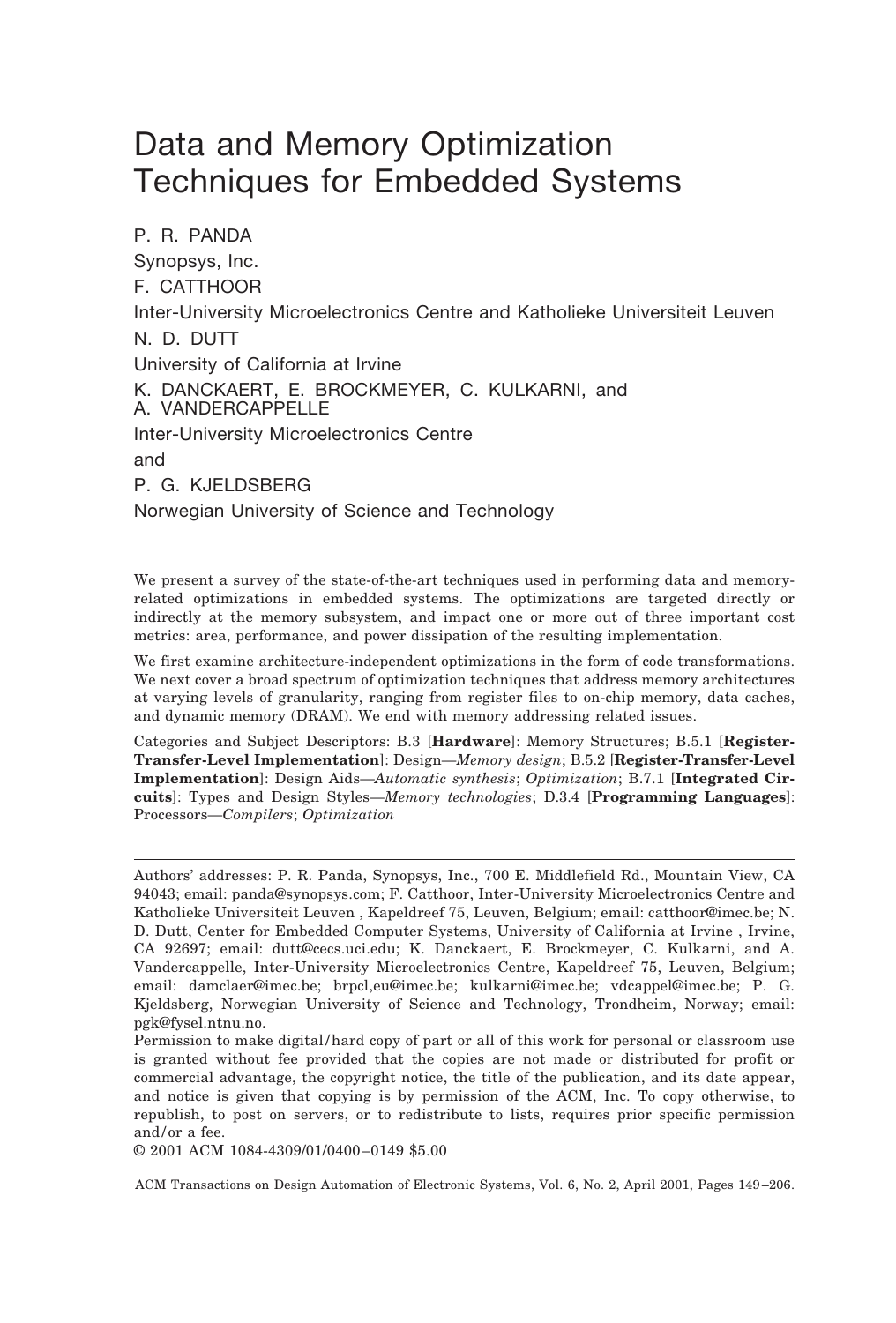General Terms: Algorithms, Design, Experimentation, Performance

Additional Key Words and Phrases: Address generation, allocation, architecture exploration, code transformation, data cache, data optimization, DRAM, high-level synthesis, memory architecture customization, memory power dissipation, register file, size estimation, SRAM, survey

## 1. INTRODUCTION

In the design of embedded systems, memory issues play a very important role, and often impact significantly the embedded system's performance, power dissipation, and overall cost of implementation. Indeed, as new processor families and processor cores begin to push the limits of high performance, the traditional processor-memory gap widens and often becomes the dominant bottleneck in achieving high performance. While embedded systems range from simple micro-controller-based solutions to high-end mixed hardware/software solutions, embedded system designers need to pay particular attention to issues such as minimizing memory requirements, improving memory throughput, and limiting the power dissipated by the system's memory.

Traditionally, much attention has been paid to the role of memory system design in the compiler, architecture, and CAD domains. Many of these techniques, while applicable to some extent, do not fully exploit the optimization opportunities in embedded system design. From an application viewpoint, embedded systems are special-purpose, and so are amenable to aggressive optimization techniques that can fully utilize knowledge of the applications. Whereas many traditional memory-related hardware and software optimizations had to account for variances due to generalpurpose applications, memory optimizations for embedded systems can be tailored to suit the expected profile of code and data. Furthermore, from an architectural viewpoint, the embedded system designer pays great attention to the customization of the memory subsystem (both on-chip, as well as off-chip): this leads to many nontraditional memory organizations, with a standard cache hierarchy being only one of many memory architectural options. Finally, from a constraint viewpoint, the embedded system designer needs to meet not only system performance goals, but also has to do this within a power budget (especially for mobile applications), and meet real-time constraints. The system performance should account for not only the processor's speed but also the system bus load to the shared board-level storage units such as main memory and disk. Even the L2 cache is shared in a multiprocessor context. As a result of all this, the memory and bus subsystem costs become a significant contributor to overall system costs, and thus the embedded system designer attempts to minimize memory requirements with the goal of lowering overall system costs.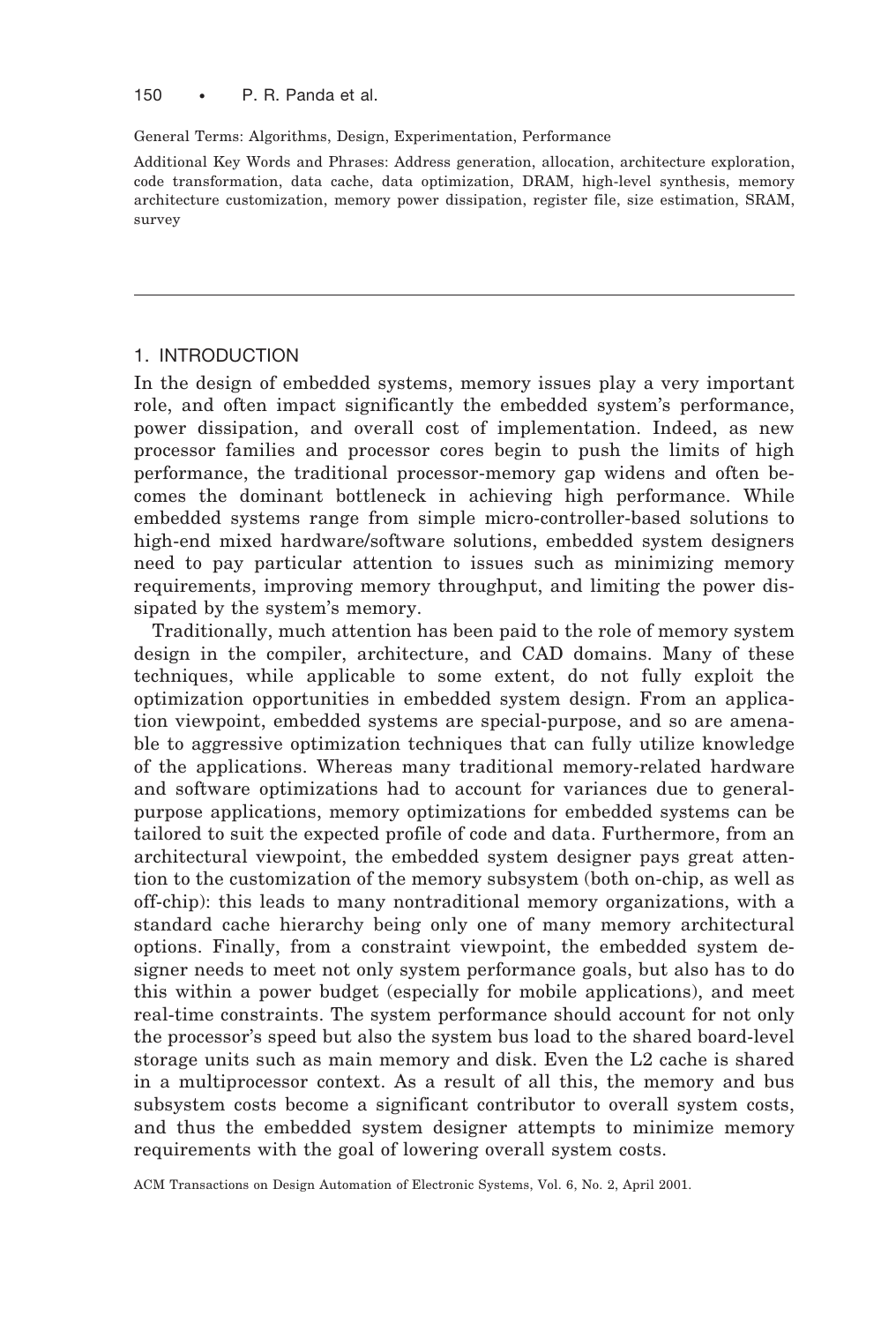In this survey, we present a variety of optimization techniques for data and memory used in embedded systems. We begin in Section 2 with a survey of several global optimizations that are independent of the target architectural platform, and which, more often than not, always result in improved performance, cost, and power. These optimizations take the form of source-to-source code transformations that precede many traditional compiler and synthesis steps, and which move the design to a superior starting point in the design space exploration of alternative embedded system realizations.

Next, in Section 3, we discuss optimization opportunities in the context of specific memory modules, customized memory architectures, and their use in both a hardware (or behavioral) synthesis context, as well as in a software (or traditional compiler) context. This section progresses from optimization techniques applied to memory elements closest to the computational engines – registers and register files, and then discusses optimization techniques for increasingly distant memory structures: SRAM, cache, and DRAM. We survey approaches in the modeling of these disparate memory structures, their customization, and their optimization.

Finally, in Section 4, we survey memory address generation technques. An important byproduct of applying both platform-independent as well as memory architecture-specific optimizations is that the memory accesses undergo a significant amount of transformation from the original source code. Thus, attention must be paid to effective generation of the target memory addresses, implemented either as code running on a programmable processor, or as data consumed by a variety of hardware and software engines.

Since this survey primarily covers data-related optimizations, we do not address in detail techniques that are specific to instructions, instruction caches, etc. However, we point out analogous optimizations that apply to instructions in relevant sections.

# 2. PLATFORM-INDEPENDENT CODE TRANSFORMATIONS

The importance of performing loop control flow transformations prior to the memory organization related tasks has been recognized quite early in compiler theory (for an overview, see Banerjee et al. [1993]) and the embedded system synthesis domain [Verbauwhede et al. 1989]; it follows that if such target architecture-independent transformations are not applied, the resulting memory organization will be heavily suboptimal. In this section we examine the role of source-to-source code transformations in the solution to the data transfer and storage bottleneck problem. This is especially important for embedded applications where performance is not the only goal; cost issues such as memory footprint and power consumption are also crucial. The fact that execution speed and energy for a given application form at least partly different objective functions that require different optimization strategies in an embedded context has been conclusively shown since 1994 (for example, see the early work in Catthoor et al.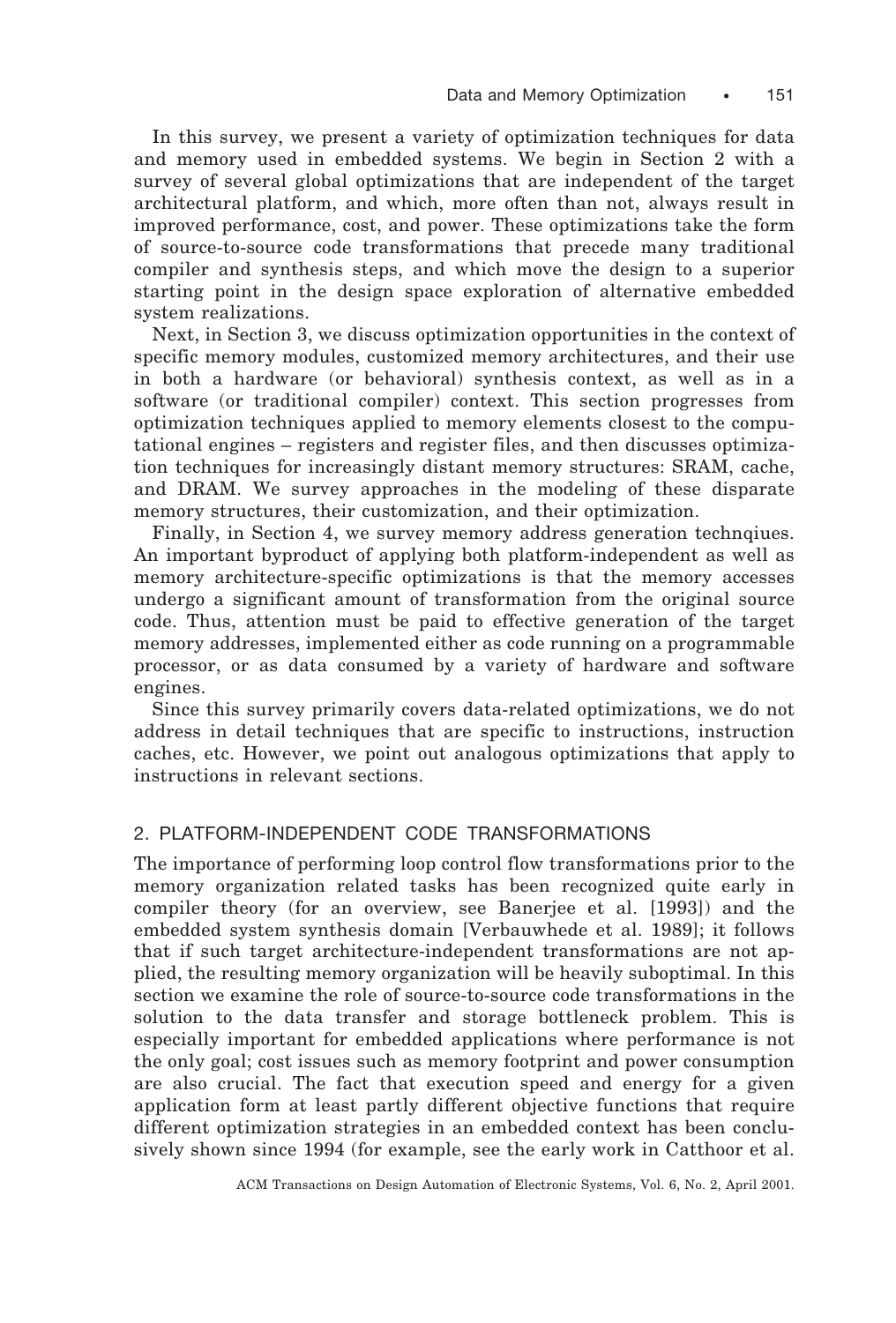[1994] and Meng et al. [1995]). Even in general-purpose processors, they form different axes of the exploration space for the memory organization [Brockmeyer et al. 2000a].

Many of these code transformations can be carefully performed in a platform-independent order [Catthoor et al. 2000; Danckaert et al. 1999]. This very useful property allows us to apply them to a given application code without having any prior knowledge of the platform architecture parameters such as memory sizes, communication scheme, and datapath type. The resulting optimized code can then be passed through a platformdependent stage to obtain further cost-performance improvements and tradeoffs. We will see in subsequent sections that the optimizations are especially useful when the target architecture has a customizable memory organization.

We first discuss global (data flow and) loop transformations in Section 2.1. This will be followed by data reuse-related transformations in Section 2.2. Finally, in Section 2.3, we study the link with and the impact on processor partitioning and parallelisation. A good overview of research on system-level transformations can be found in Catthoor et al. [1998] and Benini and de Micheli [2000], with the latter focussing on low-power techniques. In the following sections we limit ourselves to discussion of the most directly related work.

## 2.1 Code Rewriting Techniques for Access Locality and Regularity

Code rewriting techniques, consisting of loop (and sometimes also data flow) transformations, are an essential part of modern optimizing and parallelizing compilers. They are mainly used to enhance the temporal and spatial locality for cache performance and to expose the inherent parallelism of the algorithm to the outer (for asynchronous parallelism) or inner (for synchronous parallelism) loop nests [Amarasinghe et al. 1995; Wolfe 1996; Banerjee et al. 1993]. Other application areas are communicationfree data allocation techniques [Chen and Sheu 1994] and optimizing communications in general [Gupta et al. 1996].

Most work has focused on interactive systems, with very early (since the late 70's) work [Loveman 1977]. Environments such as Tiny [Wolfe 1991]; Omega at the University of Maryland [Kelly and Pugh 1992]; SUIF at Stanford [Amarasinghe et al. 1995; [Hall et al. 1996]; the Paradigm compiler at the University of Illinois [Banerjee et al. 1995]; (and earlier work [Polychronopoulos 1988]). The ParaScope Editor [McKinley et al. 1993] at Rice University are representative of this large body of work.

In addition, research has been performed on (partly) automating the steering of these loop transformations. Many transformations and methods to steer them have been proposed that *increase the parallelism* in several contexts. This has happened in the array synthesis community (e.g., at Saarbrucken [Thiele 1989]; at Versailles [Feautrier 1995]; and E.N.S. Lyon [Darte et al. 1993]; and at the University of SW Louisiana [Shang et al. 1992]). In the parallelizing compiler community (e.g., at Cornell [Li and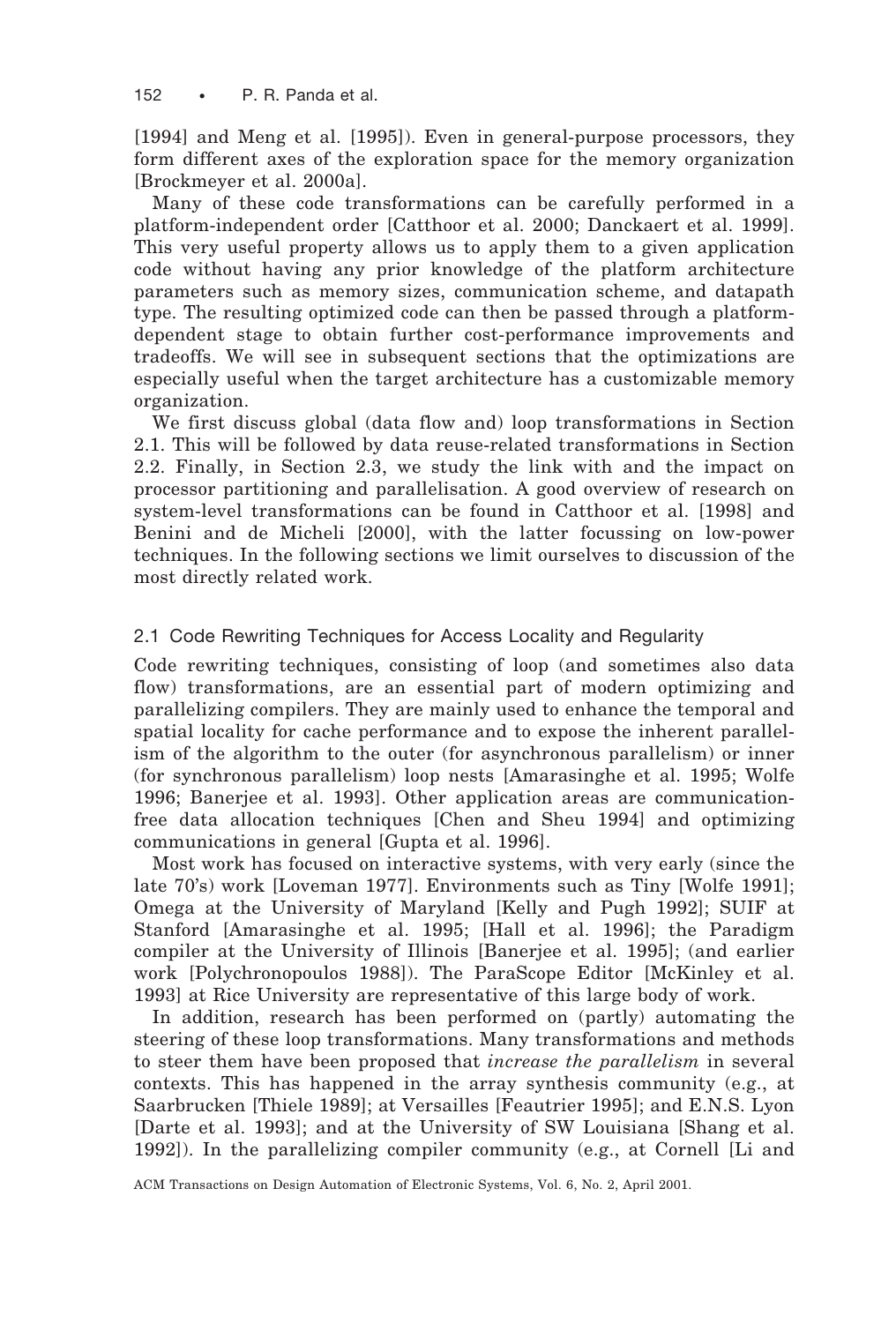Pingali 1992]; at Illinois [Padua and Wolfe 1986]; at Stanford [Wolf and Lam 1991] and [Amarasinghe et al. 1995]; at Santa Clara [Shang et al. 1996]); and finally in the high-level synthesis community also (at the University of Minnesota [Parhi 1989] and the University of Notre-Dame [Passos and Sha 1994]).

Efficient parallelism is however partly coupled to *locality of data access*, and this has been incorporated in a number of approaches. Examples are the work on data and control flow transformations for distributed sharedmemory machines at the University of Rochester[Cierniak and Li 1995], or heuristics to improve the cache hit ratio and execution time at the University of Amherst [McKinley et al. 1996]. Rice University has recently also started investigating the actual memory bandwidth issues and the relation to loop fusion [Ding and Kennedy 2000]. At E.N.S. Lyon, the effect of several loop transformation on memory access has been studied too [Fraboulet et al. 1999].

It is thus no surprise that these code rewriting techniques are also very important in the context of data transfer and storage (DTS) solutions, especially for embedded applications that permit customized memory organizations. As the first optimization step in the design methodology proposed in Franssen et al. [1994]; Greef et al. [1995]; and Masselos et al.1999a]; they were able to significantly reduce the required amount of storage and transfers and improve access behavior, thus enabling the ensuing steps of more platform-dependent optimizations. As such, the global loop transformations mainly increase the locality and regularity of the accesses in the code. In an embedded context this is clearly good for memory size (area) and memory accesses (power) [Franssen et al. 1994; Greef et al. 1995], but of course also for pure performance [Masselos et al. 1999a], even though the two objectives do not fully lead to the same loop transformation steering. The main distinction from the vast amount of earlier related work in the compiler literature is that they perform these transformations across all loop nests in the entire program [Franssen et al. 1994]. Traditional loop optimizations performed in compilers, where the scope of loop transformations is limited to one procedure or usually even one loop nest, can enhance the locality (and parallelization possibilities) within that loop nest, but may not solve the global data flow and associated buffer space needed between the loop nests or procedures. A recent transformation framework including interprocedural analysis proposed in McKinley [1998] is a step in this direction: it is focused on parallelisation for a shared memory multiprocessor. The memory-related optimizations are still performed on a loop-nest basis (and so are "local"); but the loops in that loop nest may span different procedures and a fusing preprocessing step tries to combine all compatible loop nests that do not have dependencies blocking their fusing. The goal of the fusing is primarily to improve parallelism.

The global loop and control flow transformation step proposed in Greef et al. [1995]; Franssen et al. [1994]; and Masselos et al. [1999a] can be viewed as a precompilation phase, applied prior to conventional compiler loop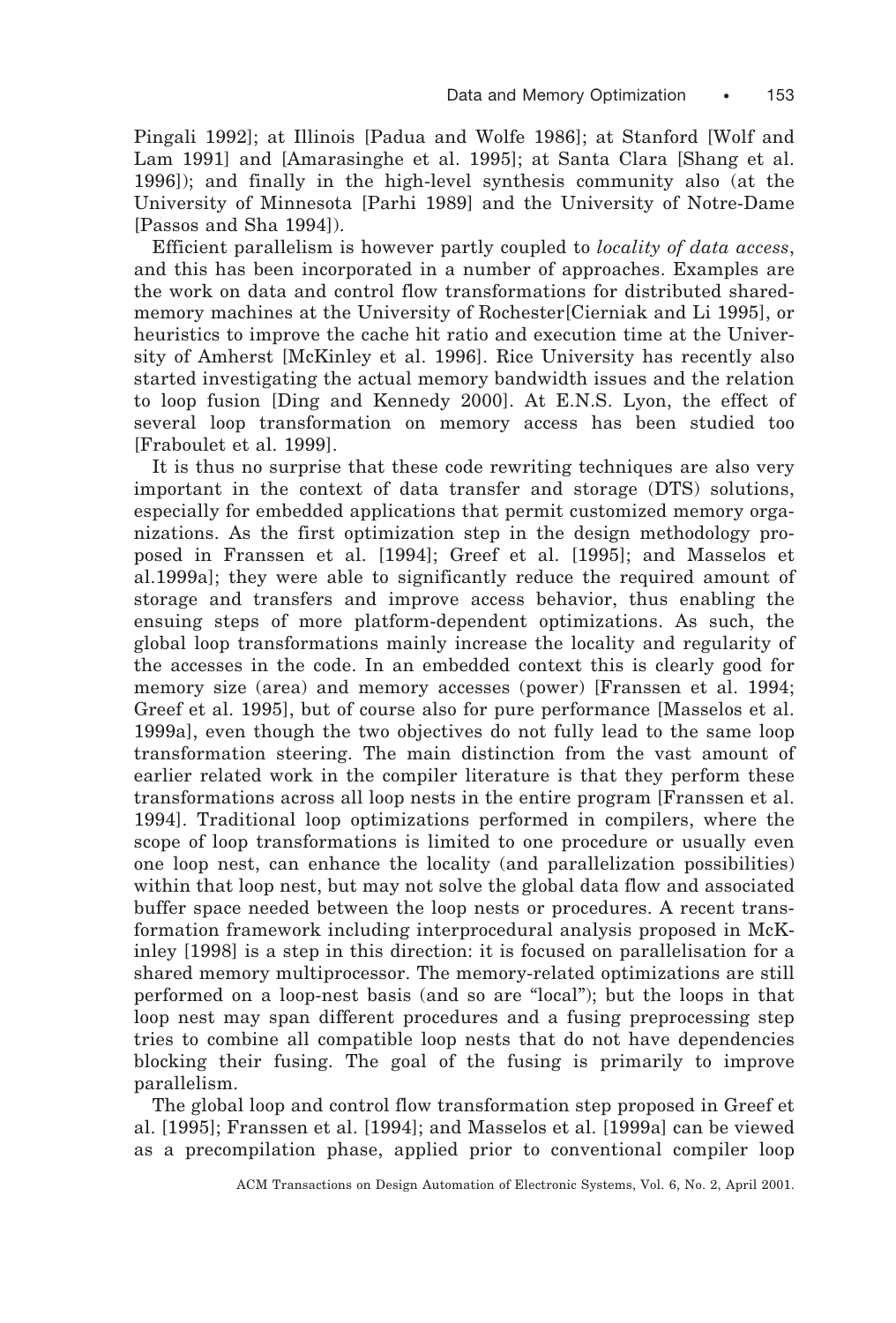transformations. This preprocessing also enables later memory customization steps such as memory hierarchy assignment, memory organization, and in-place mapping (Section 2.2) to arrive at the desired reduction in storage and transfers. A global data flow transformation step [Catthoor et al. 1996] can be applied that modifies the algorithmic data flow to remove any redundant data transfers typically present in many practical codes. A second class of global data flow transformations also serves as enabling transformations for other steps in an overall platform-independent code transformation methodology by breaking data flow bottlenecks [Catthoor et al. 1996]. However, this topic will not be elaborated further in this survey.

In this section we first discuss a simple example to show how loop transformations can significantly reduce the data storage and transfer requirements of an algorithm. Next, we illustrate how this step can be automated in a tool.

*Example 1.* Consider the following code, where the first loop produces an array b[], and the second loop reads b[] and another array a[] to produce an update of the array  $b[]$ . Only the  $b[]$  values have to be retained afterwards.

```
for (i=0; i \le N; ++i)for (j=0 ; j<=N-L ; ++j)b[i][j] = 0;for (i=0; i \le N; ++i)for (j=0; j<=N-L; ++j)for (k=0; k\leq L; ++k)b[i][j] += a[i][j+k];
```
Should this algorithm be implemented directly, it would result in high storage and bandwidth requirements (assuming that N is large), since all b[] signals have to be written to an off-chip background memory in the first loop and read back in the second loop. Rewriting the code using a loopmerging transformation, gives the following:

```
for (i=0; i\leq N; ++i)for (j=0; j<=N-L; ++j)b[i][j] = 0;for (k=0; k\leq L; ++k)b[i][j] += a[i][j+k];
  }
```
In this transformed version, the b[] signals can be stored in registers up to the end of the accumulation, since they are immediately consumed after they have been produced. In the overall algorithm, this reduces memory bandwidth requirements significantly, since L is typically small.

A few researchers have addressed automation of the loop transformations described above. Most of this work has focused solely on increasing the opportunities for parallelization (for early work, see Padua and Wolfe [1986] and Wolf and Lam [1991]). Efficient parallelism is, however, partly coupled to *locality of data access*, and this has been incorporated in a number of approaches. Partitioning or blocking strategies for loops to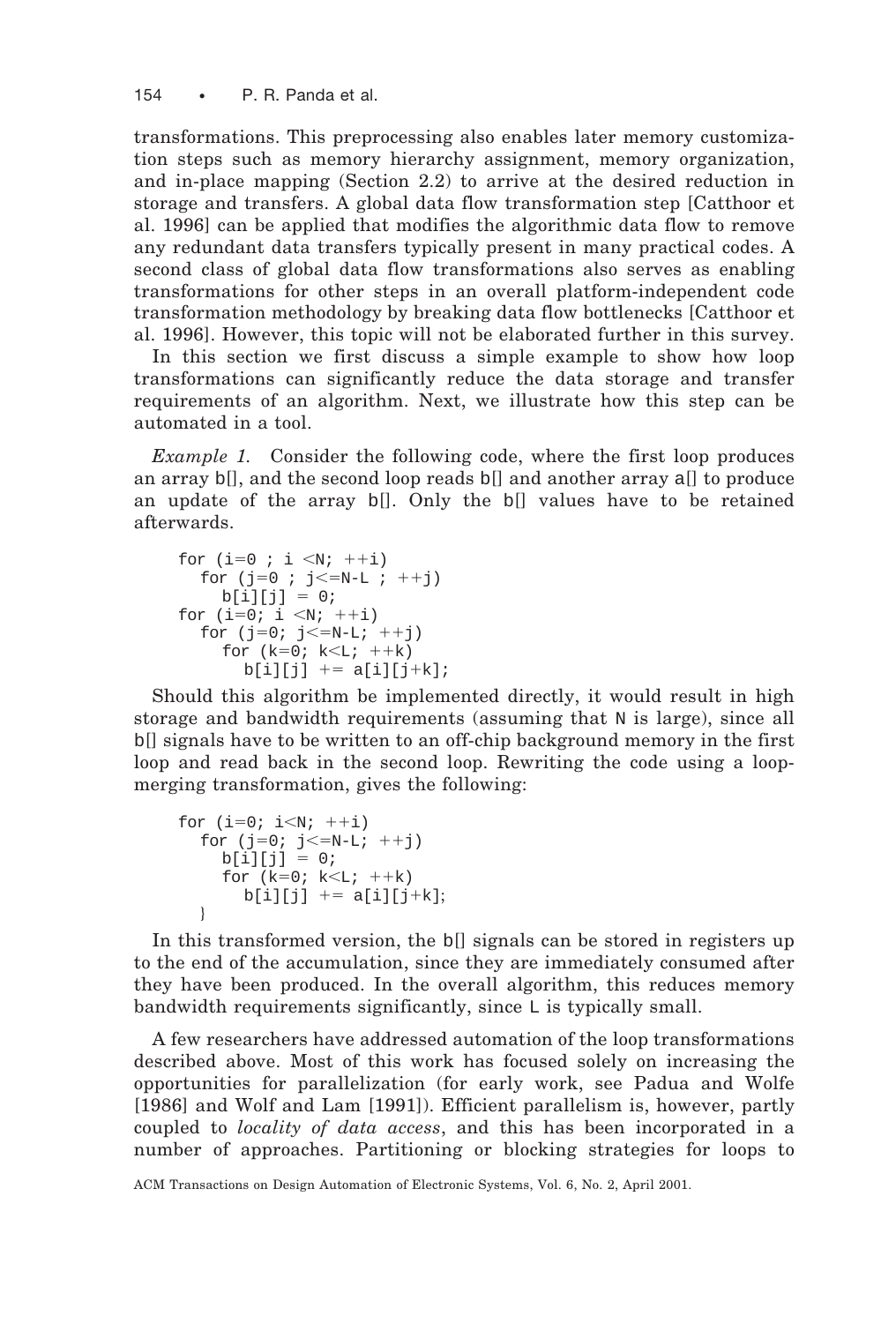optimize the use of caches have been studied in several flavors and contexts (see, e.g., Kulkarni and Stumm [1995] and Manjiakian and Abdelrahman [1995]). In an embedded context, the memory size and energy angles have also been added, as illustrated in the early work of Franssen et al. [1994]; Catthoor et al. [1994]; and Greef et al. [1995] to increase locality and regularity globally, and more recently in Fraboulet et al. [1999] and Kandemir et al. [2000]. In addition, memory access scheduling has a clear link to certain loop transformations to reduce the embedded implementation cost. This is illustrated by the work on local loop transformations to reduce the memory access in procedural descriptions [Kolson et al. 1994]; the work on multidimensional loop scheduling for buffer reduction [Passos et al. 1995]; and the PHIDEO project where "loop" transformations on periodic streams were applied to reduce an abstract storage and transfer cost [Verhaegh et al. 1996].

To automate the proposed loop transformations, the Franssen et al. [1994] and Danckaert et al. [2000] approach makes use of a polytope model [Franssen et al. 1993; Catthoor et al. 1998]. In this model, each n-level loop nest is represented geometrically by an n-dimensional polytope. An example is given in Figure 1, where the loop nest at the top is two-dimensional and has a triangular polytope representation, because the inner loop bound is dependent on the value of the outer loop index. The arrows in the figure represent the data dependencies; they are drawn in the direction of the data flow. The order in which the iterations are executed can be represented by an ordering vector that traverses the polytope. To perform global loop transformations, a two-phase approach is used. In the first phase, all polytopes are placed in one common iteration space. During this phase, the polytopes are considered as merely geometrical objects, without execution semantics. In the second phase, a global ordering vector is defined in this global iteration space. In Figure 1, an example of this methodology is given. At the top, the initial specification of a simple algorithm is shown; at the bottom left, the polytopes of this algorithm are placed in the common iteration space in an optimal way, and at the bottom right, an optimal ordering vector is defined and the corresponding code is derived.

Most existing loop transformation strategies work directly on the code. Moreover, they typically work on single loop nests, thereby omitting the global transformations crucial for storage and transfers. Many of these techniques also consider the body of each loop nest as one union [Darte et al. 1993], whereas in Franssen et al. [1993] each statement is represented by a polytope, which allows more aggressive transformations. An exception to the "black box" view on the loop body is formed by the "affine-bystatement" [Darte and Robert 1992] techniques which transform each statement separately. However, the two-phase approach still allows a more global view on the data transfer and storage issues.

## 2.2 Code Rewriting Techniques to Improve Data reuse

When the system's memory organization includes a memory hierarchy, it is particularly important to optimize data transfers and storage to utilize the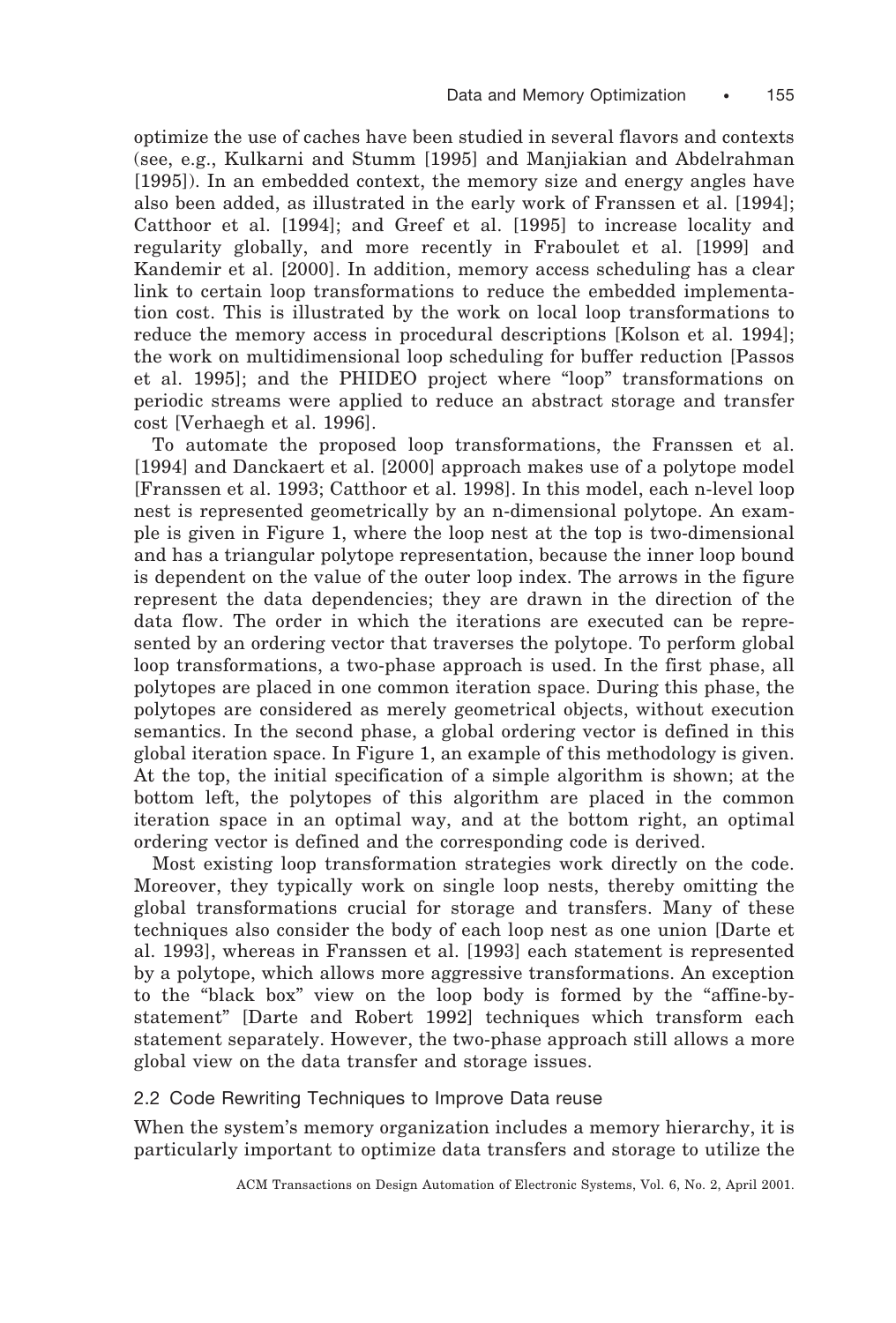

Fig. 1. Example of automatable loop transformation methodology.

memory hierarchy efficiently. This can be achieved by optimizing the data transfers and storage in the code to maximally expose the data reuse possibilities. The compiler literature up to now focused on improving data reuse by performing loop transformations (see above). But in addition to that (important) step, we can also positively influence the behavior of the program code on a processor with a memory hierarchy by explicitly adding copies of subsets of the data in the source code. As far as we know, no formal technique has been published on where to add such extra loop nests and data copies. So code rewriting techniques, consisting of loop and data flow transformations, are essential as a preprocessing step to achieve this, because they significantly improve the overall regularity and access locality of the code. This enables the next step of the platform-independent transformation flow, namely, a data reuse decision step, to arrive at the desired reduction of storage and transfers. During this step, hierarchical data reuse copies are added to the code, exposing the different levels of reuse that are inherently present (but not directly visible) in the transformed code. This differs from a conventional approach where after the loop transformation preprocessing, the hardware cache control determines the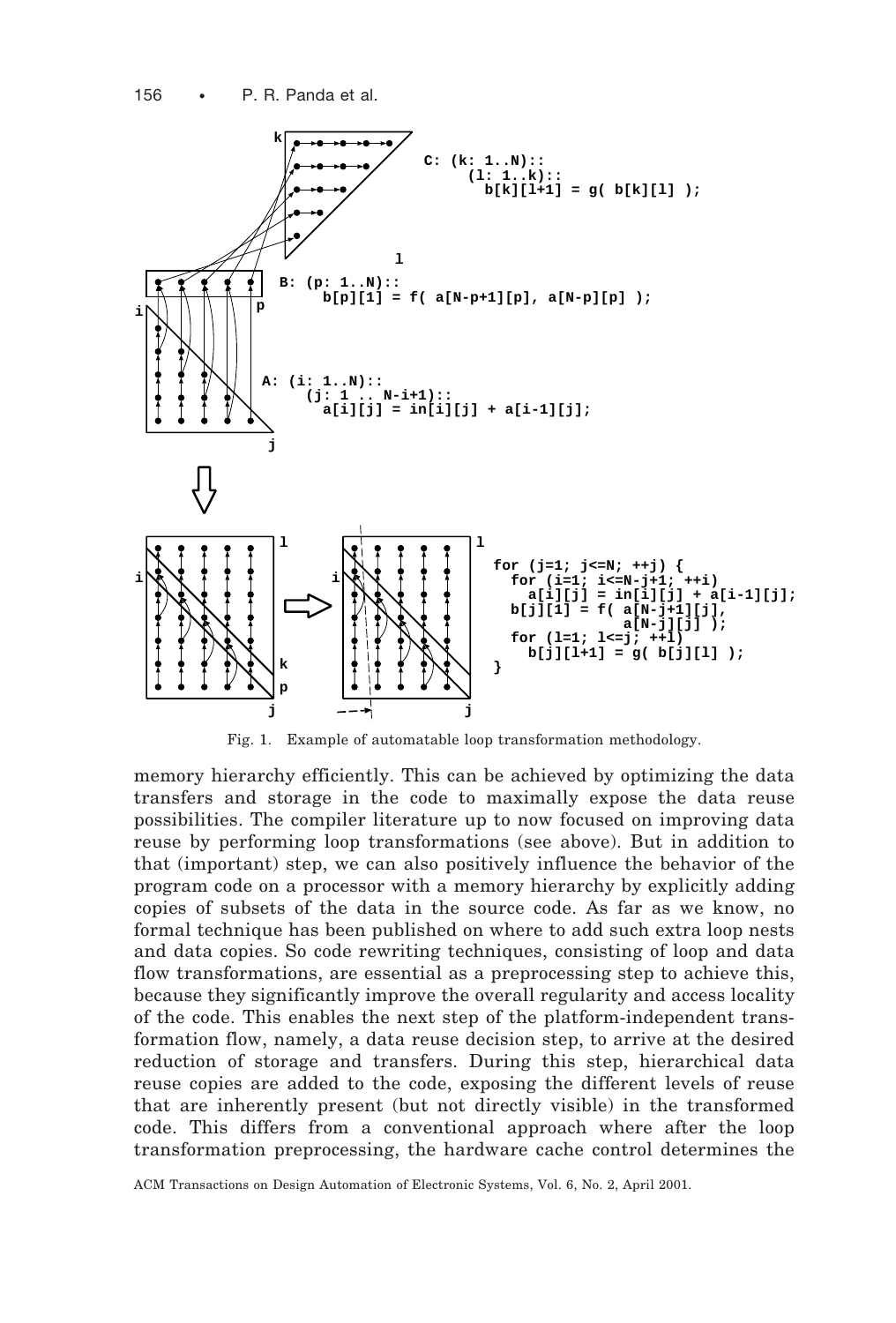size and "time" of these copies based on the available locality of access. In the Diguet et al. [1997] approach, a global exploration of the data reuse copies is performed to globally optimize the size and timing of these copies in the code. A custom memory hierarchy can then be designed on which these copies can be mapped in a very efficient way (see, e.g., Wuytack et al. [1998]). However, even for a predefined memory hierarchy, typically present in a programmable processor context, the newly derived code from this step implicitly steers the data reuse decisions and still results in a major benefit to system bus load, system power budget, and cache miss behavior (see, e.g., Kulkarni et al. [1998]). This compile-time exploration of data reuse and code modification appears to be a unique approach not investigated elsewhere.

*Example 2.* Consider the following example, which has already undergone the loop transformations discussed in the previous section:

```
for (i=0; i\le N; ++i)for (j=0; j<=N-L; ++j)b[i][j] = 0;for (k=0; k\leq L; ++k)b[i][j] += a[i][j+k];
  }
```
When this code is executed on a processor with a small cache, it performs much better than the initial code. To map it on a custom memory hierarchy, however, the designer has to know the optimal size of the different levels of this hierarchy. To this end, signal copies (buffers) are added to the code in order to make data reuse explicit. For the example, this results in the following code (the initialization of *a*  $\delta u f$  has been left out for simplicity):

```
int a_buf[L];
int b_buf;
for (i=0; i\leq N; ++i)initialize a_buf
  for (j=0; j<=N-L; ++j) {
    b buf = 0;
    a buf[(i+L-1)\&L]=a[i][i+L-1];for (k=0; k\leq L; ++k)b_buf += a_buf[(j+k)%L];
    b[i][j] = b buf;
  }
```
In this code, two data reuse buffers are present:

 $\leftarrow a$  *buf*  $(L$  words), for the *a*  $\left[\right]$  signals

 $-b_l$ *buf* (1 word), for the *b*[][] signals

In the general case, more than one level of data reuse buffers is possible for each signal. A formal methodology, where all possible buffers are arranged in a tree, is described in Wuytack et al. [1998]. Such a tree is generated for each signal and an optimal alternative is selected.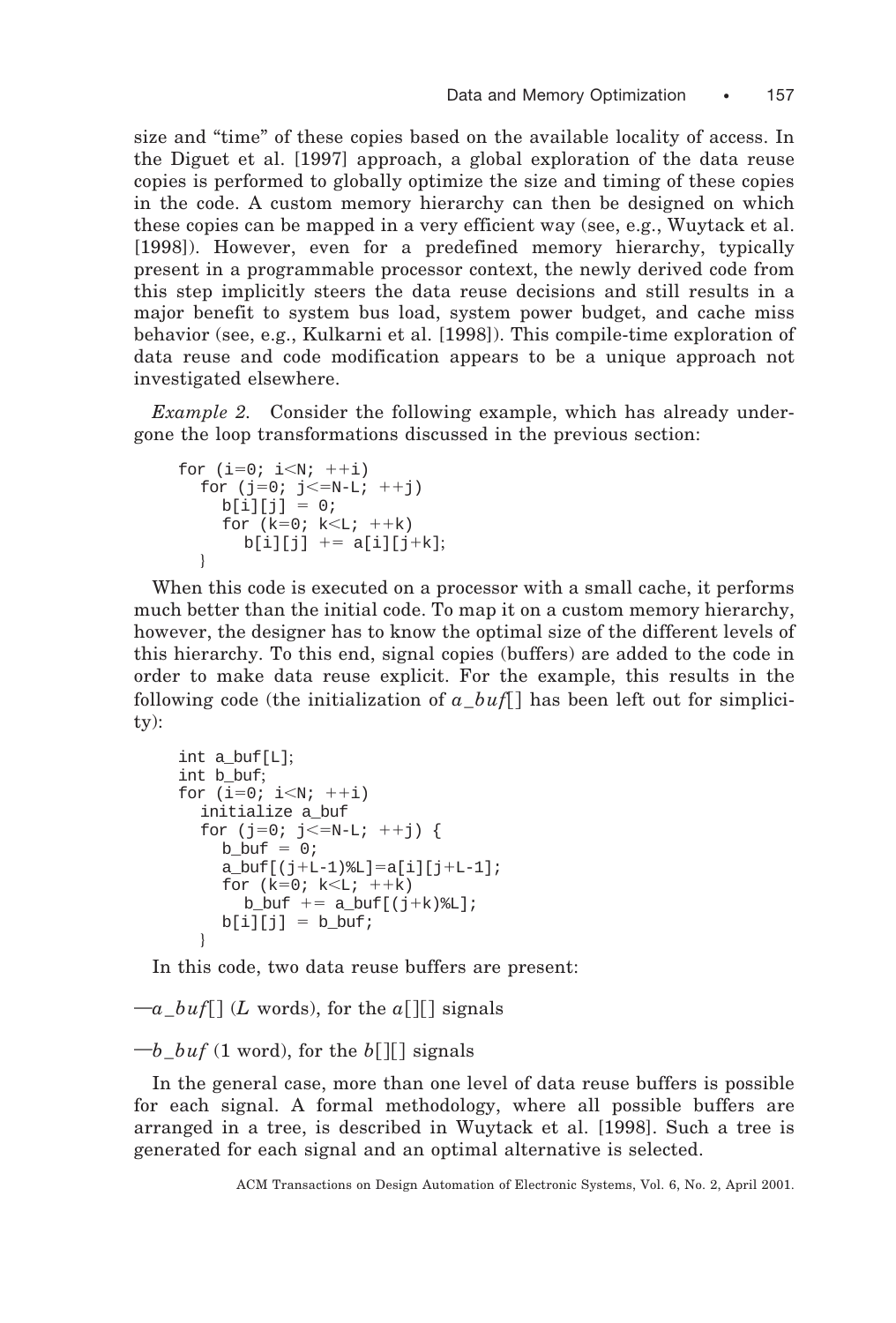## 2.3 Relations Between Task and Data Parallelism

Parallelization is a standard technique used to improve the performance of a system by using multiple processing units operating simultaneously. However, for a given piece of code, the system's performance can vary widely, and there does not appear to be a straightforward solution for effective parallelization. This is also true with respect to the impact of parallelization on data storage and transfers. Most of the research effort in the compiler/architecture domain addresses the problem of parallelization and processor partitioning [Amarasinghe et al. 1995; Neeracher and Rühl 1993; Polychronopoulos 1988]. In more recent methods, data communication between processors is usually taken into account [Agarwal et al. 1995], but they use an abstract model (i.e., a virtual processor grid, which has no relation to the final number of processors and memories). Furthermore, these techniques typically use execution speed as the only evaluation metric. However, in embedded systems, power and memory size are also important, and thus different strategies for efficient parallelization have to be developed. A first approach for more global memory optimization in a parallel processor context was described in Danckaert et al. [1996] and Masselos et al. [1999b], where the authors describe an extensive precompiler loop reorganization phase prior to the parallelization steps.

Two important parallelization alternatives are task and data parallelization. In task parallelization, the different subsystems of an application are assigned to different processors. In data parallelization, each processor executes the whole algorithm, but only on a part of the data. Hybrid task-data parallel alternatives are also possible. When data transfer and storage optimization is an issue, even more attention has to be paid to the way in which the algorithm is parallelized. Danckaert et al. [1996] and Masselos et al. [1999b] have explored this on several realistic demonstrator examples, among which is a Quadtree Structured Difference Pulse Code Modulation (QSDPCM) application. QSDPCM is an interframe compression technique for video images. It involves a motion estimation step, and a quadtree-based encoding of the motion compensated frame-to-frame difference signal. Table I shows an overview of the results when 13 processors are used as a target, using pure data as a baseline. The estimated area and power figures were obtained using a proprietary model from Motorola. From this table, it is clear that the rankings for the different alternatives (initial and transformed) are clearly distinct. For the transformed description, the task level oriented hybrids are better. This is true because these kinds of partitionings keep the balance between double buffers (present in task level partitionings) and replicates of array signals with the same functionality in different processors (present in data level partitionings). However it is believed that the optimal partitioning depends highly on the number of the different submodules of the application and on the number of processors that will be used.

With regard to the memory size required for the storage of the intermediate array signals, the results of the partitionings, based on the initial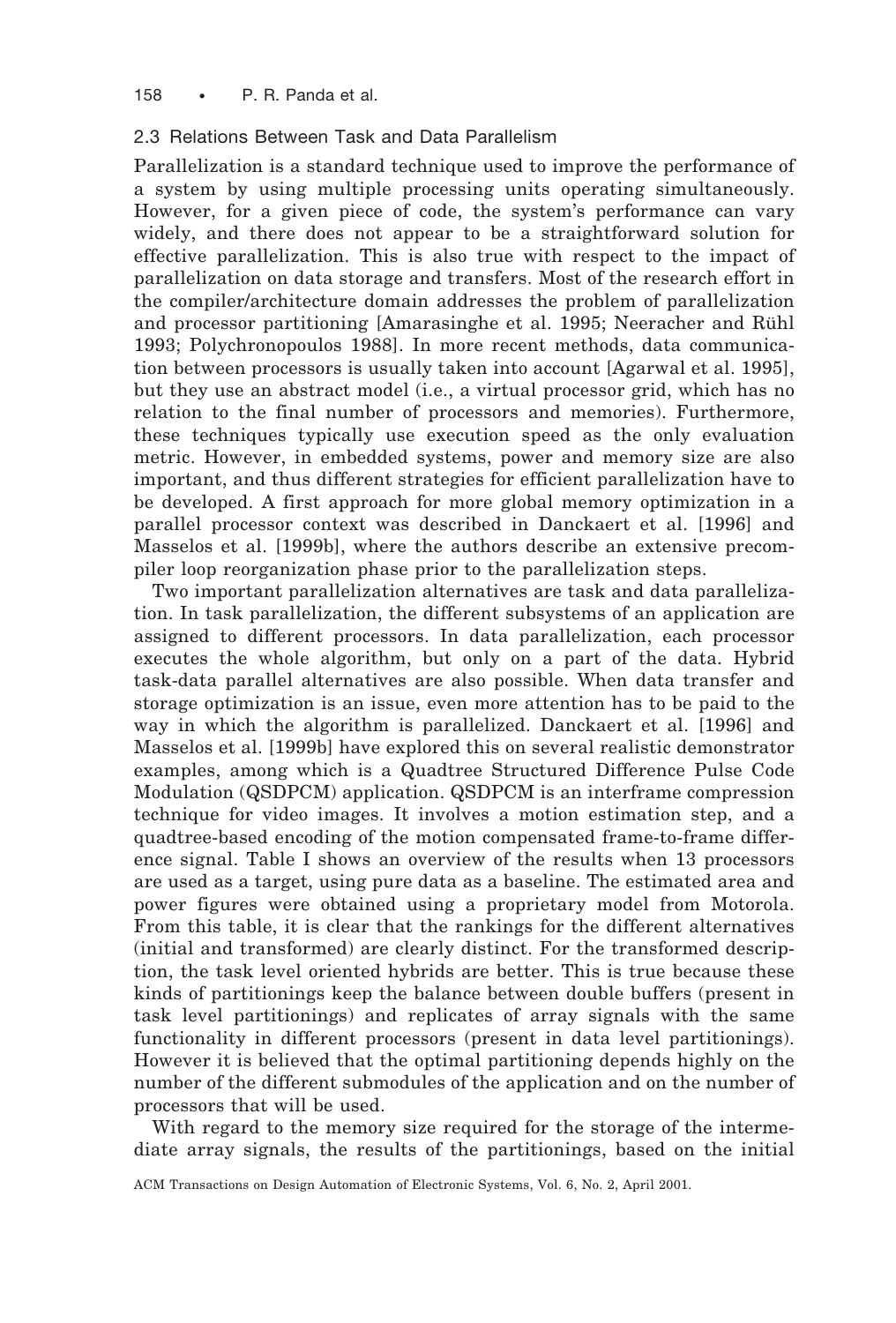| <b>Version</b>     | Partitioning  | Area   | Power  |
|--------------------|---------------|--------|--------|
| <b>Initial</b>     | Pure data     |        |        |
|                    | Pure task     | 0.92   | 1.33   |
|                    | Modified task | 0.53   | 0.64   |
|                    | Hybrid 1      | 0.45   | 0.51   |
|                    | Hybrid 2      | 0.52   | 0.63   |
| <b>Transformed</b> | Pure task     | 0.0041 | 0.0080 |
| (by loop and)      | Modified task | 0.0022 | 0.0040 |
| (data reuse)       | Hybrid 1      | 0.0030 | 0.0050 |
| (decisions)        | Hybrid 2      | 0.0024 | 0.0045 |

Table I. Overall Results for Data Memory Related Cost In QSDPCM

description, prove that this size is reduced when the partitioning becomes more data oriented. Initially, this size is smaller for the first hybrid partitioning (245 K), which is more data-oriented than the second hybrid partitioning (282 K) and the task-level partitioning (287 K). However, this can change after the transformations are applied. In terms of the number of memory accesses to the intermediate signals the situation is simpler. The number of accesses to these signals always decreases as the partitioning becomes more data oriented. The table also shows the huge impact that this platform-independent transformation stage can have on highly datadominated applications like this video coder. Experiments on several processor platforms for different demonstrators [Danckaert et al. 1999] have shown the importance of applying these optimizations.

## 2.4 Dynamic Memory Allocation

Embedded system designers typically use a  $C/C++$  based design environment in order to model embedded systems at a suitably high level of abstraction. At this level, designers may use complex programming constructs that are not well understood by hardware synthesis tools. Hardware Description Languages (HDLs) such as VHDL and Verilog offer the array data structure as a means for specifying logical memories. However, the modeling facilities offered by HDLs are increasingly inadequate for systemlevel designers, who need the full expressive power of high-level modeling languages. One such useful feature is dynamic memory allocation. A system description may dynamically allocate and free memory using the new/delete operators and malloc/free function calls. Although the tasks implied by these constructs were originally intended for an operating system, it is possible for a hardware synthesis tool to translate them into reasonable hardware interpretations.

Wuytack et al. [1999b] describe a system where dynamic data types are specified at a very high abstraction level (such as association tables); these abstract data types are then refined into synthesizable hardwarein two main phases. In a first main phase, they are refined into concrete data structures. For instance, an association table with two access keys can be refined into a three-level data structure where the first level is a linked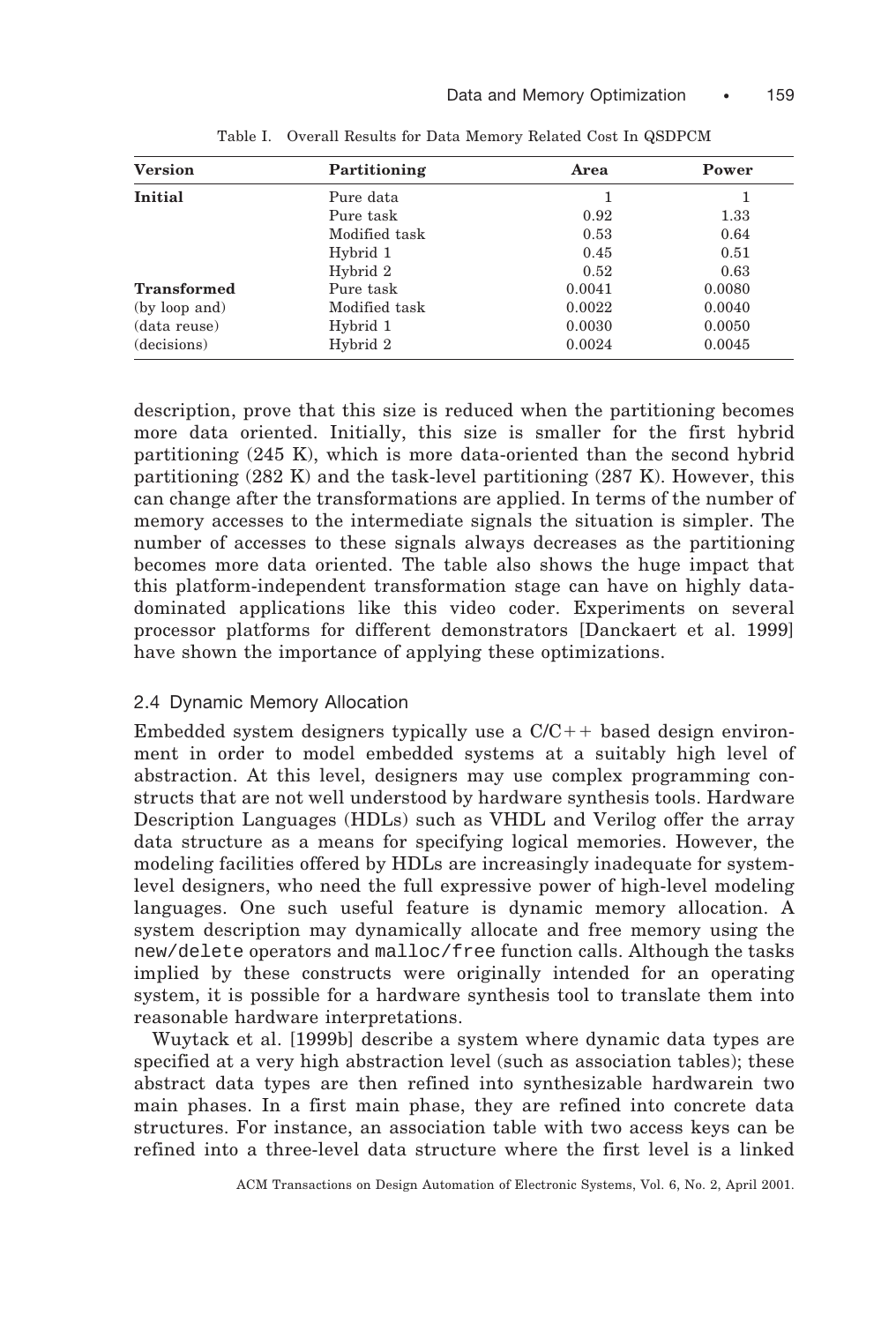list, the second a binary tree, and the third one a pointer array. Each of these three levels is accessed by subkeys that are repartitioned from the original keys. An automated technique for this exploration is proposed in Ykman-Couvreur et al. [1999]. In a second main phase, dynamic allocation and freeing duties are performed by a *virtual memory manager*, which performs the typical tasks involved in maintaining the free list of blocks in memory: keeping track of free blocks, choosing free blocks, freeing deleted blocks, splitting , and merging blocks [Wilson et al. 1995]. An exploration technique is proposed in da Silva et al. [1998], in which different memory allocators are generated for different data types. Following this, a *basic group splitting* operation splits the memory segment into smaller *basic groups* to increase the allocation freedom by, for instance, splitting an array of structures into its constituent fields. These logical memory segments are then mapped into physical memory modules in the Storage Bandwidth Optimization (SBO) step as described in Section 3.2.

An approach at a lower abstraction level is proposed by Semeria et al. [2000]. It is specifically targeted to a hardware synthesis context and assumes that the virtual memory managers are already fixed. So the outcome of the above approach can be used directly as input for this step. Here, the actual number and size of the memory modules are specified by the designer, along with a hint of which malloc call is targeted at which memory module. A general-purpose memory allocator module that performs the block allocation and freeing tasks is also instantiated for each memory module. However, the allocator can be optimized and simplified when the size arguments to all malloc calls for a single module are compile-time constants and when constant-size data is allocated and freed within the same basic block. In the latter case, the dynamic allocation is replaced by a static array declaration.

# 2.5 Memory Estimation

Estimation techniques that assess the memory requirements of an application are critical for helping the system designer select a suitable memory realization. At the system level, no detailed information is available about the size of the memories required for storing data in alternative realizations of an application. To guide the designer and help in choosing the best solution, estimation techniques for storage requirements are therefore needed very early in the system design trajectory. For data-dominant applications, the high-level description is typically characterized by large multidimensional loop nests and arrays. A straightforward memory size estimate can be computed by multiplying the dimensions of individual arrays and summing up the sizes of different arrays. However, this could result in a huge overestimate, since not all the arrays, and certainly not all parts of one array, are alive at the same time. In this context an array element, also denoted a signal, is alive from the moment it is written, or produced, until it is read for the last time. This last read is said to consume the element [Aho et al. 1993]. Since elements with nonoverlapping lifetimes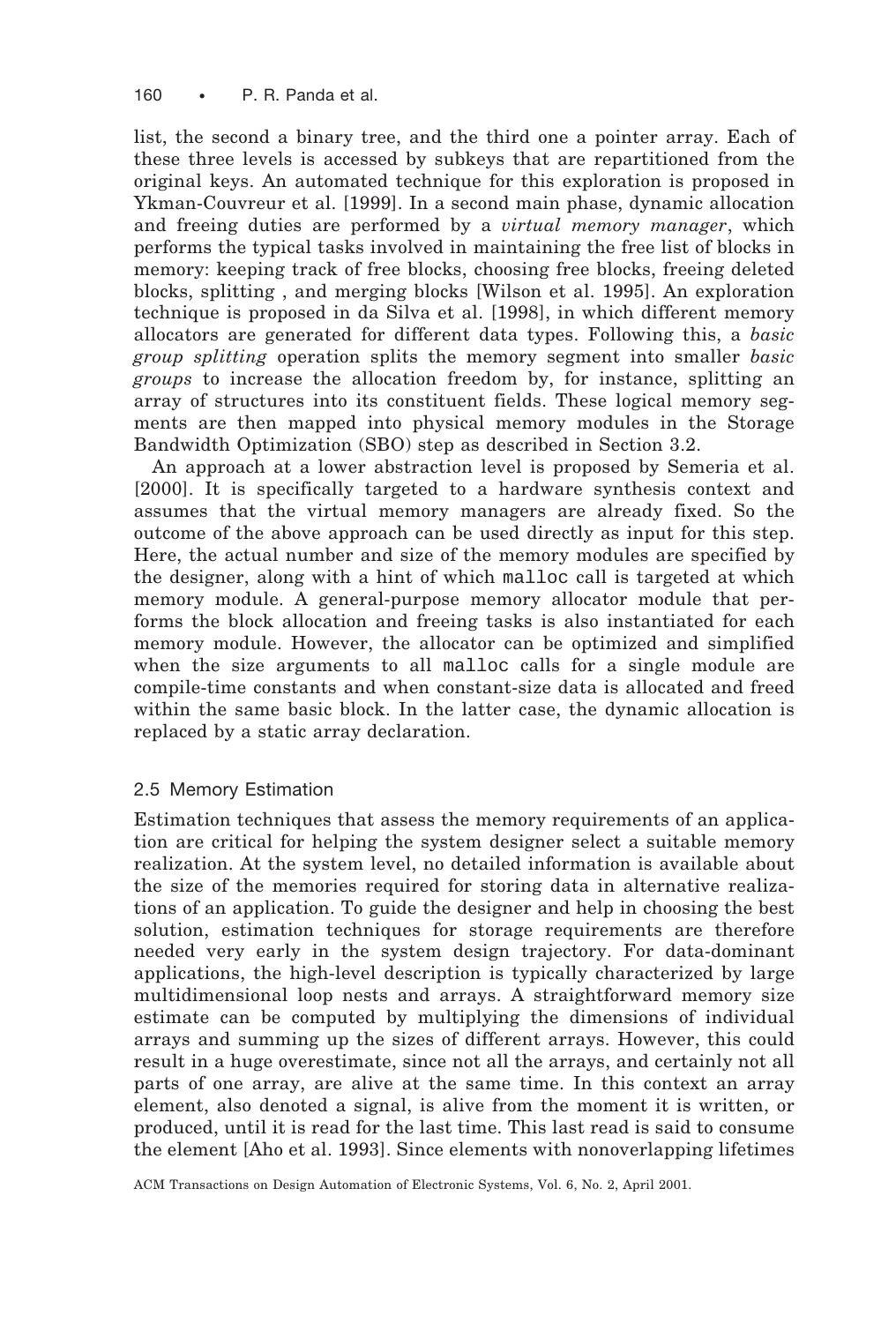can share the same physical memory location (the *in-place mapping problem* [Verbauwhede et al. 1989]), a more accurate estimate has to account for mapping arrays and parts of arrays to the same place in memory. To what degree it is possible to perform in-place mapping depends heavily on the order in which the elements in the arrays are produced and consumed. This is mainly determined by the execution ordering of the loop nests surrounding the instructions accessing the arrays.

At the beginning of the design process, little information about the execution order is known. Some is given from the data dependencies between the instructions in the code, and the designer may restrict the ordering for example, due to I/O constraints. In general, however, the execution order is not fixed, giving the designer considerable freedom in the implementation. As the process progresses, the designer takes decisions that gradually fix the ordering, until the full execution ordering is known. To steer this process, estimates of the upper and lower bounds on the storage requirement are needed at each step, given the partially fixed execution ordering.

The storage requirements for scalar variables can be determined by a clique partitioning formulation for performing register allocation (described in Section 3.1.1). However, such techniques break down for large multidimensional arrays, due to the huge number of scalars present when each array element is treated as a scalar. To overcome this shortcoming, several research teams have tried to split the arrays into suitable units before or as a part of the estimation. Typically, each instance of array element accessing the code is treated separately. Due to the code's loop structure, large parts of an array can be produced or consumed by the same code instance. This reduces the number of elements the estimator must handle compared to the scalar approach.

Verbauwhede et al. [1994] use a production time axis to find the maximum difference between the production and consumption times for any two dependent instances, giving the storage requirement for one array. The total storage requirement is the sum of the requirements for each array. Only in-place mapping internal to an array is considered, not the possibility of mapping arrays in place of each other. In Grun et al. [1998], the data dependency relations between the array references in the code are used to find the number of array elements produced or consumed by each assignment. From this, a memory trace of upper and lower bounding rectangles as a function of time is found with the peak bounding rectangle indicating the total storage requirement. If the difference between the upper and lower bounds for this critical rectangle is too large, the corresponding loop is split into two and the estimation is rerun. In the worst-case situation, a full loop unrolling is necessary to achieve a satisfactory estimate, which can become expensive. Zhao and Malik [1999] describe a methodology based on live variable analysis and integer point counting for intersection/union of mappings of parameterized polytopes. They show that it is only necessary to find the number of live variables for one instruction in each innermost loop nest to get the minimum memory size estimate. However,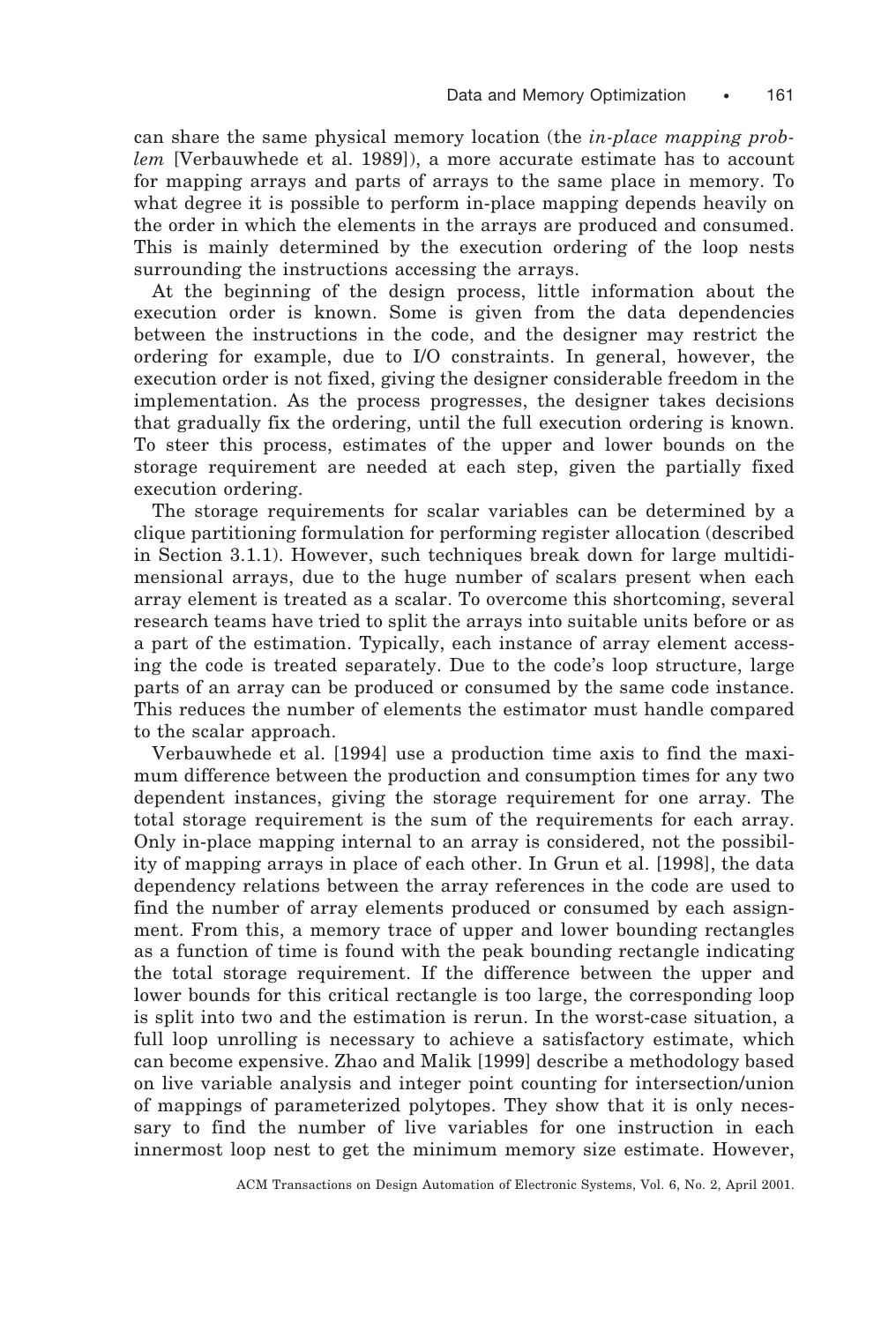162 • P. R. Panda et al.

```
for (i=0; i<=5; i++)for (j=0; j<=5; j++)for (k=0; k<=2; k++){
                A[i][j][k] = f(\infty)[i][j][k]);
T.1I.2if ((i > 0) & (j > 1)) B[i][j][k] = g( A[i-1][j-2][k]);
                Y
               Fig. 2. Simple application code example in C.
```
the live variable analysis is performed for each iteration of the loops, which makes it computationally hard for large multidimensional loop nests. A major limitation for all of these techniques is their requirement of a fully fixed (imperative) execution ordering.

In contrast to the methods described in the previous paragraph, the storage requirement estimation technique presented by Balasa et al. [1995] does not assume an execution ordering. It starts with an extended data dependency analysis, resulting in a number of nonoverlapping basic sets of array elements and the dependencies between them. The size of the dependency is the number of elements consumed (read) from one basic set while producing the dependent basic set. The maximal combined size of simultaneously alive basic sets gives the storage requirement.

The high-level estimation methodology described by Kjeldsberg et al. [2000b] goes a step further, and takes into account partially fixed execution ordering, achieved by an array data flow analysis preprocessing [Feautrier 1991; Pugh and Wonnacott 1993].

*Example 3.* Consider the simple application code example shown in Figure 3. Two instructions, I.1 and I.2, produce elements of two arrays, A and B. Elements from array A are consumed when elements of array B are produced. This gives rise to a flow type data dependency between the instructions [Banerjee 1998].

The loops around the operations define an iteration space [Banerjee 1998], as shown in Figure 3. Each point within this space represents one execution of the operations inside the loop nest. For our example, at each of these iteration points, one A-array element and, when the if clause condition is true, one B-array element is produced. In general, not all elements produced by one operation are read by a depending operation. A dependency part (DP) is defined containing all the iteration points for which elements that are read by the depending operation are produced. Next, a dependency vector (DV) is drawn from any iteration point in the DP producing an array element to the iteration point producing the depending element. This DV is usually drawn from the point in the DP that is nearest to the origin. Finally, the chosen DV spans a rectangular dependency vector polytope (DVP) in the N-dimensional space with sides parallel to the iteration space axes. The N dimensions of this DVP are defined as spanning dimensions (SD). Since normally the SD only comprises a subset of the iterator space dimensions, the remaining dimensions are denoted nonspanning dimensions (ND), but this set can be empty. For the DVP in Figure 3, i and j are SDs while k is ND.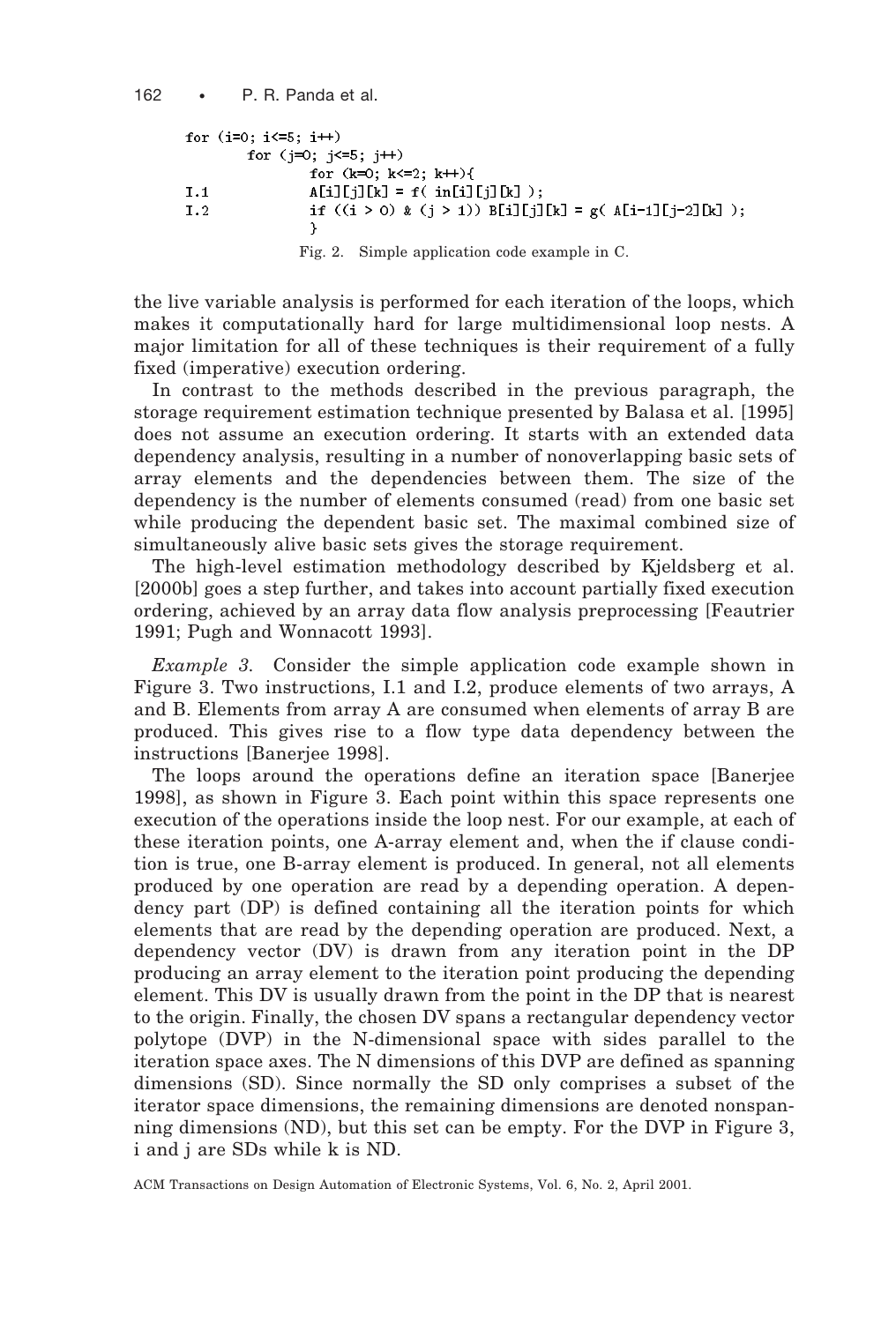

Fig. 3. Iteration space with dependency part, dependency vector, and dependency vector polytope.

Using the concepts above, Kjeldsberg et al. [2000a] describe the details of the size estimates of individual dependencies. The main contribution is the use of the DP and DVP for calculating the upper and lower bounds on the dependency size, respectively. As the execution ordering is fixed gradually during the design phases, dimensions and array elements are removed from the DP or added to the DVP to comprise tighter bounds until they converge for a fully fixed ordering. Whether dimensions and array elements are removed from the DP or added to the DVP is, in general, decided by the partial fixation of spanning and nonspanning dimensions. It has been shown that the size of a dependency is minimized if spanning dimensions are fixed innermost and nonspanning dimensions outermost. Table II summarizes estimation results for the dependency in Figure 3 for a number of partially fixed execution orderings. The results are compared with those achieved with the methodology in Balasa et al. [1995] where the execution ordering is ignored, and with manually calculated exact results for bestcase (BC) and worst-case (WC) ordering.

In order to achieve a global view of the storage requirements for an application, the combined size of simultaneously alive dependencies must be taken into account [Kjeldsberg et al. 2000b]; but this falls outside the scope of this survey. Applying this approach to the MPEG-4 [The ISO/IEC Moving Picture Experts Group 2001], the motion estimation kernel demonstrates how the designer can be guided in applying the critical early loop transformations to the source code. Figure 4 shows estimates of upper and lower bounds on the total storage requirement for two major arrays. In Step (a) no ordering is fixed, leaving a large span between the upper and lower bounds. At (b), one dimension is fixed outermost in the loop nest, resulting in big changes in both upper and lower bounds. For step (c), an alternative dimension is fixed outermost in the loop nest. Here the reduction of the upper bound is much larger than in (b), while the increase of the lower bound is much smaller. Even with such limited information, it is possible for the designer to conclude that the outer dimension used in (c) is better than the one used in (b). At (d), there is an additional fixation of a second outermost dimension with a reduced uncertainty in the storage requirement as a result. Finally at step (e), the execution ordering is fully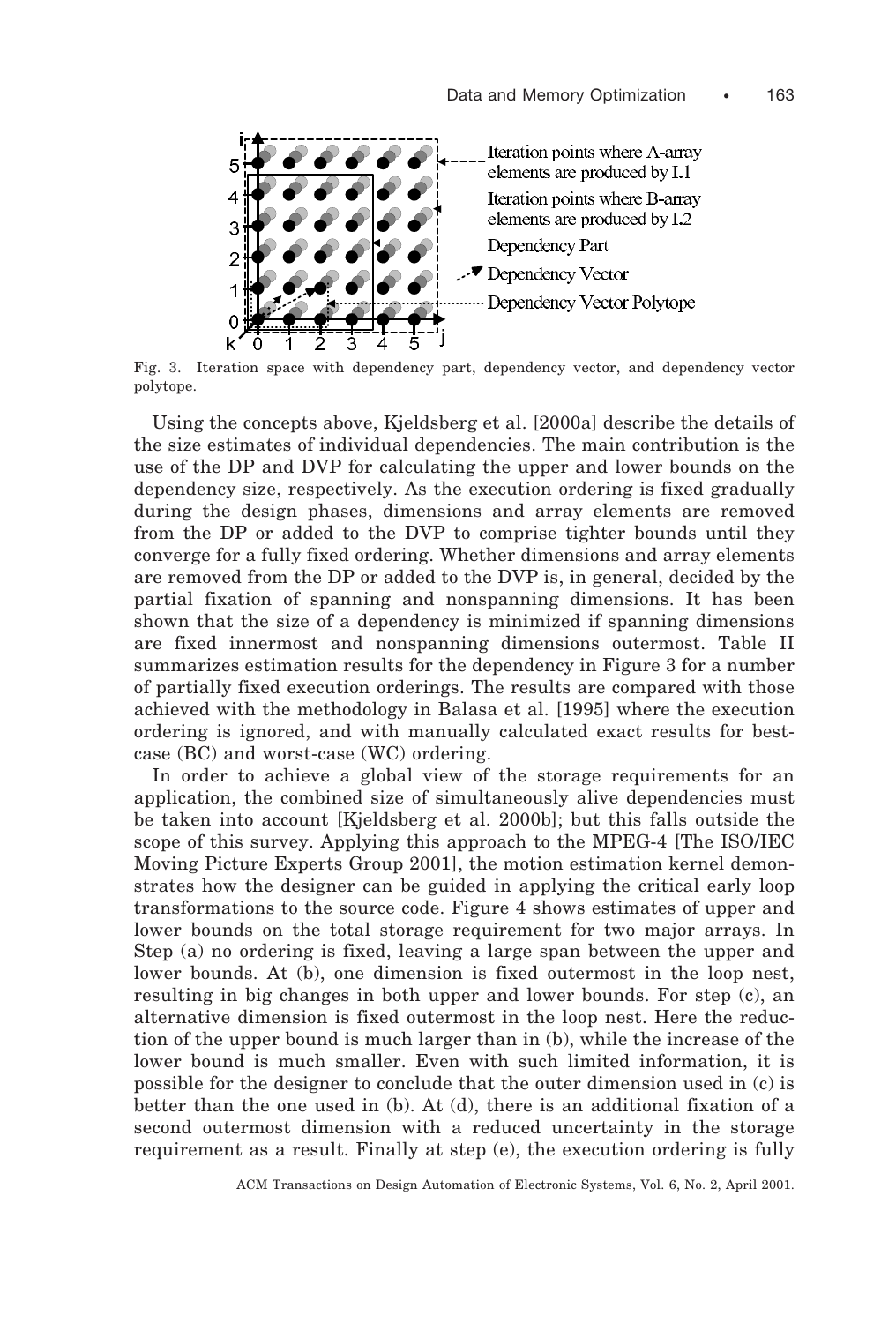#### 164 • P. R. Panda et al.

| Outermost | Fixed Dimension(s)<br>Innermost | Lower<br>bound | Upper<br>bound | Balasa et<br>al. '95 | Exact BC/WC |
|-----------|---------------------------------|----------------|----------------|----------------------|-------------|
| None      |                                 | 4              | 36             | 60                   | 6/23        |
| k         |                                 | 4              | 12             | 60                   | 6/11        |
|           | k,i                             | 31             | 31             | 60                   | 6/11        |
|           |                                 | 6              | 14             | 60                   | 6/14        |
|           | 1, J                            | 6              | 6              | 60                   | 6/6         |
|           | k,i, j                          | 6              | 6              | 60                   | 6/6         |

| Table II. Dependency Size Estimates of a Simple Example (in number of scalar |  |
|------------------------------------------------------------------------------|--|
| dependencies)                                                                |  |

fixed. The estimation results guide the designer towards an optimized solution.

# 3. MEMORY MODELING, CUSTOMIZATION, AND OPTIMIZATION

In the previous section we outlined various source-level transformations that guarantee improved memory characteristics of the resulting implementation, irrespective of the target memory architecture. We now survey optimization strategies designed for target memory architectures at various levels of granularity, starting from registers and register files to SRAM, cache, and DRAM.

# 3.1 Memory Allocation in High-Level Synthesis

In this section we discuss several techniques for performing memory allocation in high-level synthesis (HLS) research. The early techniques generally assumed that the *scheduling* phase of HLS, which assigns operations in a *data flow graph* (DFG) had already been performed. Following scheduling, all variables that need to be preserved over more than one control step are stored in registers. The consequent optimization problem, called *register allocation* [Gajski et al. 1992], is the minimization of the number of registers assigned to the variables because the register count impacts the area of the resulting design.

3.1.1 *Register Allocation by Graph Coloring*. Early research efforts on register allocation can ultimately be traced back to literature on compiler technology. Chaitin et al. [1981] present a graph coloring-based heuristic for performing register allocation. The *life time* [Aho et al. 1993] of each variable is computed first, a graph is constructed whose nodes represent variables, and the existence of an edge indicates that the life times *overlap*, i.e., they cannot share the same register; a register can only be shared by variables with nonoverlapping life times. Thus, the problem of minimizing the register count for a given set of variables and their life times is equivalent to the *graph coloring* problem [Garey and Johnson 1979]: assign colors to each node of the graph such that the total number of colors is minimum and no two adjacent nodes share the same color. This minimum number is called the *chromatic number* of the graph. In the register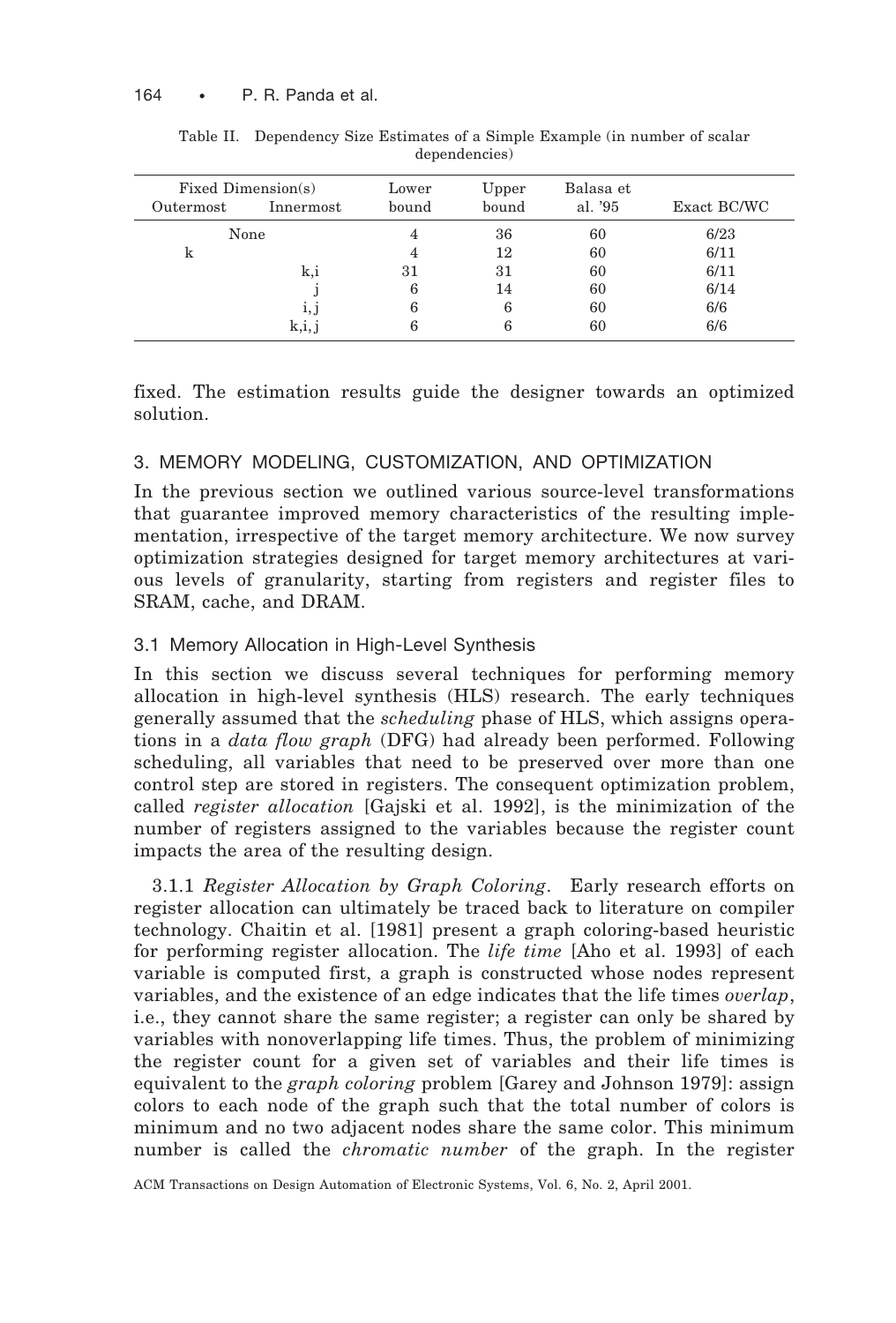

Fig. 4. Storage requirement of the ME kernel.

allocation problem, the minimum register count is equal to the chromatic number of the graph and each color represents a different physical register.

Graph coloring is a well-known NP-complete problem, so an appropriate approximation algorithm is generally employed. Tseng and Siewiorek [1986] formulate the register allocation problem with the *clique partitioning* problem: partition a graph into the minimum number of *cliques* or fully connected subgraphs. This problem is equivalent to graph coloring (if a graph *G* has a chromatic number  $\chi$ , then its complement graph *G*<sup> $\prime$ </sup> can be partitioned into a minimum number of  $\chi$  cliques). Their greedy heuristic initially creates one clique for each node, then proceeds by merging individual cliques into a larger one, selecting at each step to merge those cliques that have the maximum number of common neighbors.

A polynomial time solution to the register allocation problem was presented by Kurdahi and Parker [1987]. They apply the *left-edge* algorithm to minimize the register count by first sorting the life time intervals of the variables in order of their start times and then making a series of passes, each pass allocating a new register and assigning nonoverlapping intervals from the sorted set to the register. This algorithm guarantees the minimum number of registers for straight-line code with no branches and runs in polynomial time. The register allocation problem has also been formulated as a bipartite graph-matching, where the edges are weighted with the expected interconnect cost [Huang et al. 1990].

Subsequent refinements to the register allocation problem in HLS were based on a higher level of design abstraction—the target architecture was a *register file* with a fixed number of ports, rather than scattered individual registers. A critical problem in the presence of loops is how to deal with data that exhibits dependencies accross the loop iterations. This was solved with cyclic approaches such as those in Goossens et al. [1989]. A good survey of scalar approaches is provided by Stok and Jess [1992].

3.1.2 *Allocating Scalar Variables to Single and Multiport Memories*. A new optimization problem arises when individual registers are replaced by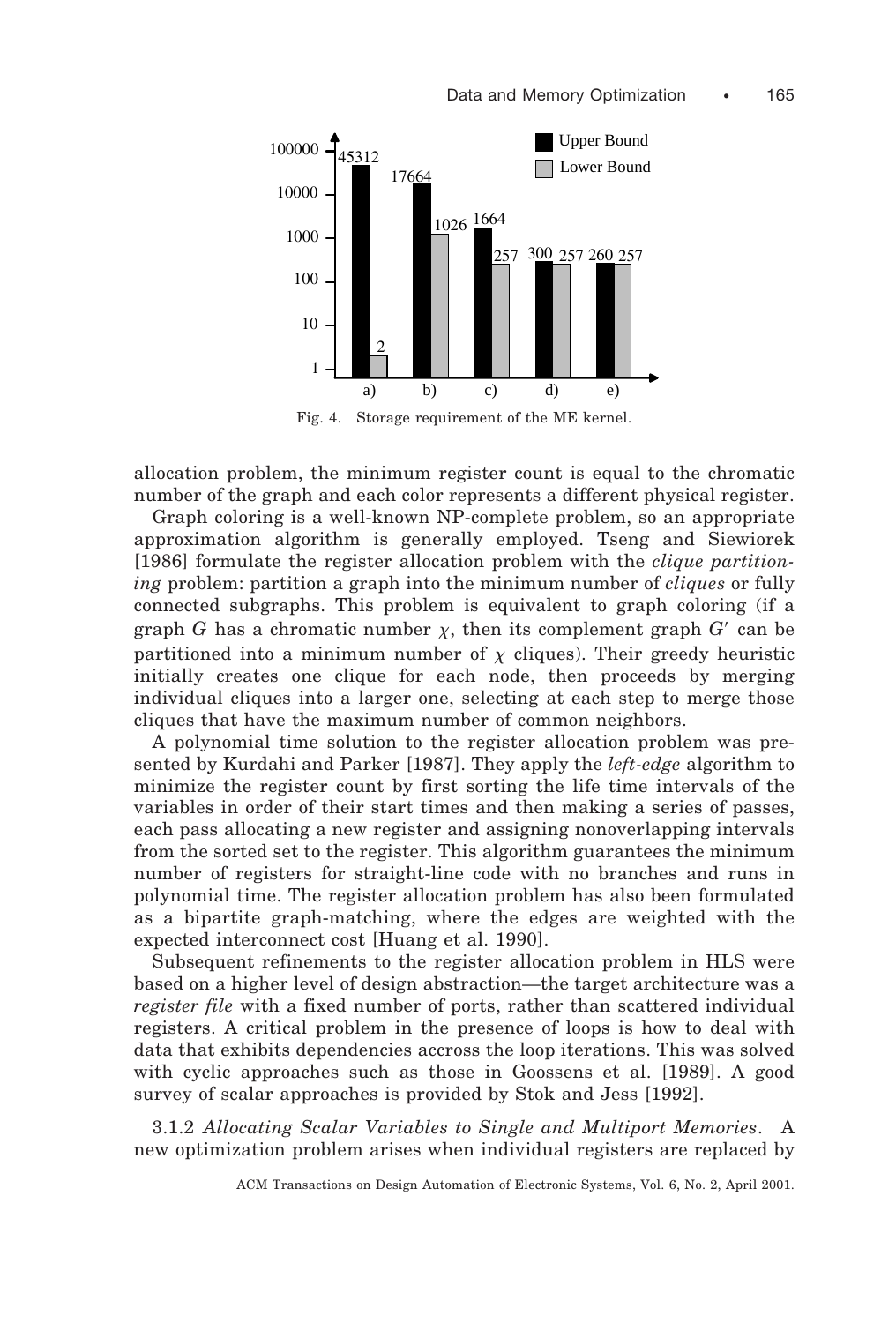

Fig. 5. Use of registers in each control step.

a register file or a memory module. The registers (or memory locations) can no longer all be accessed simultaneously; the number of allowed simultaneous accesses is limited to the number of available ports in the memory. This results in a stronger interaction of the memory allocation decision with the scheduling phase of HLS.

Balakrishnan et al. [1988] present a technique to allocate multiport memories in HLS. To exploit the increased efficiency of grouping several registers into a single multiport memory, the technique attempts to merge registers with disjoint access times. While clique partitioning is sufficient to handle the case of a single port memory, a more general framework is needed to handle multiport memories. The technique formulates a 0-1 linear programming problem by modeling the port types (read, write, and read/write), the number of ports, and the accesses scheduled to each register in each control step. Since the linear programming problem is NP-complete, a branch-and-bound heuristic is employed.

*Example 4.* Consider a scheduled sequence with states S1 and S2 involving three registers R1, R2, and R3 to be mapped into a dual-port memory:

> $S1: R1 \leftarrow R2 + R3$  $S2 \cdot R2 \leftarrow R1 + R1$

The use of registers at each control step is shown in Figure 5. To determine which registers to group into the 2-port memory, we need to solve the following problem:

$$
\text{maximize}(x_1 + x_2 + x_3)
$$

under the constraints

$$
x_1 + x_2 + x_3 \le 2
$$

$$
x_1 + x_2 \le 2
$$

where  $x_i$  is 0 or 1, depending on whether register  $\mathbb{R}$  is assigned to the multiport memory. In this example, the solution is  $x_1 = 1, x_2 = 1, x_3 = 0$ . That is, the maximal set of registers that can be assigned to the memory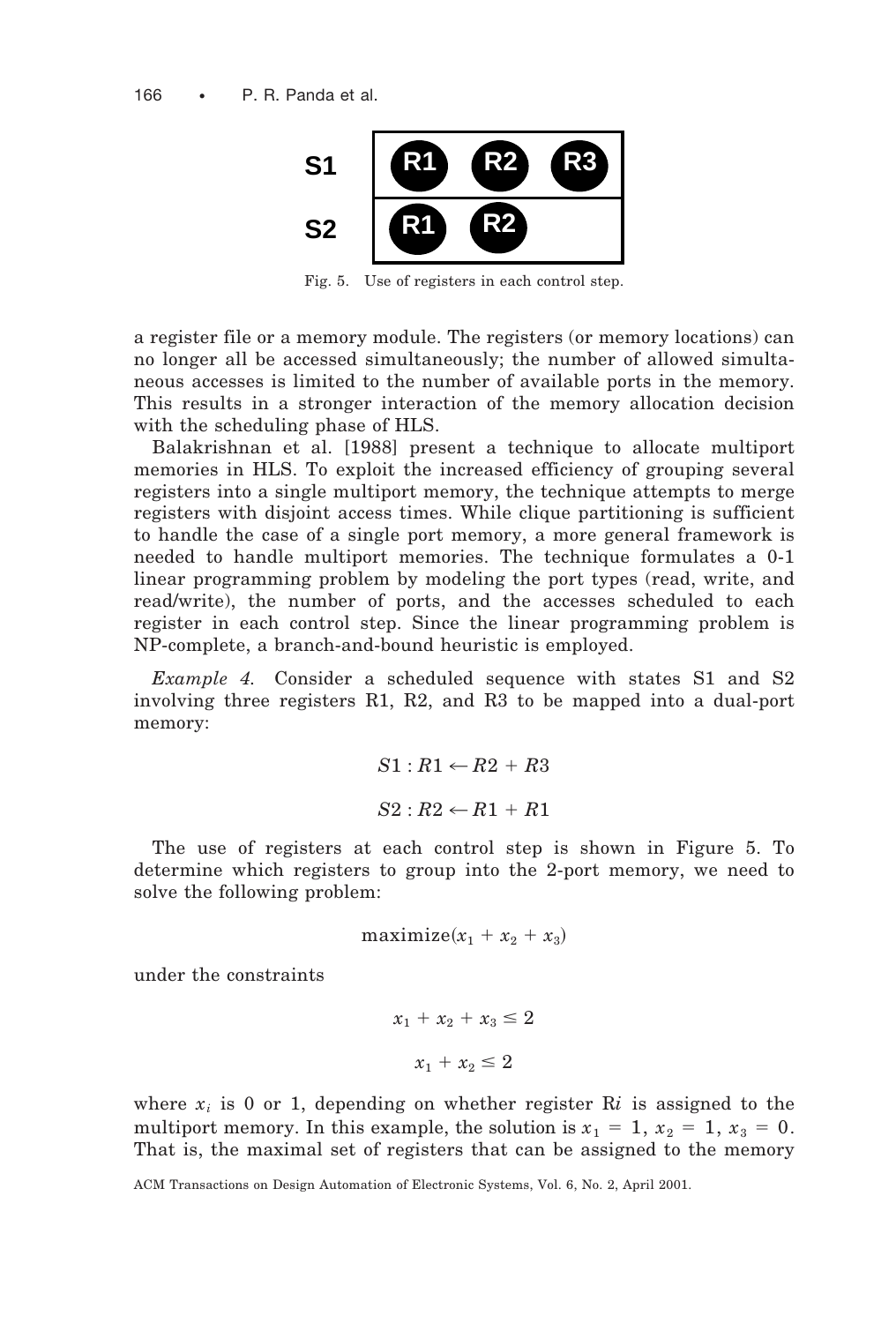while obeying the constraints is  $\{R1, R2\}$ . The procedure can then be repeated for assigning the remaining registers to other multiport memories.

However, the sequentialization of the memory assignment does not lead to the minimum number of memory modules. In order to minimize the total number of multiport memories, the memories themselves need to be incorporated into the problem formulation. Ahmad and Chen [1991] describe MAP, a generalization of the 0-1 integer linear programming (ILP) problem that performs this minimization.

The relative cost benefits of storing data in discrete registers or SRAM modules is performed by Kramer and Muller [1992] in the context of allocating storage for global signals while synthesizing multiple VHDL processes. Area and performance tradeoffs involved in parallel accesses due to storage in discrete registers and sequential accesses due to storage in RAM are performed while generating the clustering solution for registers.

The allocation of scalar variables to register files or multiport memories results in a significant advantage over discrete registers – the interconnect cost of the resulting circuit is reduced drastically. Further, there may be an additional interconnect optimization opportunity when the multiport register file allows us to optionally connect each register to only those ports that are necessary. This decision impacts the number of interconnections between the functional units and memory ports, and the related optimization problem is to minimize this number in order to reduce chip area.

Both memory allocation strategies described above propose 0-1 ILP formulations for reducing the interconnect cost. Kim and Liu [1993] reverse the memory allocation and interconnect minimization steps, reasoning that the interconnect cost is dominant in determining chip area. Lee and Hwang [1995] present a method to handle the memory allocation decision during HLS scheduling rather than as a postprocessing step by weighting the priority function used by the *list scheduling* algorithm [Gajski et al. 1992] to attempt equal distribution of memory data transfers in the control steps.

3.1.3 *Modeling Memory Accesses in HLS*. The memory allocation techniques discussed earlier used a simple model of memory accesses: data is read from memory; computations are performed; and data is written back to memory in the same clock cycle. This model works for registers and small registers files. However, when data is stored in a reasonably large on-chip SRAM, the access times are higher and significant compared to the computation time. Accessing memory data may actually require one or more clock cycles. Clearly, the scheduling model of memory accesses needs to be updated to handle this more complex protocol.

The *behavioral template* scheduling model by Ly et al. [1995] offers a way of handling memory accesses that is consistent with the way other operations are viewed by the scheduler. Every operation is represented by a template; complex operations may take multiple cycles in the template, with different stages representing local scheduling constraints among the stages. Behavioral templates can be used to model memory accesses, as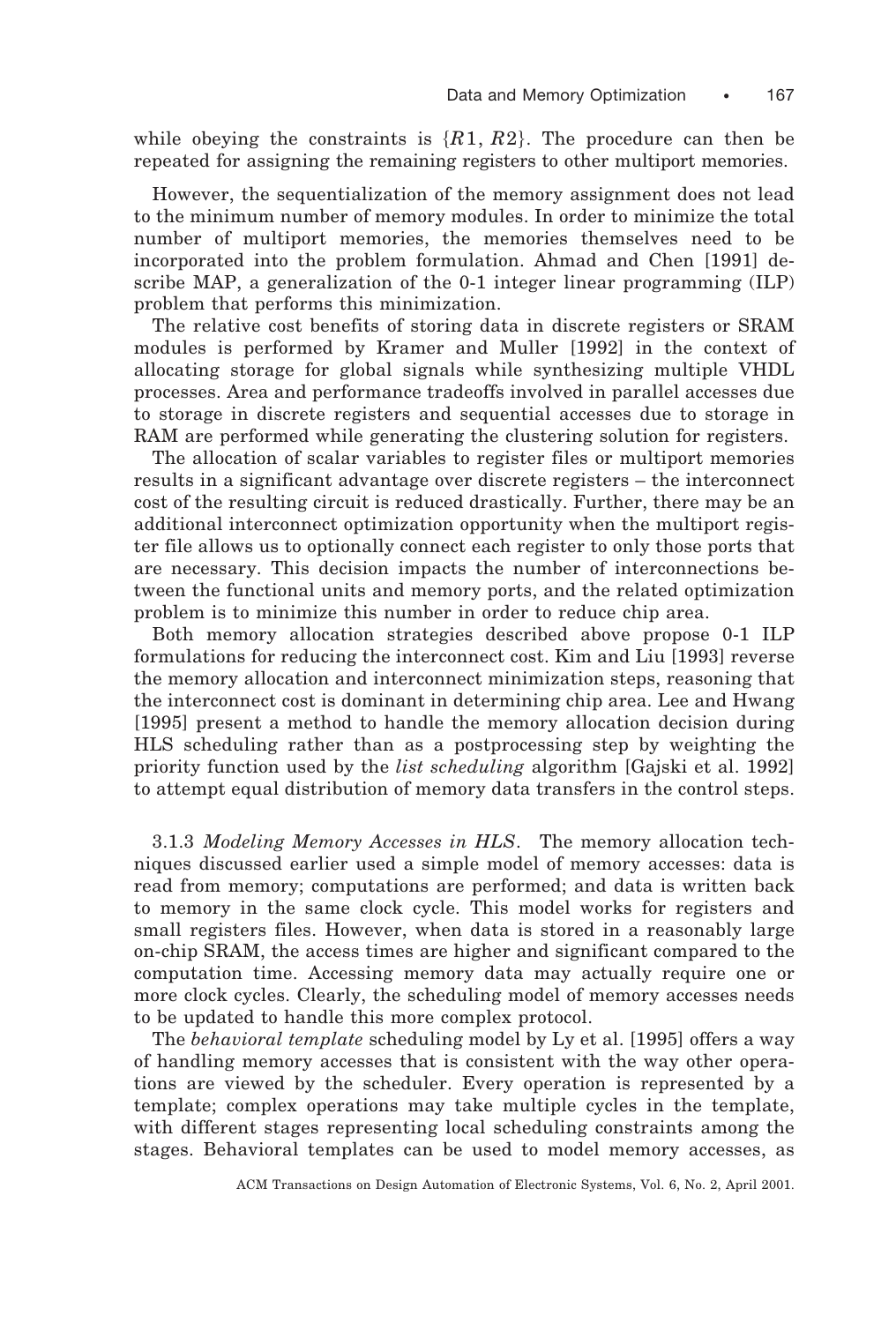

Fig. 6. Scheduling template for RAM accesses: 2-cycle memory read and 2-cycle memory write. The address needs to be valid for both cycles. For memory write, the data needs to be ready by the second cycle.

shown in Figure 6. The Synopsys behavioral compiler tool [Synopsys Inc. 1997] uses this template concept to perform scheduling. Extensions of this modeling methodology to handle more complex memory access protocols (e.g., DRAMs) are presented in Section 3.8.

#### 3.2 Ordering and Bandwidth Reduction

In many cases, a fully customized memory architecture can give superior memory bandwidth and power characteristics over traditional hierarchical memory architecture that includes data caches. This is particularly true when the application is amenable to detailed compile time analysis.

Although a custom memory organization has the potential to significantly reduce the system cost, achieving these cost reductions is not trivial, especially manually. Designing a custom memory architecture means deciding how many memories to use and of which type (single-port, dual-port, etc). In addition, memory accesses have to be ordered in time, so that the real-time constraints (the cycle budgets) are met. Finally, each array must be assigned to a memory, so that arrays can be accessed in parallel, as required to meet real-time constraints [Cathoor et al.1998]. These issues are relevant and have a large impact on the memory bandwidth and power, even when the basic memory hierarchy is fixed, e.g.. based on two cache levels and DRAM memory: modern low-power memories [Itoh et al.1995] allow much customization, certainly in terms of bank assignment (e.g., SDRAMs), sizes, or ports (e.g., several modern SDRAMs).

One important factor that affects the cost of the memory architecture is the relative ordering of the memory accesses contained in the input specification. Techniques for optimizing the number of resources given the cycle budget are relevant in the scheduling domain, as are most of the early techniques that operate on the scalar-level [Pauwels et al. 1989]. Many of these scalar techniques try to reduce the memory related cost by estimating the required number of registers for a given schedule, but this does not scale for large array data. The few exceptions published are the stream scheduler [Verhaegh et al. 1996; 1995], the rotation scheduler [Passos et al. 1995] and the percolation scheduler [Nicolau and Novack 1993]. They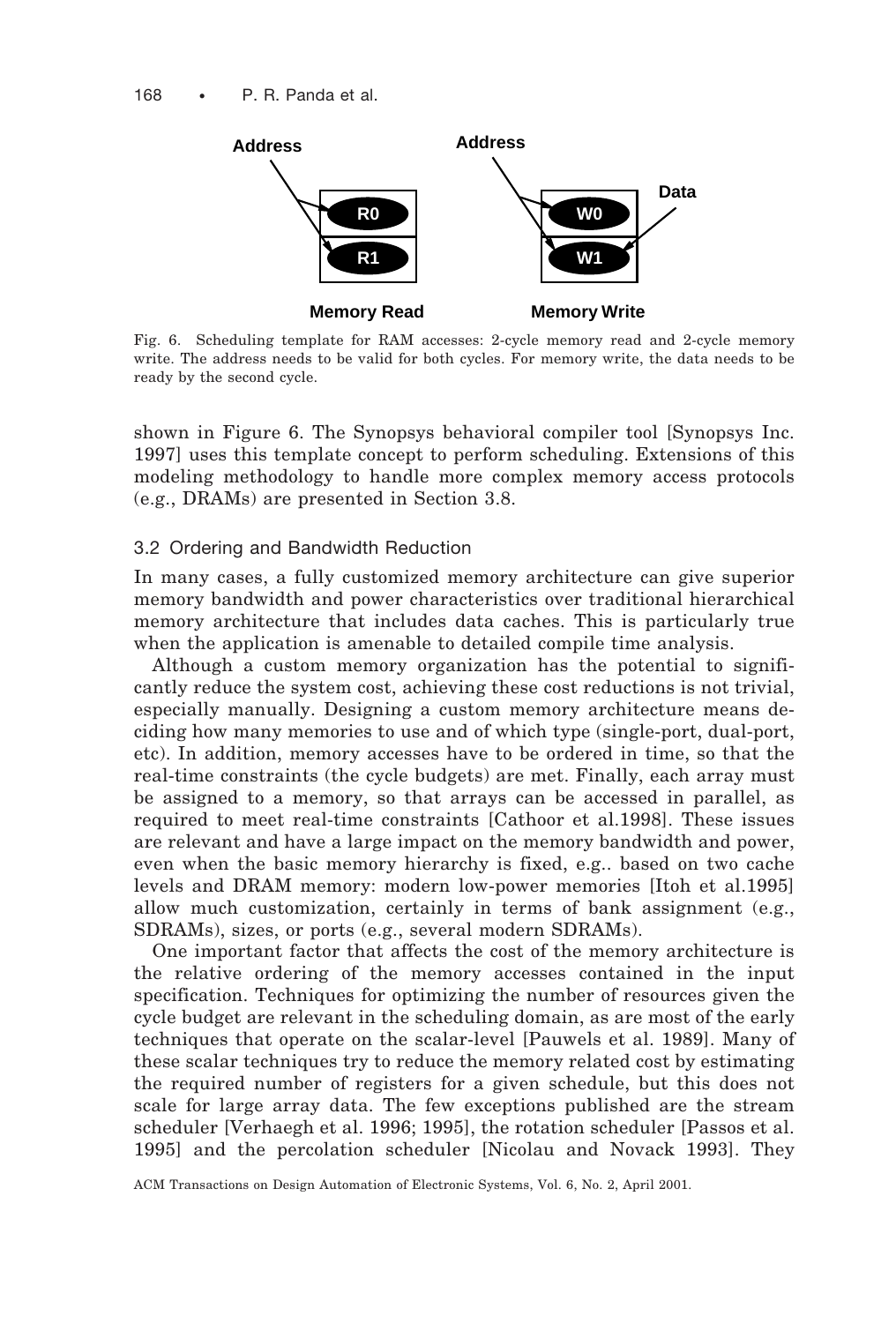schedule both accesses and operations in a compiler-like context, but with more emphasis on the cost and performance impact of the array accesses, and also include a more accurate model of their timing. Only a few of them try to reduce the required memory bandwidth by minimizing the {*number*} of simultaneous data accesses [Verhaegh et al. 1996]. They do not take into account *which* data is being accessed simultaneously. Also, no real effort is made to optimize the data access conflict graphs such that subsequent register/memory allocation tasks can do a better job.

The scheduling freedom among memory accesses can also be exploited to generate memory architectures with lower cost (number of memories) and lower bandwidth (number of ports). This issue is addressed with the storage bandwidth optimization (SBO) technique and the associated storage cycle budget distribution (SCBD) step by Wuytack et al. [1999a].

*Example 5.* Suppose the data flow graph shown in Figure 7(a) has to be scheduled with a time constraint of six cycles. Each access requires one cycle. A satisfying schedule that minimizes the number of simultaneous memory accesses is shown in Figure 7(b). Surprisingly, this schedule leads to a sub-optimal implementation. Figure 7(c) shows a *conflict graph* for this schedule, where each node represents an array and an edge between nodes indicates that the two are being accessed in parallel in some control step. The significance of the edge is that the nodes need to be assigned to different single port memories (analogous to the register allocation problem) or different ports of the same multiport memory, both expensive alternatives. A coloring of the graph reveals a chromatic number of 3, i.e., three single port memories are required to satisfy all the conflicts. However, consider the alternative schedule of Figure 7(e) and the corresponding graph of Figure 7(f). This graph has a chromatic number of 2, resulting in the simpler and lower cost memory assignment of Figure  $7(g)$ . This example demonstrates that the relative ordering of the memory accesses has a significant impact on the memory cost.

The condition of the same array being accessed multiple times in the same control step is represented by self-loops in the conflict graph, and leads to multiport memory implementations. An iterative *conflict-directed ordering* step generates a partial ordering of the CDFG that minimizes the required memory bandwidth.

This SCBD step has to be followed by a memory allocation and array-tomemory assignment step as described in the next section.

## 3.3 Memory Packing and Array-to-Memory Assignment

In a custom memory architecture, the designer can choose memory parameters such as the number of memories, and the size and number of ports in each memory. This decision, which takes into account the constraints derived in the previous section, is the focus of the memory allocation and assignment (MAA) step. The problem can be subdivided into two subproblems. First, memories must be allocated: a number of memories are chosen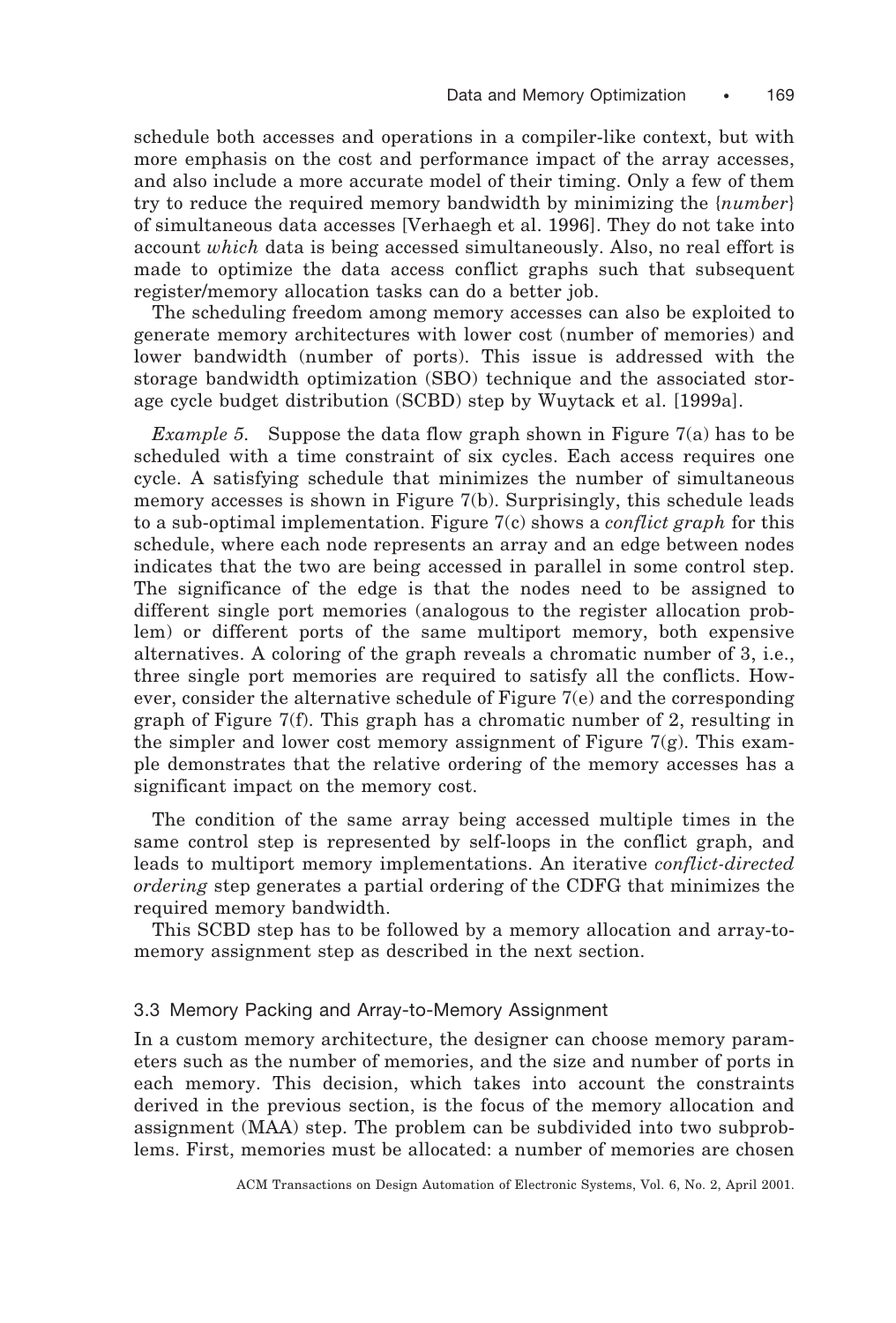

Fig. 7. Storage bandwidth optimization: (a) data flow graph; (b) candidate schedule; (c) conflict graph; (d) memory assignment; (e) alternate schedule; (f) new conflict graph; (g) new assignment.

from the available memory types and port configurations. But the dimensions of the memories are determined only in the second stage. When arrays are assigned to memories, their sizes can be added and the maximal bit-width can be taken to determine the required size and bit-width of the memory. With this decision, the memory organization is fully determined.

Allocating more or fewer memories has an effect on the chip area and on the energy consumption of the memory architecture (see Fig. 8). Large memories consume more energy per access than small memories, due to the longer word- and bit-lines. So the energy consumed by a single large memory containing all the data is much larger than when the data is distributed over several smaller memories. Also, the area of the one-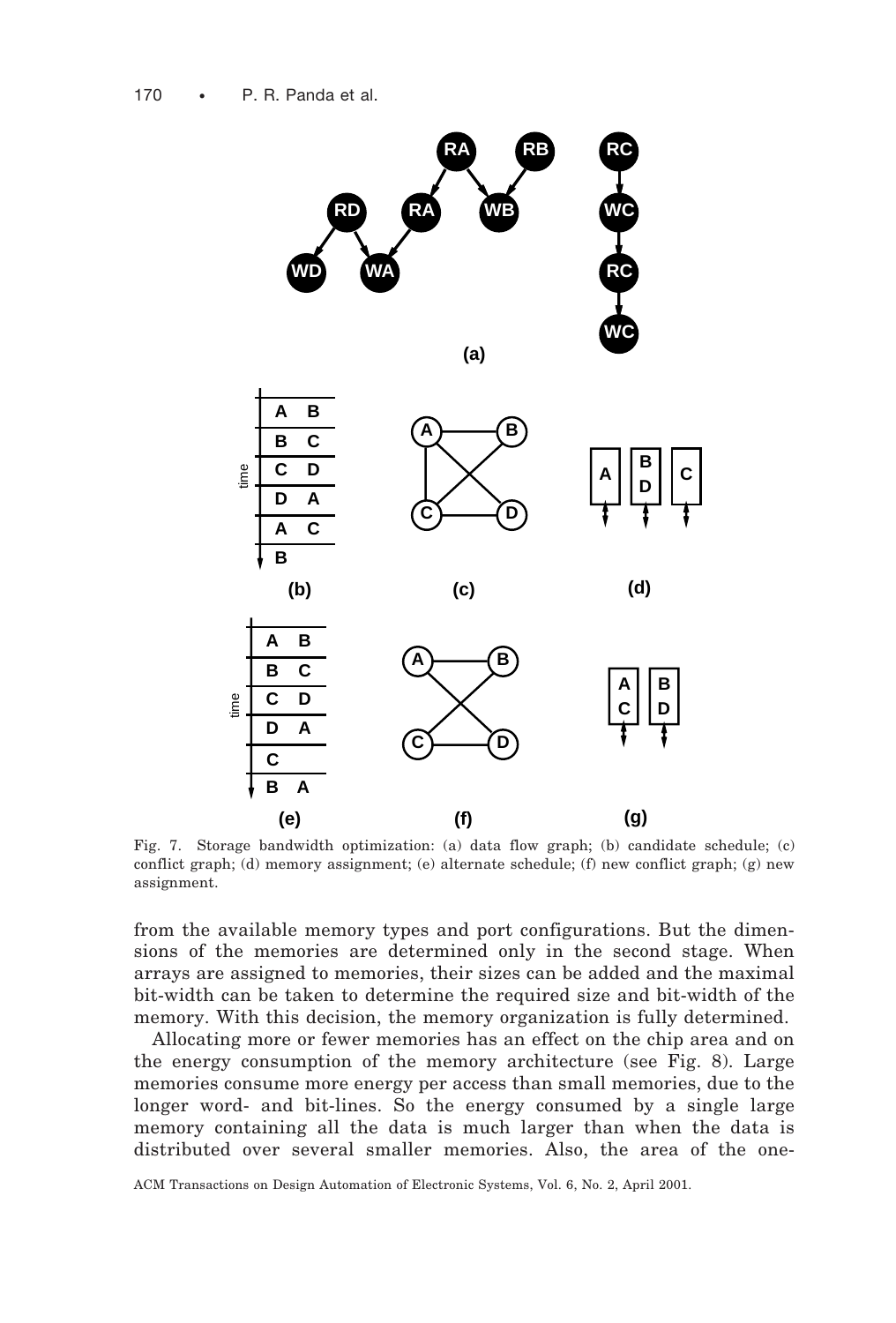

Fig. 8. Tradeoff between number of memories and cost during allocation and assignment.

memory solution is often higher when different arrays have different bit-widths. For example, when a 6-bit and an 8-bit array are stored in the same memory, two bits are unused for every 6-bit word. By storing the arrays in different memories, one 6 bits wide and the other 8 bits wide, this overhead can be avoided.

The other end of the spectrum is to store all the arrays in different memories. This also leads to relatively high energy consumption, due to the increase in the external global interconnection lines connecting all these (small) memories to each other and to the data-paths. Likewise, the area occupied by the memory system goes up, due to the interconnections and to the fixed address decoding and other overhead per memory.

Clearly, the interesting memory allocations lie somewhere between the two extremes. The area and the energy function reach a minimum in between, but at different points. The useful exploration region to tradeoff area with energy consumption lies in between the two minima [Brockmeyer et al. 2000b].

The cost of memory organization does not depend on the allocation of memory only, but also on the assignment of arrays to the memories (the discussion above assumes an optimal assignment). When several memories are available, many ways exist to assign the arrays to them. In addition to the conflict cost mentioned earlier, the optimal assignment of arrays to memories depends on the specific memory types used. For example, the energy consumption of some memories is very sensitive to their size, while for others it is not. In the former case, it may be advantageous to accept some wasted bits in order to keep the heavily accessed memories very small, and vice-versa.

A lot of research in recent years has concentrated on the general problem of how to efficiently store data specified in an abstract specification into a given target memory architecture. Both the specification as well as the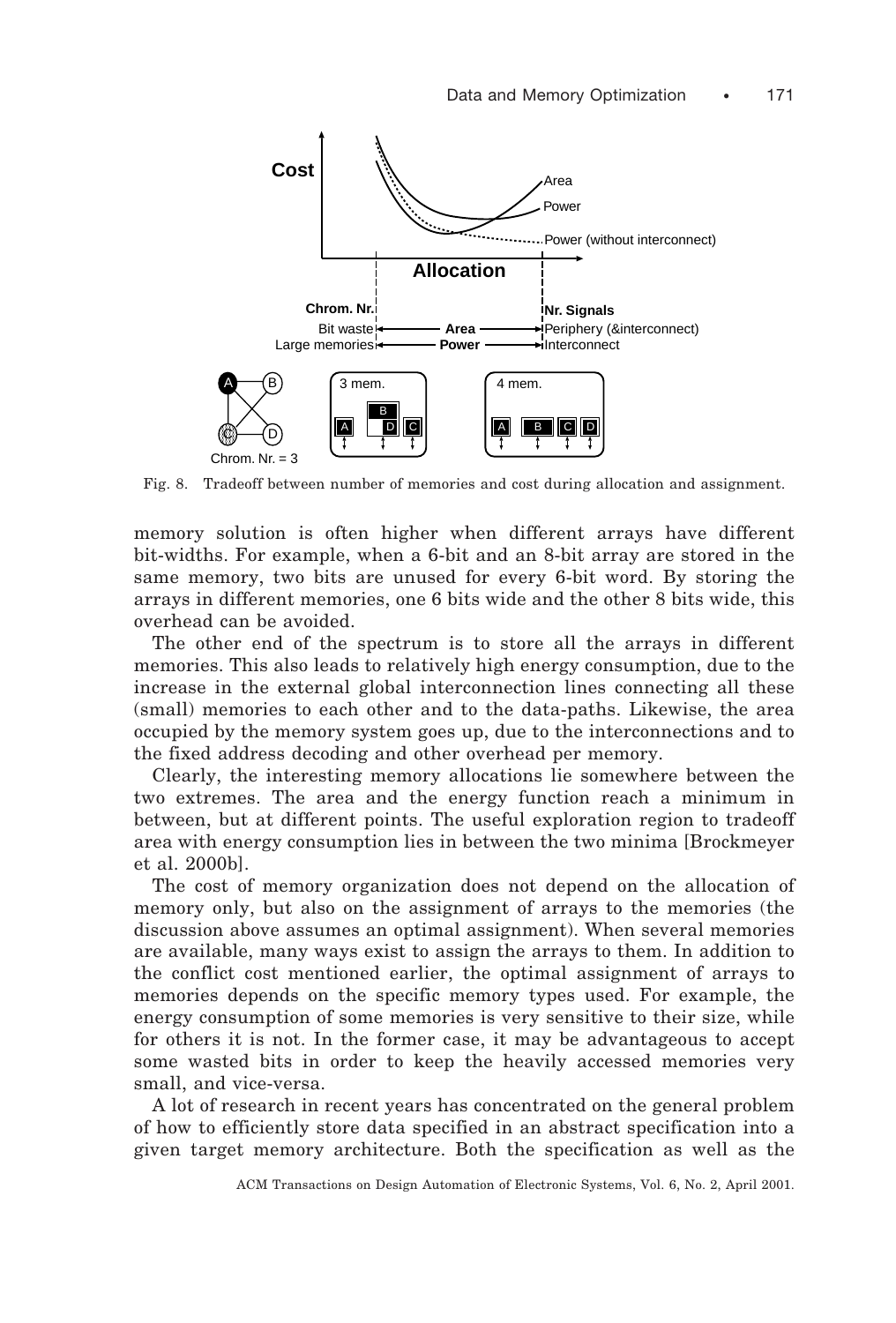#### 172 • P. R. Panda et al.



Fig. 9. Mapping logical memories to physical ones while satisfying required access rates.

target architecture tend to be widely varying in different design contexts, leading to many different approaches to solve the problem. The usual assumption is that the embedded environment has no virtual memory system, and the compiler/ synthesis tool can statically assign data to actual memory locations.

The memory packing problem occurs when a set of memories from the designer's point of view (*logical memories*) have to be assigned to a given set of memory modules (*physical memories*) while respecting certain constraints on the performance of the overall system or minimizing an optimization criterion such as the total delay, area, or power dissipation.

The packing problem was first considered by Karchmer and Rose [1994] in the context of an FPGA where the number and access times of the available physical memories are fixed and the logical memories, which are associated with a required data access rate, have to be assigned to these physical memories while satisfying the access time requirements. Mapping multiple logical memories to the same physical memory would, in this formulation, cause a multiplexing of the data access, thereby reducing the actual access rates. For example, if two logical memories are mapped into the same physical memory with access time 10 ns, then the effective access time for both memories would double to 20 ns. This scenario is relevant in stream-based systems.

*Example 6.* Suppose we have an application with the logical memory requirements shown in Figure 9(a): two  $2K \times 7$  memories and one  $5K \times$ 8 memory with the maximum access times of 30 ns and 10 ns, respectively. A  $2K \times 7$  memory refers to a memory with 2K words with bit width 7. There are two  $8K \times 8$  physical memories available on the FPGA.

A possible solution is shown in Figure 9(b). The two  $2K \times 7$  logical memories are assigned to one  $8K \times 8$  physical memory with the effective access time of 20 ns, which satisfies the access time requirements of the system.

The logical memories need to be split when either the bit-width or the word count exceeds that of the available physical memories. In the Mem-Packer utility presented by Karchmer and Rose [1994], the memory mapping problem is solved by a branch-and-bound algorithm that attempts to minimize the estimated area of the memory subsystem. The decision tree is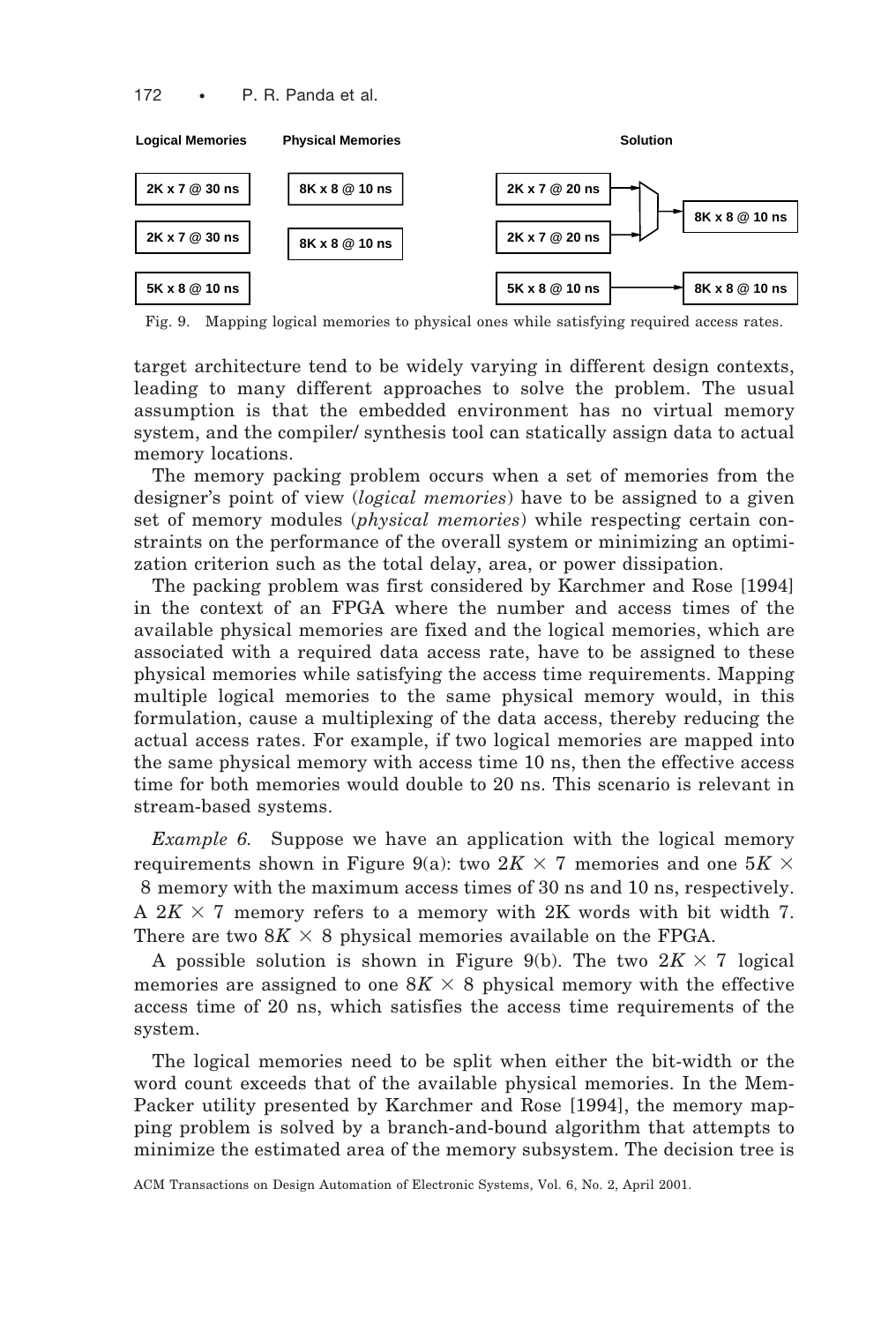#### **Behavior**

int A [1000] int B [1000] ... B[k] = A[i] + A[j]



Fig. 10. Array clustering in MeSA.

pruned when an illegal packing is encountered, i.e., when an assignment violates the access time requirements.

The MemPacker algorithm assumes that the required size and data access times required for the logical memories is known *a priori*. However, this assumption is not always correct. When memory allocation forms part of an automated synthesis framework, the required access times, etc., have to be inferred from the user specification and constraints on the overall system. The MeSA algorithm [Ramachandran et al. 1994] attempts to integrate the memory allocation step with *array clustering* (grouping of behavioral arrays into the same physical memory) into a behavioral synthesis framework.

*Example 7.* An example behavioral statement and the impact of array clustering on the architecture and schedule sre shown in Figure 10. There is an area and performance overhead arising from the additional multiplexers and registers. The MeSA algorithm uses a hierarchical clustering approach and a detailed model of the memory area to evaluate the impact of candidate architectures.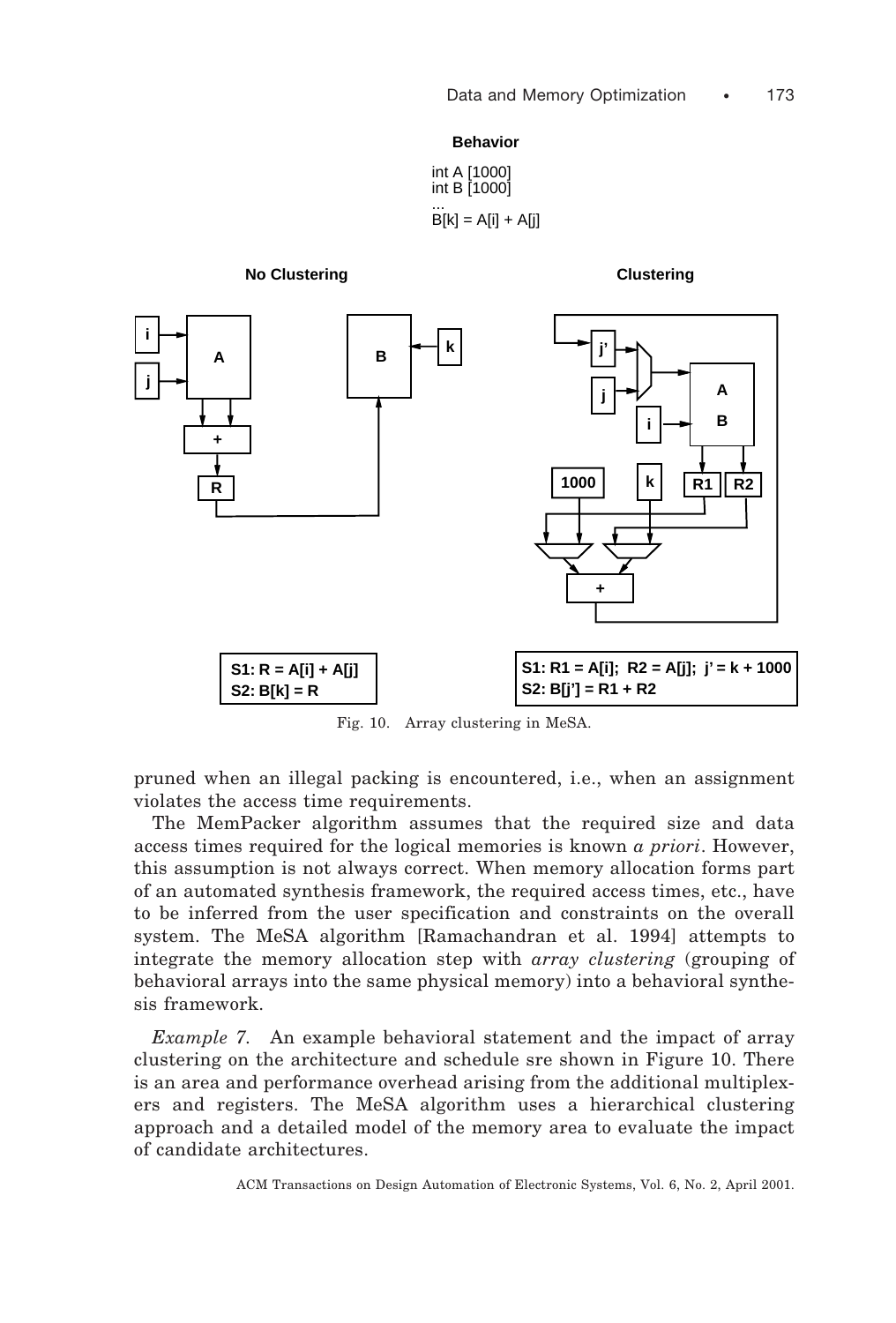

Fig. 11. Horizontal and vertical concatenation.

A framework for clustering array variables into memories is presented in the ASSASYN tool [Schmit and Thomas 1997], which recognizes that the packing can actually be done in two dimensions. Apart from mapping arrays into distinct memory addresses of the same memory module (*vertical concatenation*), two arrays can also be packed so that corresponding elements occupy different bit ranges in the same physical word (*horizontal concatenation*) if the sum of the required bit-widths of the arrays is less than or equal to the bit-width of the physical memory. An example is shown in Figure 11. The *a* and *b* are packed horizontally while *a* and *c* are packed vertically. ASSASYN has at its core a set of *move* transformations that generate candidate architectures in a simulated annealing-based optimization framework.

A general scheme for solving the memory packing problem that takes the bit-width, word count and the number of ports into consideration was included in the HLLM (high-level library mapping) approach of Jha and Dutt [1997]. They present exhaustive solutions as well as linear-time approximations to combine three separate tasks: bit-width mapping, word mapping, and port mapping. Bakshi and Gajski [1995], present a technique for reducing memory cost in a *memory selection* algorithm that attempts to combine memory allocation and pipelining in an attempt to reduce memory cost. A hierarchical clustering technique is used here, too, in order to group DFG nodes into the same memory module.

A recursive strategy of memory splitting (resulting in a distributed assignment) starting from a single port solution for a sequential program was proposed in Benini et al. [2000].

The automated memory allocation and assignment (MAA) step, including the organization of arrays in the physical memories before scheduling or procedural ordering are fully fixed, is addressed in Balasa et al. [1994], and has been coupled to the (extended) conflict graph discussed above [Slock et al. 1997]. The resulting techniques lead to a significantly extended search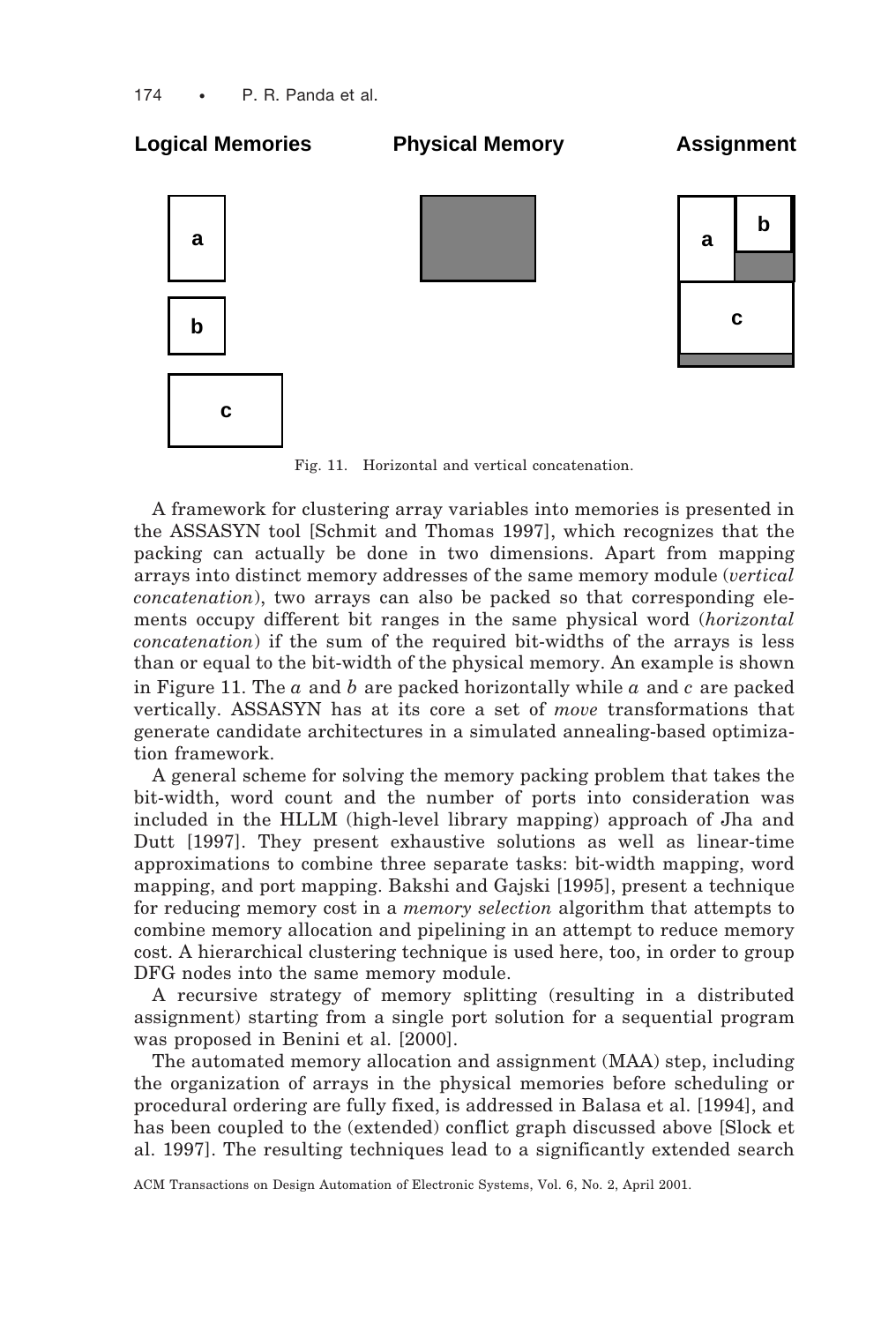space for memory organization solutions, which is effectively explored in the HIMALAIA tool [Vandecappelle et al. 1999]. An alternative MAA approach based on conflict graphs is proposed in Shiue et al. [2000].

# 3.4 Memory Access Time versus Cost Exploration Using Pareto Curves

By combining the SCBD and MAA steps of the previous sections, we can effectively explore and tradeoff different solutions in the performance, power, and area space [Brockmeyer et al. 2000a]. Indeed, every step of the SCBD-MAA combination generates a set of valid solutions for a different cycle budget. Hence it becomes possible to make the right tradeoff within this solution space. Note that without automated tool support, the type of tradeoffs discussed here are not feasible on industrial-strength applications, and thus designers may miss the opportunity to explore a larger design space.

When the input behavior has a single thread and the goal is to reduce power, the tradeoff can be based solely on tool output. The given cycle budget defines a conflict graph that can be used for the MAA tool [Vandecappelle et al. 1999]. Obviously, the power and area costs increase when the cycle budget is lowered: more bandwidth is needed, which requires multiport memories (increases power) or more memories (increases area). This is illustrated in a binary tree predictive coding (BTPC) application, a lossless or lossy image compression algorithm based on multiresolution that involves a complex algorithm. The platform-independent code transformation steps [Catthoor et al. 1998], discussed in Section 2, are applied manually in this example and the platform-dependent steps (using tools) give accurate feedback about performance and cost [Vandecappelle et al. 1999]. Figure 12 shows the relation between speed and power for the original, optimized and intermediate transformed specifications. The offchip signals are stored in separate memory components. Four memories are allocated for the on-chip signals. Every step leads to a significant performance improvement without increasing the system cost. For every description, the cycle budget can be traded for system cost, demonstrating the significant effect of the platform-independent code transformation [Brockmeyer et al. 2000b].

This performance-power function, when generated per task, can be used to tradeoff cycles assigned to a task at the system level. Assigning too few cycles to a single task causes the entire application to perform poorly. The cycle and power estimates help the designer to assign tasks to processors and to distribute the cycles within the processors over various tasks [Brockmeyer et al. 2000a]. Minimizing the overall power within a processor is possible by applying function minimization on all the power-cycle functions together.

The interaction of the datapath power/performance with the memory system creates another level of tradeoffs. The assignment of cycles to memory accesses and to the data-path is important for overall power consumption. A certain percentage of the overall time can be spent on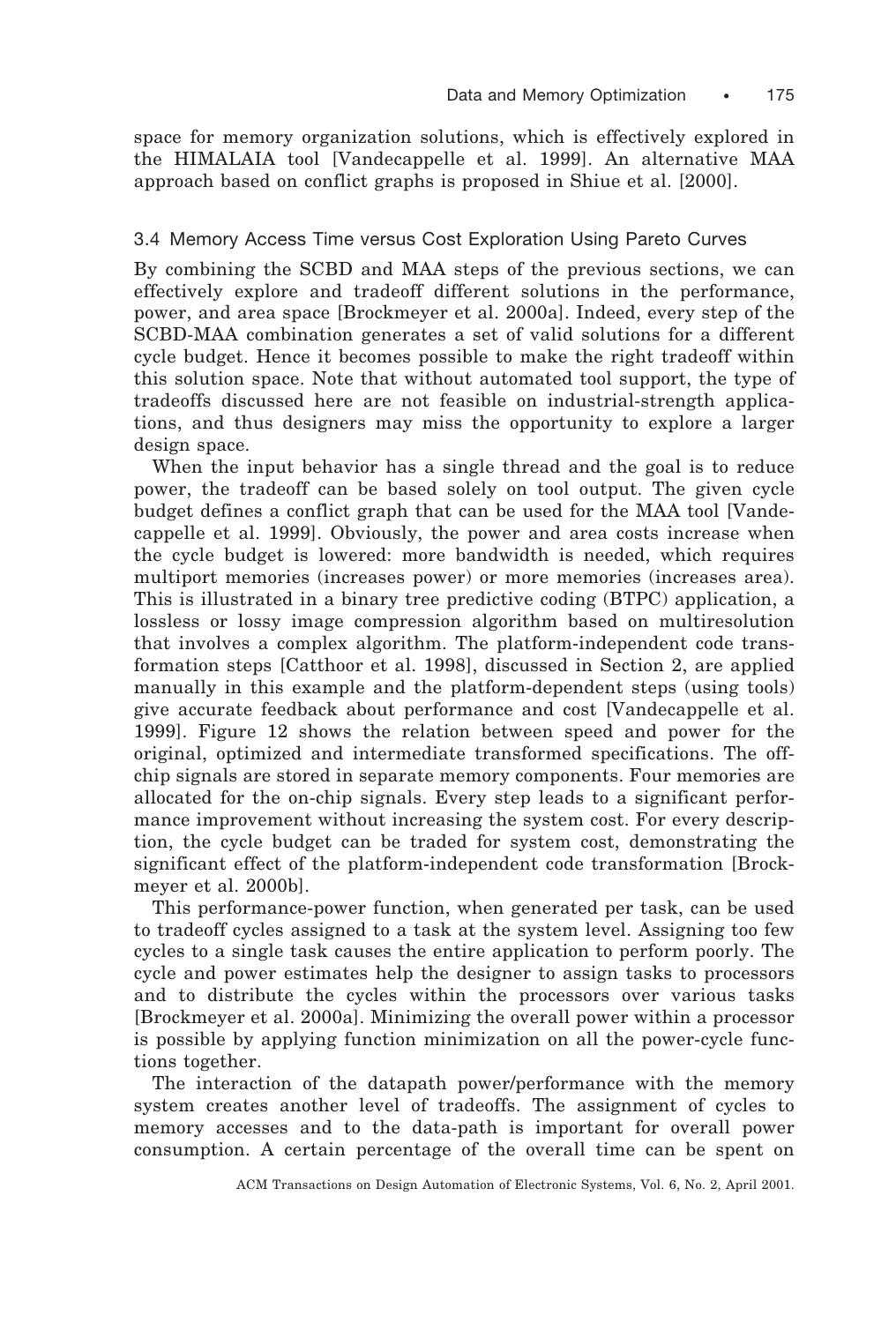

Fig. 12. Power versus performance for the BTPC example.

memory accesses and the remaining time on computational issues, taking system pipelining into account (see Fig. 13). The data path cost versus performance tradeoff is well known: when fewer cycles are available, more hardware is needed and more power is consumed (dotted curve). The tools discussed in Brockmeyer et al. [2000b] can provide the other half of the graph, namely the memory-related cost (solid curve). Combining the two, leads to an optimized implementation (dashed curve).

## 3.5 Reducing Bus Transitions for Low Power

Most area and performance optimizations we have discussed so far also indirectly reduce power dissipation. For example, reducing the number of memory modules from two to one not only reduces area, but also reduces power dissipation because the data and address buses, which consist of high capacitance wires, are now fewer and shorter. Similarly, performance optimizations that reduce the number of memory accesses also reduce power as a side effect, due to reduced switching on the memory circuitry and address/data buses. However, certain classes of optimizations are explicitly targeted at reducing power dissipation, even at the expense of additional area or performance cost. We discuss techniques that attempt to reduce switching activity on the memory address and data bus while keeping the number of memory accesses unchanged. The extra computation typically introduces a negligible additional switching activity, compared to the power savings from reduced bus activity. As observed by Panda and Dutt [1999], typical switching of off-chip buses causes three orders of magnitude more energy than on-chip wires.

Minimizing transition activity on memory buses can be effected by two different approaches: encoding and data organization.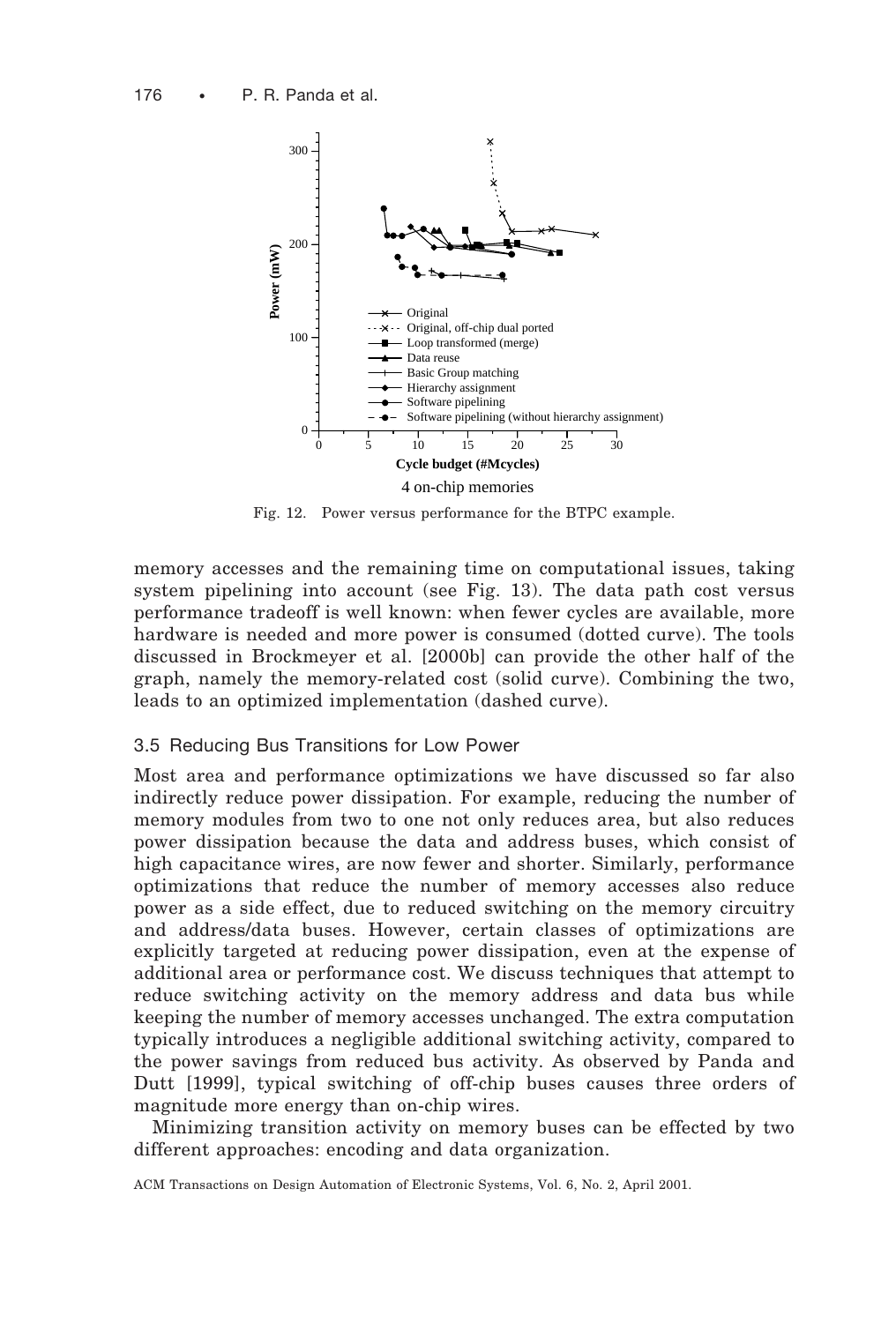

Fig. 13. Tradeoff cycles assigned to memory accesses and data path.

3.5.1 *Encoding*. The Bus-Invert coding technique described by Stan and Burleson [1995] attempts to decrease the peak power dissipation by encoding the data stream in order to reduce the switching activity on the buses. Although this is more generally applicable to any I/O bus, it is well suited for memory address and data buses. Before placing data on the bus, it is encoded by using an extra control bit that indicates whether the data bits have been inverted.

*Example 8.* Suppose the sequence of values on the data bus is

#### 00000000

# 11111111

## 00000000

This represents the peak power dissipation on the bus because all 8 bits transition at once. The Bus-Invert coding introduces a control bit to the bus, which is 1 when the Hamming distance [Kohavi 1978] between successive values is greater than half the bus width. The above sequence is encoded as

#### 000000000

## 000000001

#### 000000000

The coding scheme incurs an area overhead due to the extra control bit and the encoding and decoding circuitry as well as a possibly small performance overhead due to the computation of the encoded data, but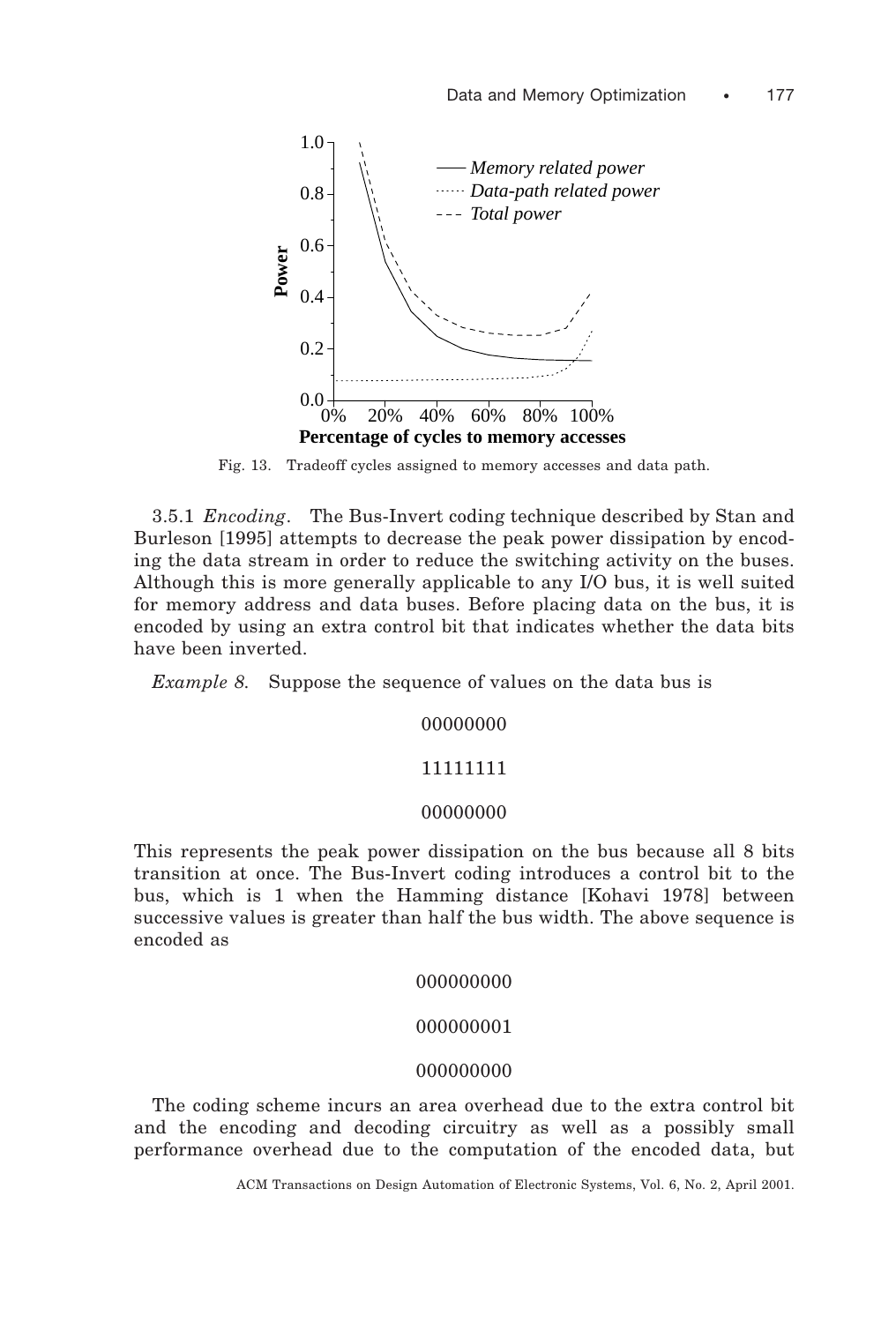lowers peak power dissipation to the case where only half the number of data bits are toggling, i.e., by 50%. The authors have extended this coding scheme to *limited-weight codes*, which are useful in protocols where data values are represented by the presence of a bit-transition rather than by 1 or 0.

The correlations expected in the memory address and data streams can often be exploited to generate intelligent encodings that result in low-power implementations. The most common scenario occurs in the processormemory interactions. High degrees of correlation are observed in the instruction address stream due to the principle of *locality of reference*. Reference *spatial locality* occurs when consecutive references to memory result in accesses to nearby data. This is readily observed in the instruction addresses generated by a processor: there is a high probability that the next instruction executed after the current one lies in the next instruction memory location. This correlation can be exploited in various ways to encode the instruction addresses for low power.

To encode the streams of data that are known at design time (e.g., addresses for memories), Catthoork et al. [1994] first proposed a *gray coding* technique [Kohavi 1978], relying on the well-known observation that the gray code scheme results in exactly one bit transition for any two consecutive numbers. Su and Despain [1995] applied this idea to the instruction stream. Musoll et al. [1998] proposed a *working-zone encoding*, observing that programs tend to spend a lot of time in small regions of code (e.g., loops). They partition the address bus into two parts: the most significant part identifies the working zone and the least significant part carries an offset in the working zone. This ensures that, as long as the processor executes instructions from the working zone, the most significant bits will never change. An additional control bit is used to identify the case when the address referenced does not belong to the working zone any more. The T0 encoding [Benini et al. 1998b] relies on a similar principle. Here, an additional control bit on the address bus indicates whether the next address is consecutive or not. If it is consecutive, the control line is asserted, and remains as long as successive instructions executed are consecutive in memory. This is superior to the gray code, since in the steady state the address bus does not switch at all. In cases where the processor uses the same address bus to address both instruction and data memory, a judicious combination of T0 and Bus-Invert encodings looks promising [Benini et al. 1998a].

3.5.2 *Data Organization*. Power reduction through reduced switching activity on the memory address and data bus can also be brought about by the appropriate reorganization of memory data, so that consecutive memory references exhibit spatial locality. This locality, if correctly exploited, results in a power-efficient implementation because, in general, the Hamming distance between nearby addresses is less than that between those that are far apart. This optimization is orthogonal to the encoding optimization discussed earlier. An advantage of the data organization is that,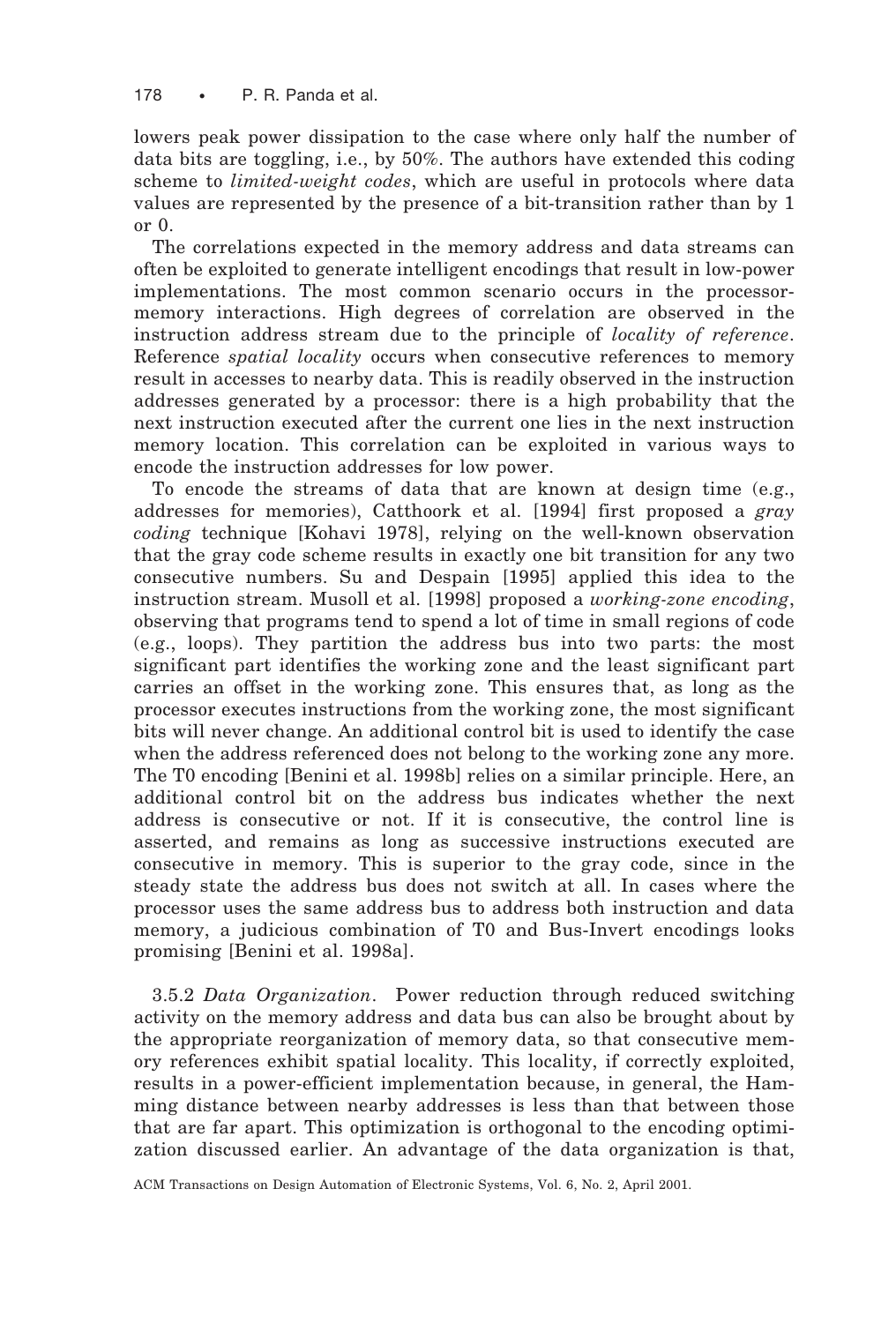



since the analysis is done statically, it obviates the need for an expensive encoding scheme for dynamically detecting runtime correlations. However, data organization can also be combined with an encoding scheme to further reduce switching activity.

A considerable amount of flexibility exists in the actual scheme used to store arrays in memory. For example, two-dimensional arrays can be stored in *row-major* or *column-major* style. Panda and Dutt [1999] evaluate the impact of three storage schemes: row-major, column-major, and *tile-based*, on the memory address bus-switching activity.

*Example 9.* Tile-based storage of array data is illustrated in Figure 14. For the example in Figure 14(a), the memory access trace for array  $u$  is shown in Figure 14(b). New elements accessed in each iteration are shown graphically in Figure 14(c). Note that one element is reused from the previous iteration and can be registered instead of being accessed from memory again. The tile shown in Figure 14(e) is the smallest rectangle enclosing the access pattern of Figure 14(d). Array *u* can now be stored tile-wise in order to exploit spatial locality.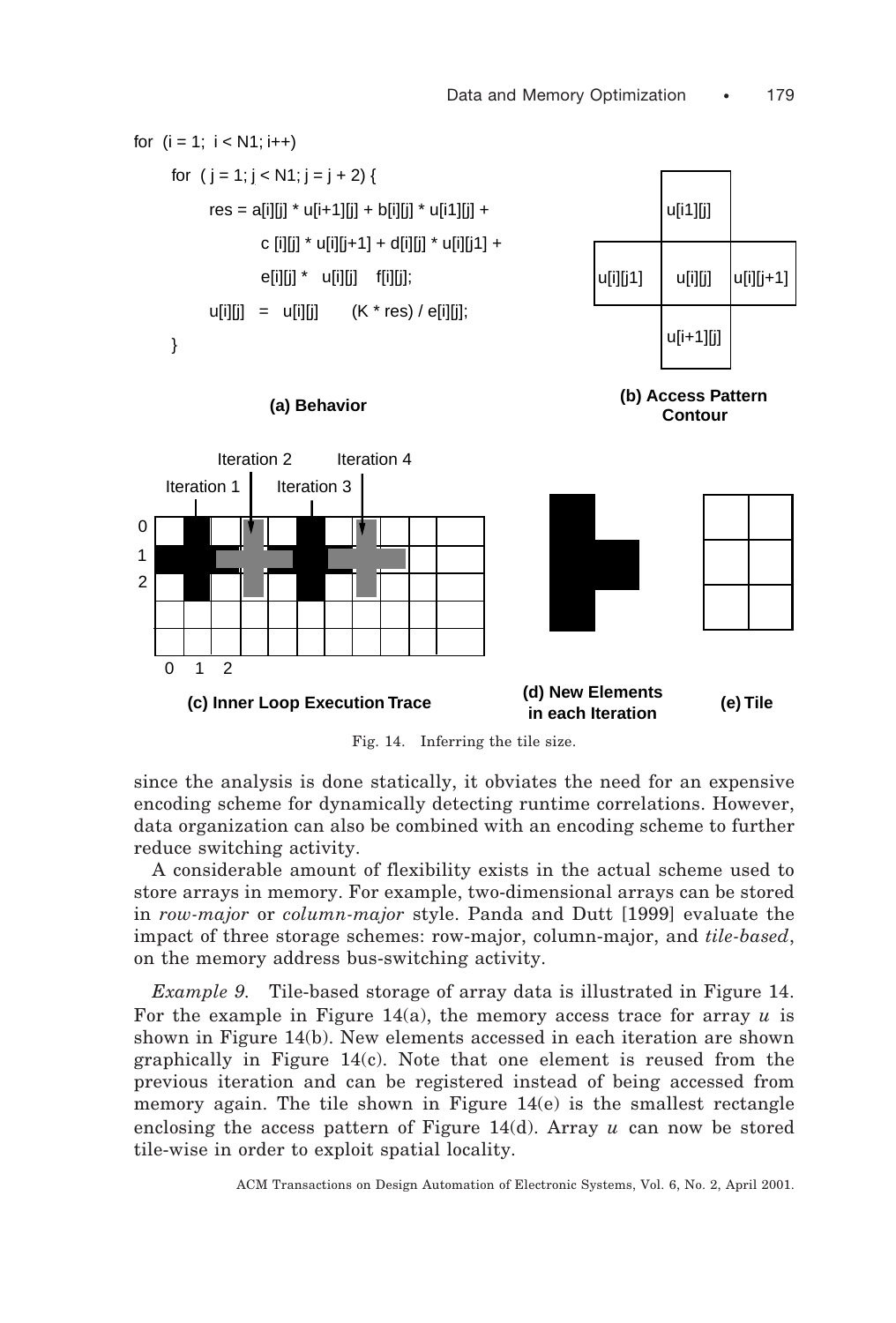180 • P. R. Panda et al.

Tile-based storage involves extra complexity in the address generation hardware, but the overall impact is shown to be minimal in comparison to the large reduction reduction in the off-chip bus transition count (experiments in Panda and Dutt [1999] show an average reduction of 63%). An additional optimization opportunity occurs when an ASIC implementation is not limited to a single memory module, but can use several memory modules from a library. In that case, the tile generated is used to split the arrays into logical partitions, which are then assigned to the physical memories using a bin-packing heuristic.

The idea of ordering data to reduce switching activity on the address and data buses is analogously applicable to instructions. When scheduling flexibility of instructions exists within a basic block, it is possible for the compiler to order the instructions in such a way that the instruction bus switching between access of successive instructions is minimized [Tomiyama et al. 1998].

# 3.6 Reducing Memory Size Requirements

One important memory-related optimization in system design is the reduction in the data memory size requirements for an application. This optimization can sometimes be effected by reducing the actual allocated space for temporary arrays by performing an (in-place) mapping of different sections of the logical array into the same physical memory space when the lifetimes of these sections are non-overlapping [Catthoor et al. 1998]. We illustrate in-place mapping using an example routine that performs autocorrelation in a linear prediction coding vocoder.

*Example 10.* The initial algorithm is shown below. Two signals acinter[] and Hamwind[], with respective sizes of 26400 and 2400 integer elements, are responsible for most of the memory accesses and are dominant in size. The loop nest has nonrectangular access patterns dominated by accesses to the temporary variable ac-inter[]. Thus, to reduce power, we need to reduce the number of memory accesses to ac-inter[]. This is only possible by first reducing the size of  $ac$ -inter [] and then placing this signal in a local memory.

```
for(i6=0:i6<11:i6++) {
  ac-inter[i6][i6] = Hamwind[0] * Hamwind[i6];ac-inter[i6][i6+1] = Hamwind[1] * Hamwind[i6+1];
  for(i7=(i6+2);i7<2400;i7++)ac-inter[i6][i7] = ac-inter[i6][i7-1] +ac-inter[i6][i7-2] + (Hamwind[i7-i6] * Hamwind[i7]);
  AutoCorr[i6] = ac-inter[i6][23991];
}
for(i8=0:i8<10;i8++) {
  v[0][i8] = \text{AutoCorr}[i8+1];u[0][i8] = Autocorr[i8];}
```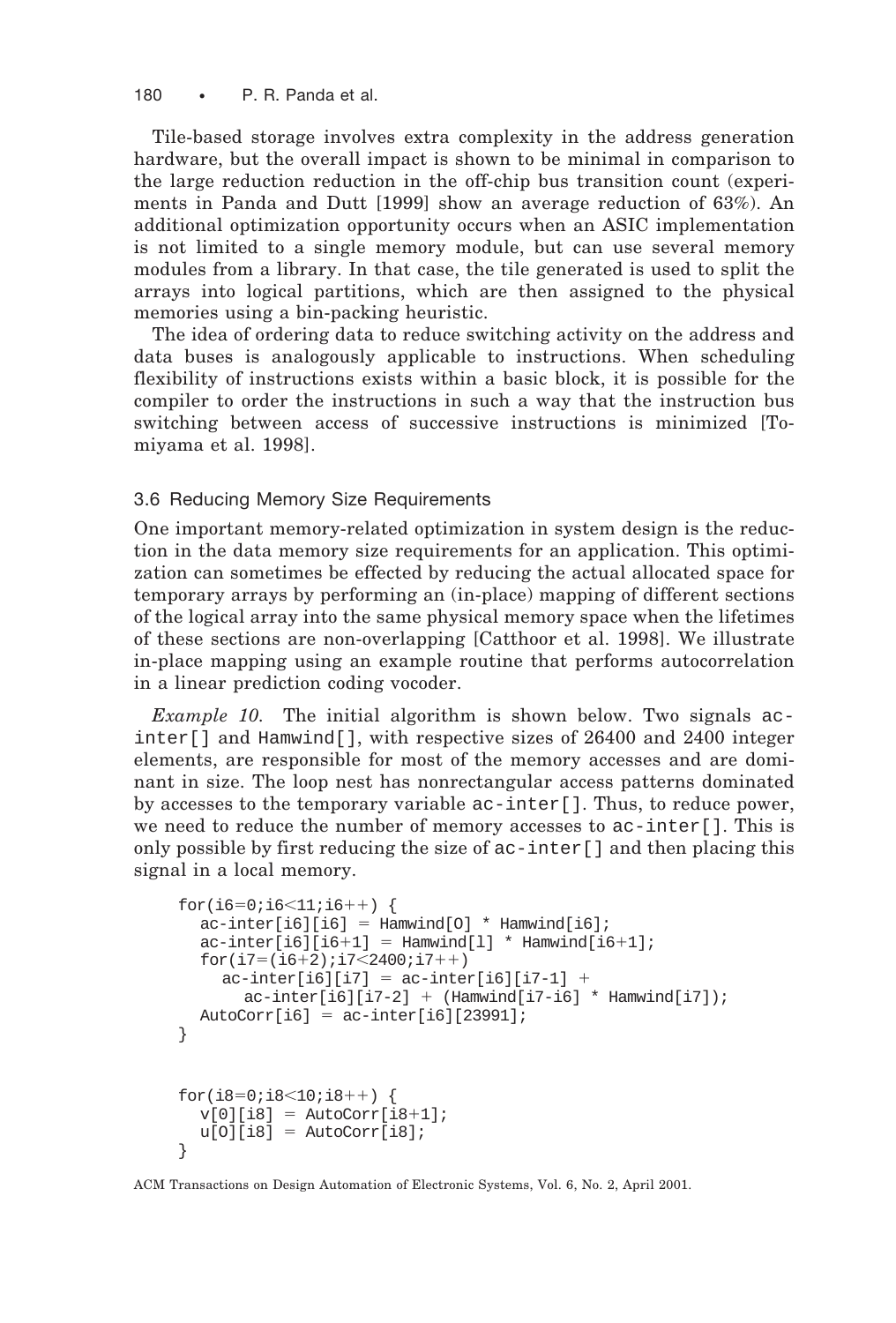ac inter[] has a dependency on only two of its earlier values, thus only three (earlier) integer values need to be stored for computing each of the autocorrelated values. Thus, by performing intrasignal in-place data mapping, as shown below, we can drastically reduce the size of this signal from 26400 to 33 integer elements.

```
for(i6=0:i6<11:i6++) {
  ac\text{-inter}[i6][i6\text{-}83] = Hamwind[0] * Hamwind[i6];
  ac-inter[i6][(i6+1)%3] = Hamwind[1] * Hamwind[i6];for(i7=(i6+2);i7<2400;i7++)ac-inter[i6][i783] = ac-inter[i6][(i7-1)83] +ac-inter[i6][(i7-2)*31 + (Hamwind[i7-i6] * Hamwind[i7]);}
for(i8=0;i8<10;i8++) {
  v[0][i8] = ac-inter[i8+][2]; /* 2399 % 3 = 2 */
  u[0][i8] = ac-inter[i8][2];}
```
The signal  $Autocorr[]$  is a temporary signal. By reusing the memory space of signal ac inter  $[]$  for storing AutoCorr $[]$ , we can further reduce the total required memory space. This is achieved by intersignal inplace mapping of array AutoCorr[] on ac-inter[]. Thus, initially, ac-inter[] could not have been accommodated in the on-chip local memory, due to the large size of this signal; but we have removed this problem. This results both in reduced memory size and a reduction in the associated power consumption.

CAD techniques are needed to explore the many in-place mapping opportunities; the theory behind this technique is not presented in this survey. Effective techniques for the intrasignal mapping are described in De Greef and Catthoor [1996]; Lefebvre and Feautrier [1997]; Quillere and Rajopadhye [1998], and for the intersignal mapping in Greef et al. [1997].

# 3.7 CPU and Data Cache-Related Optimizations

The processor-cache interface is a familar architecture, where system designers can benefit from decades of advances in compiler technology. Researchers in the recent past have addressed several problems related to the processor core-cache interface in embedded systems. However, the application-specific design scenario presents opportunities for several new optimizations arising from three counts:

- (1) *Flexibility of the architecture*: Many design parameters can be customized to fit the requirements of the application, e.g., cache size.
- (2) *Longer available compilation times*: Many aggressive optimizations can be performed because more compilation times are now available.
- (3) *Full knowledge of the application*: The assumption that the compiler has access to the entire application at once allows us to perform many global optimizations skipped by traditional compilers, e.g., changing data layouts.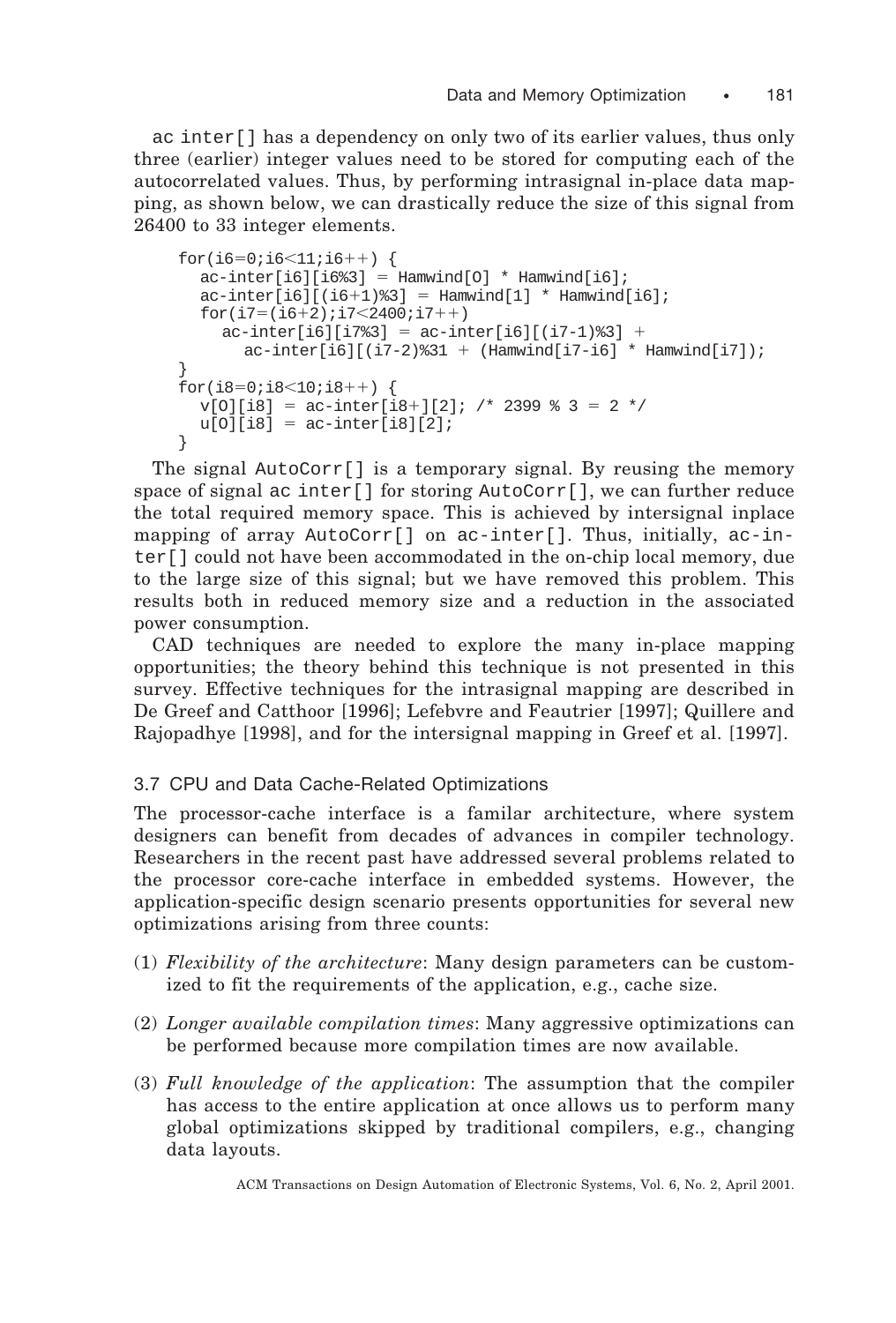182 • P. R. Panda et al.

In this section we survey new optimizations related to the memory hierarchy, viz., data caches that occur in the context of embedded systems.

The data cache is an important architectural memory component that takes advantage of spatial and temporal locality by storing recently used memory data on-chip. Compiler optimizations to take advantage of data caches in the processor architecture have been widely studied [Hennessy and Patterson 1994]. We present here some data cache optimizations that have been proposed in order to take advantage of the flexibilities available with embedded systems. In the recent past, new architectural features such as block buffering and sub-banking [Su and Despain 1995] have been proposed for low-power cache design. In this survey, we do not cover these features, which have general applicability, in detail. Instead, we have covered only those arhitectural enhancements and associated compiler optimizations that are application-specific. Also, since the survey is about data-related optimization, we do not cover instruction caches.

3.7.1 *Data Layout*. Advance knowledge of the actual application to be executed on the system allows us to perform aggressive data layout optimizations [Panda et al. 1997; Kulkarni et al. 2000]. This refers to the observation that since the entire application is known statically, we can make a more intelligent placement of data structures in memory to improve memory performance. Typically, such optimizations are not performed by compilers since, for instance, they cannot assume that the translation unit under compilation represents the entire program—decisions on the best placement of data cannot be made because routines in a separate translation unit (a different source file not yet compiled) might access the same data in a completely different pattern, thereby invalidating all the previous analysis. However, if we assume that the entire application is available to us—not an unreasonable assumption in application-specific design—then we can make intelligent decisions on data placement by analyzing data access patterns.

*Example 11.* Consider a direct-mapped cache of size  $C$  ( $C = 2<sup>m</sup>$ ) words, with a cache line size of *M* words (i.e., *M* consecutive words are fetched from memory on a cache-read miss), and a *write-through* cache with a *fetch-on-miss* policy [Hennessy and Patterson 1994]. Suppose the code fragment in Figure  $15(a)$  is executed on a processor with the above cache configuration, where N is an exact power of 2, and  $N \geq C$ . Assuming that a single array element occupies one memory word, let array *a* begin at memory location 0, *b* at *N*, and *c* at 2*N*. In a direct-mapped cache, the cache line that would contain a word located at memory address *A*, is given by  $(A \mod C)/M$ . In the above example, array element  $a[i]$  would be located at memory address *i*. Similarly, we have  $b[i]$  at  $N + i$  and  $c[i]$  at  $2N + i$ . Since *N* is a multiple of *C*, all of  $a[i]$ ,  $b[i]$ , and  $c[i]$  will map into the same cache line, as shown in Figure 15(b). Consequently, every data access results in a cache miss. Such memory access patterns are known to result in extremely inefficient cache utilization, especially because many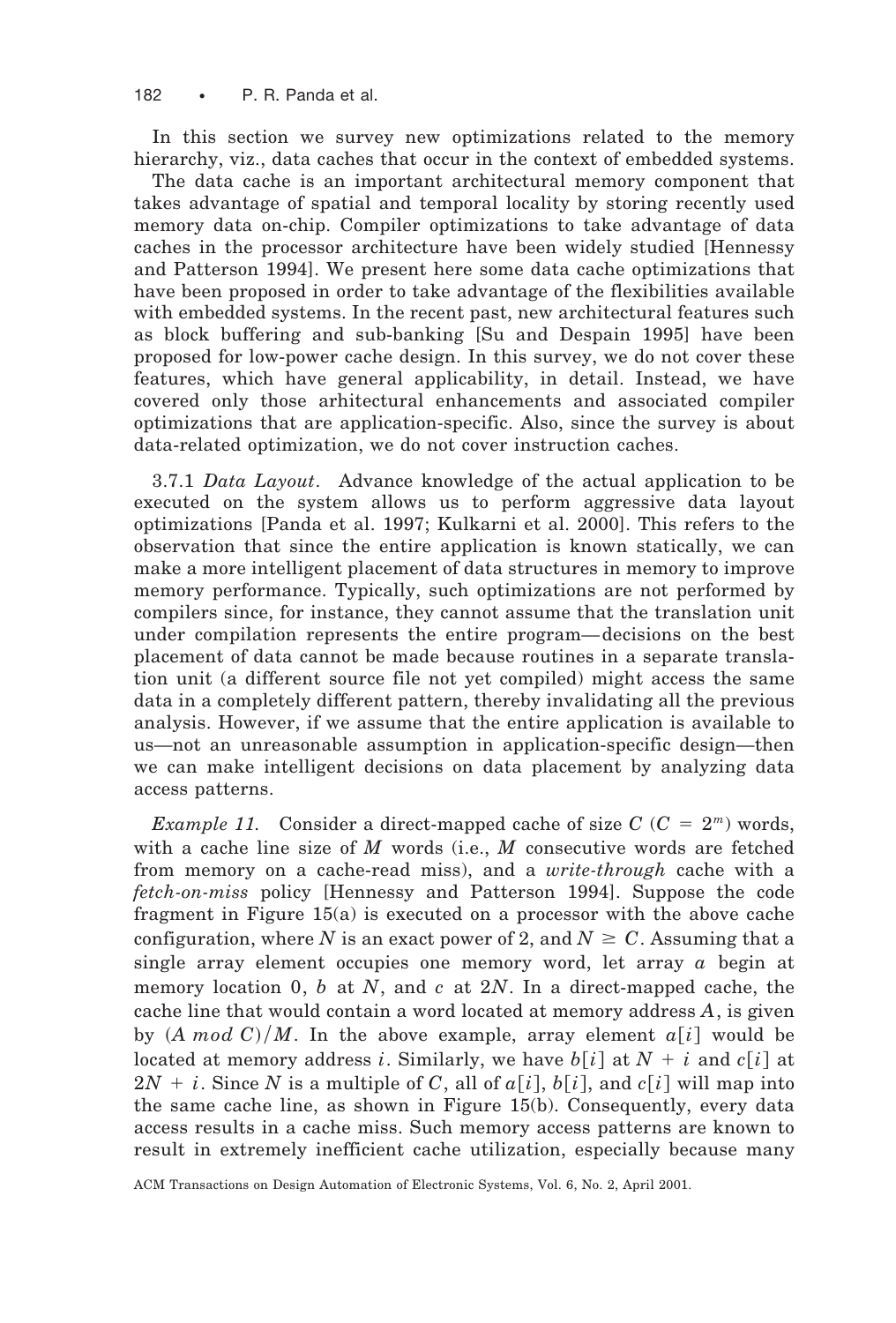

Fig. 15. (a) Sample code; (b) cache conflicts:  $a[i], b[i]$  and  $c[i]$  map into the same cache line; (c) data layout avoids cache conflicts; insertion of dummy words between arrays; (d) alternate data layout; tiles interleaved in memory.

applications deal with arrays whose dimensions are an exact power of 2. The cache misses lead to inferior designs both in terms of performance and energy consumption. In such situations, increasing the cache size is not an efficient solution, since the cache misses are not caused by lack of capacity. Note that there is only one active cache line during one loop iteration. The conflict-misses can be avoided if the cache size *C* is made greater than *N*, but there is an associated area and access time penalty incurred when cache size is increased. Reorganizing the data in memory results in a more elegant solution, while keeping the cache size relatively small.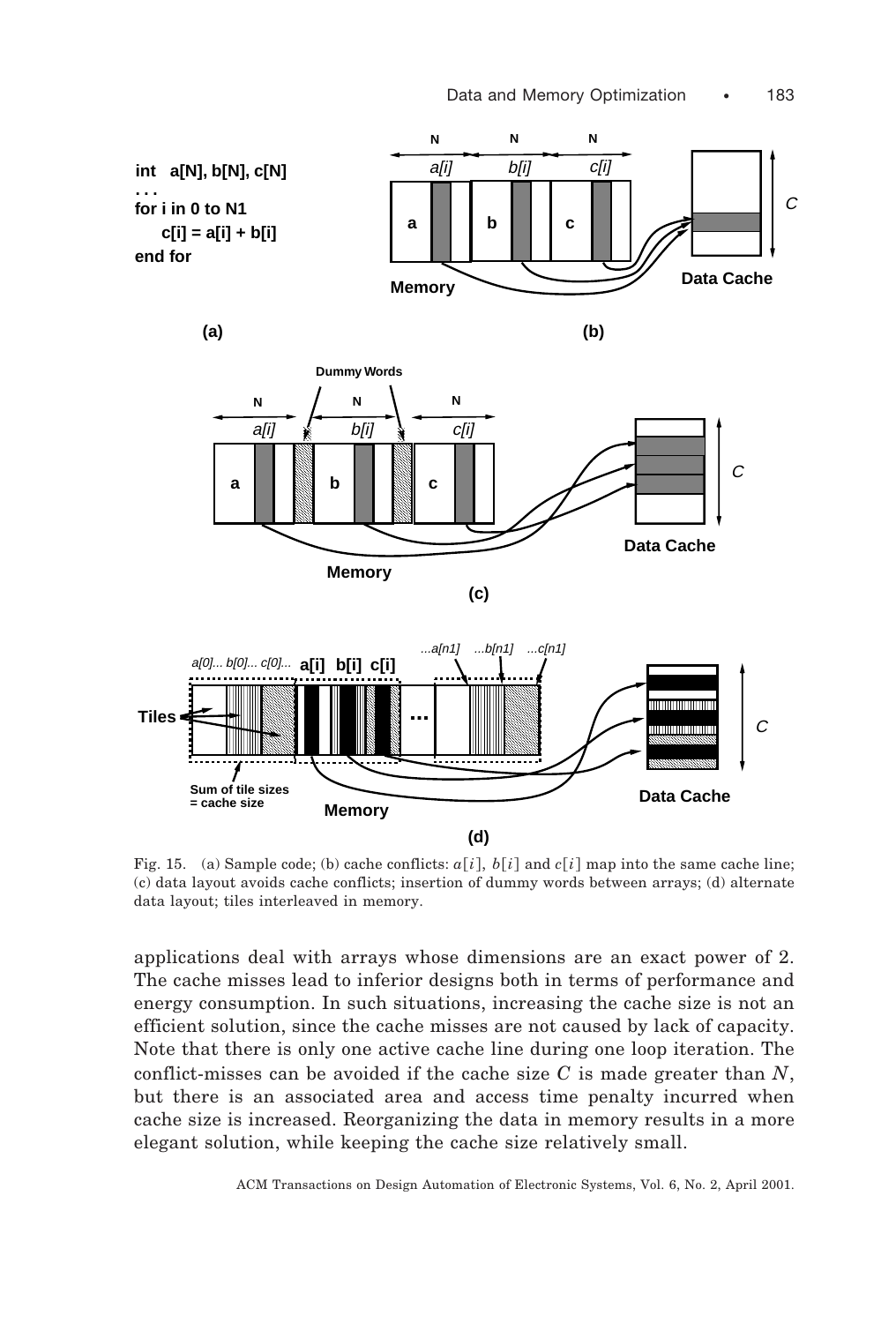184 • P. R. Panda et al.

Panda et al. [1997] introduced a data layout technique in which the thrashing caused by excessive cache conflicts is prevented by introducing *M* dummy memory words between two consecutive arrays that are accessed in an identical pattern in the loops. Array *a* begins at 0, array *b* begins at location  $N + M$  (instead of N), and array c begins at  $2N + 2M$  (instead of 2*N*), as shown in Figure 15(c). This ensures that  $a[i]$ ,  $b[i]$ , and  $c[i]$  are always mapped into different cache lines, and their accesses do not interfere with each other in the data cache. The cache size can still be small while maintaining efficient access.

A different data layout approach to avoid the cache conflict problem is to split the initial arrays into subarrays (or *tiles*) of equal size (Figure 15(d)) [Kulkarni et al. 2000]. The tile size is chosen such that the sum of the tile sizes of all arrays in a loop does not exceed the data cache size. The tiles are now merged in an interleaved fashion to form one large array. The fact that the tiles of different arrays accessed in the same loop iteration are adjacent in the data layout ensures that data in the tiles never conflict in the cache.

In a more complex application with several loop nests, both approaches outlined above would need to be generalized to handle different access patterns in different loops. The generalizations are discussed in Panda et al. [1997] and in Kulkarni et al. [2000]. The optimal results are obtained by a combination of both approaches [Kulkarni et al. 2000].

In addition to the relative placement and tiling of arrays, an additional degree of freedom is the row-major vs. column-major storage of multidimensional arrays, discussed earlier in the context of reducing address bus transitions (see Section 3.5.2). Array access patterns in a loop can be used to infer the storage strategy that results in the best locality. However, different loop nests in an application may require conflicting storage strategies for the same array. Cierniak and Li [1995] presented a general approach to solving this problem by combining both data and control transformations. Their algebraic framework evaluates the combined effects of storage strategy (row-major vs. column-major) and loop interchange transformations and selects the best candidate.

It should be noted that data layout for improving data cache performance has an analogue in instruction caches. Groups of instruction at different levels of granularity such as functions [McFarling 1989] and basic blocks [Tomiyama and Yasuura 1997; 1996] can be laid out in memory to improve instruction cache performance.

3.7.2 *Cache Access Scheduling*. Traditionally, caches are managed by the hardware, and thus cache accesses are transparent to schedulers, both in the compiler and in the custom hardware synthesis (HLS) domains. From the viewpoint of a traditional scheduler, all memory accesses are treated uniformly, assuming they take the same amount of time. For instance, cache accesses are scheduled optimistically, assuming they are cache hits; the scheduler relies on the memory controller to account for the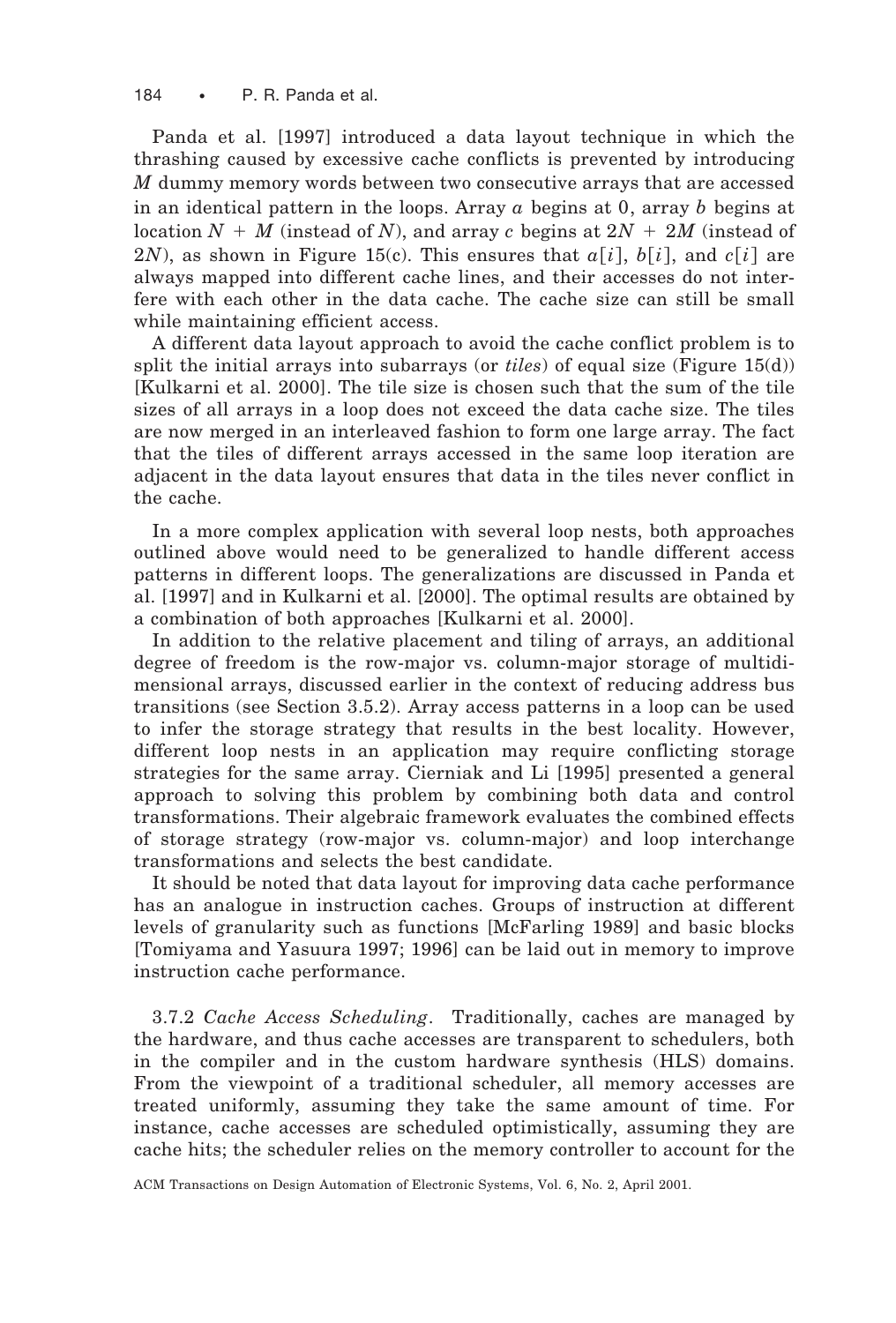longer delays of misses. However, the memory controller gets only a local view of the program, and is unable to perform the kinds of global optimizations afforded by a compiler. Recent approaches to cache access scheduling [Grun et al. 2000b] have proposed a more accurate timing model for memory accesses. By attaching accurate timing information to cache hits and misses, the compiler's scheduler is able to hide the latency of the lengthy cache miss operations better.

Prefetching was proposed as another solution to increase the cache hit ratio, and was studied extensively by the compiler and architecture communities. Hardware prefetching techniques [Jouppi 1990] use structures such as stream buffers to recognize patterns in the stream of accesses in the hardware (through some recognition/prediction mechanism), and allocate streams to stream buffers, allowing prefetching of data from the main memory. Software prefetching [Mowry et al. 1992] inserts prefetch instructions in the code that bring data from main memory into the cache well before it is needed in a computation.

3.7.3 *Split Spatial and Temporal Caches*. Variables in real-life applications present a wide variety of access patterns and locality types (for instance, scalars, e.g., indexes, usually present high temporal and moderate spatial locality, while vectors with a small stride present high spatial locality and vectors with a large stride present low spatial locality, and may or may not have temporal locality). Several researchers, including Gonzales et al. [1995], have proposed splitting a cache into a spatial cache and a temporal cache to store data structures with high temporal and high spatial localities, respectively. These approaches rely on a dynamic prediction mechanism to route the data to either the spatial or the temporal caches, based on a history buffer. In an embedded system context, the Grun et al. [2001] approach uses a similar split-cache architecture, but allocates the variables statically to the different local memory modules, avoiding the power and area overhead of the dynamic prediction mechanism. Thus, by targeting the specific locality types of the different variables, better utilization of the main memory bandwidth can be achieved. Thus, useless fetches due to locality mismatch are avoided. For instance, if a variable with low spatial locality is serviced by a cache with a large line size, a large number of the values read from the main memory will never be used. The Grun et al. [2001] approach shows that memory bandwidth and memory power consumption can be significantly reduced.

3.7.4 *Scratch Pad Memory*. In the previous section, we studied techniques for laying out data in memory for the familiar target architecture consisting of a processor core, a data cache, and external memory. However, an embedded system designer is not restricted to using only this memory architecture. Since the design needs to execute only a single application, we can use unconventional architectural variations that suit the specific application under consideration. One such design alternative is *scratch-pad memory* [Panda et al. 2000; 1999b].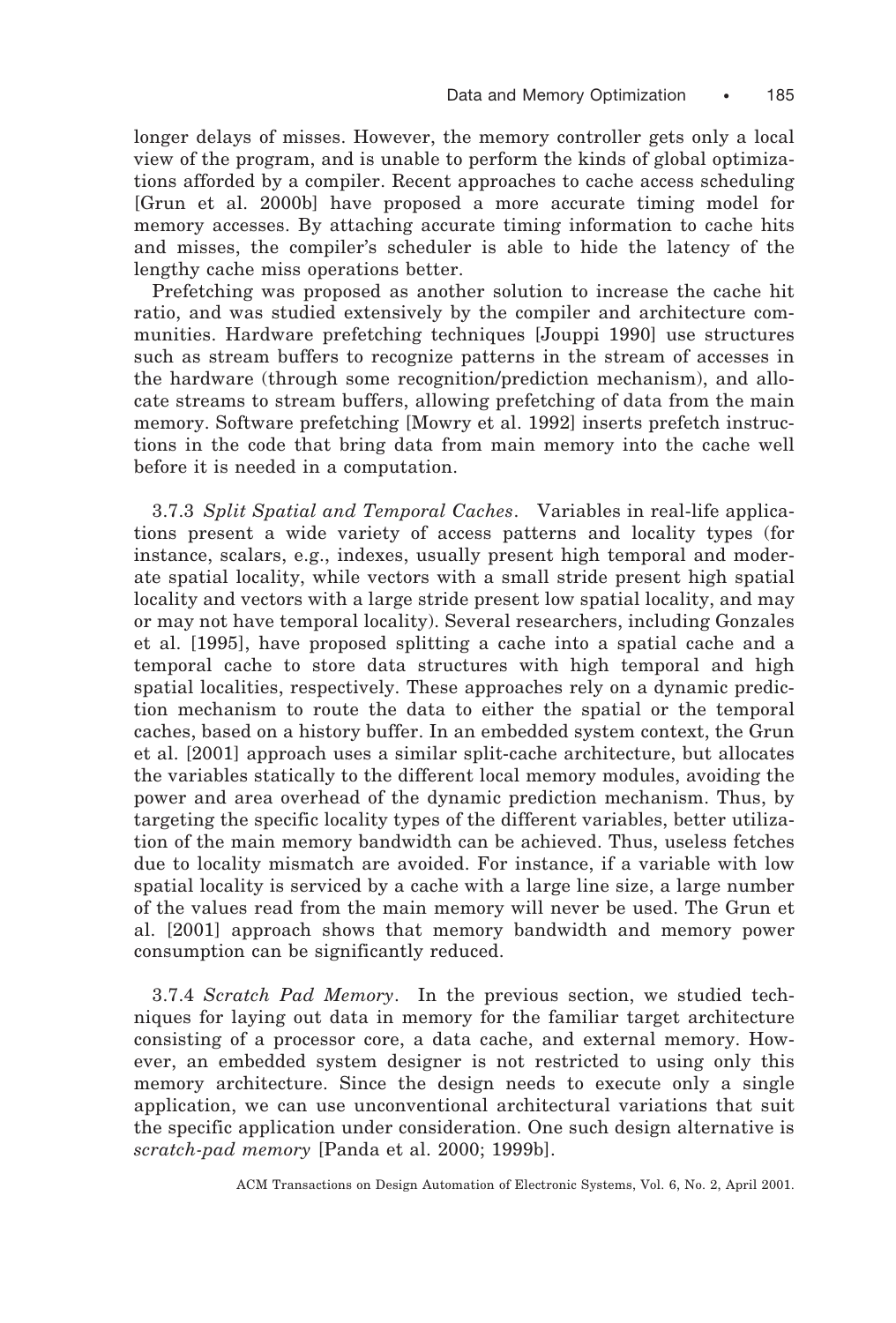

Fig. 16. Dividing data address space between Scratch Pad memory and off-chip memory.

Scratch-pad memory refers to data memory residing on-chip, which is mapped into an address space disjoint from the off-chip memory, but connected to the same address and data buses. Both the cache and scratch-pad memory (usually SRAM) allow fast access to their residing data, whereas an access to the off-chip memory (usually DRAM) requires relatively longer access times. The main difference between the scratch-pad SRAM and data cache is that the SRAM guarantees a single-cycle access time, whereas an access to the cache is subject to cache misses. The concept of scratch-pad memory is an important architectural consideration in modern embedded systems, where advances in embedded DRAM technology have made it possible to combine DRAM and logic on the same chip. Since data stored in embedded DRAM can be accessed much faster and in a more power-efficient manner than in off-chip DRAM, a related optimization problem that arises in this context is how to identify critical data in an application for storage in on-chip memory.

Data address space mapping is shown in Figure 16 for a sample addressable memory of size N data words. Memory addresses  $0 \ldots (P-1)$  map into the on-chip scratch pad memory and have a single processor cycle access time. Memory addresses  $P_{\text{max}}(N-1)$  map into the off-chip DRAM, and are accessed by the CPU through the data cache. A cache hit for an address in the range  $P \ldots N-1$  results in a single-cycle delay, whereas a cache miss, which leads to a block transfer between off-chip and cache memory, may result in a delay of, say, 10-20 processor cycles.

*Example 12.* A small  $(4 \times 4)$  matrix of coefficients, *mask*, slides over the input image, *source*, covering a different  $4 \times 4$  region in each iteration of *y*, as shown in Figure 17. In each iteration, the coefficients of the mask are combined with the region of the image currently covered, to obtain a weighted average, and the result, *acc*, is assigned to the pixel of the output array, *dest*, in the center of the covered region. If the two arrays *source* and *mask* were to be accessed through the data cache, the performance would be affected by cache conflicts. This problem can be solved by storing the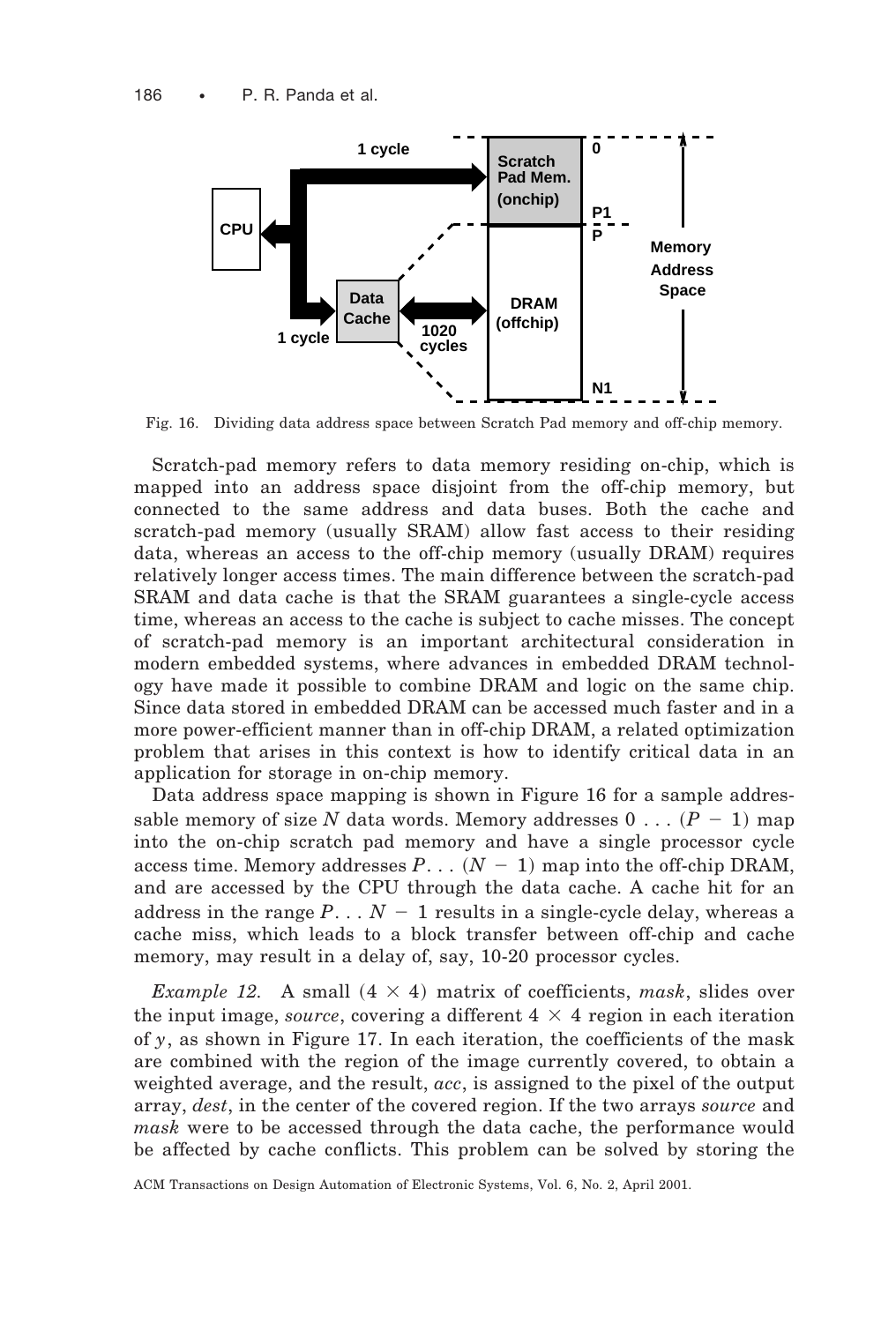```
# define N 128
# define M 4
# define NORM 16
int source[N][N], dest [N][N];
int mask [M][M];
int acc, i, j, x, y;
for (x = 0; x < N - M; x++)for (y = 0; y < N - M; y++) {
            acc = 0;
            for (i = 0; i < M; i++)for (j = 0; j < M; j++)acc = acc + source[x+i][y+i] * mask[i][i];dest[x+M/2][y+M/2] = acc/NORM;\}(a)Mask Source Mask Source 
                      \bullet\bullet\bullet\bullet\bullet\bullet\bullet\bullet\bullet\bullet\bullet\bullet\bullet\bullet\bullet\bullet\bulletIteration: x = 0, y = 0 Iteration: x = 0, y = 1
```
 $(b)$ 

Fig. 17. (a) Procedure CONV; (b) memory access pattern in CONV.

small *mask* array in the Scratch pad memory. This assignment eliminates all conflicts in the data cache—the data cache is now used for memory accesses to *source*, which are very regular. Storing *mask* on-chip ensures that frequently accessed data is never ejected off-chip, thereby significantly improving the memory performance and energy dissipation.

The Panda et al. [2000] memory assignment first determines the *total conflict factor* (TCF) for each array, based on access frequency and possibility of conflict with other arrays, and then considers the arrays for assignment to scratch pad memory in the order of TCF/(array size), giving priority to high-conflict/small-size arrays.

A scratch-pad memory storing a small amount of frequently accessed data on-chip has an equivalent in the instruction cache. The idea of using a small buffer to store blocks of frequently used instructions was first introduced in Jouppi [1990a]. Recent extensions of this strategy are the decoded instruction buffer [Bajwa et al. 1997] and the L-cache [Bellas et al. 2000].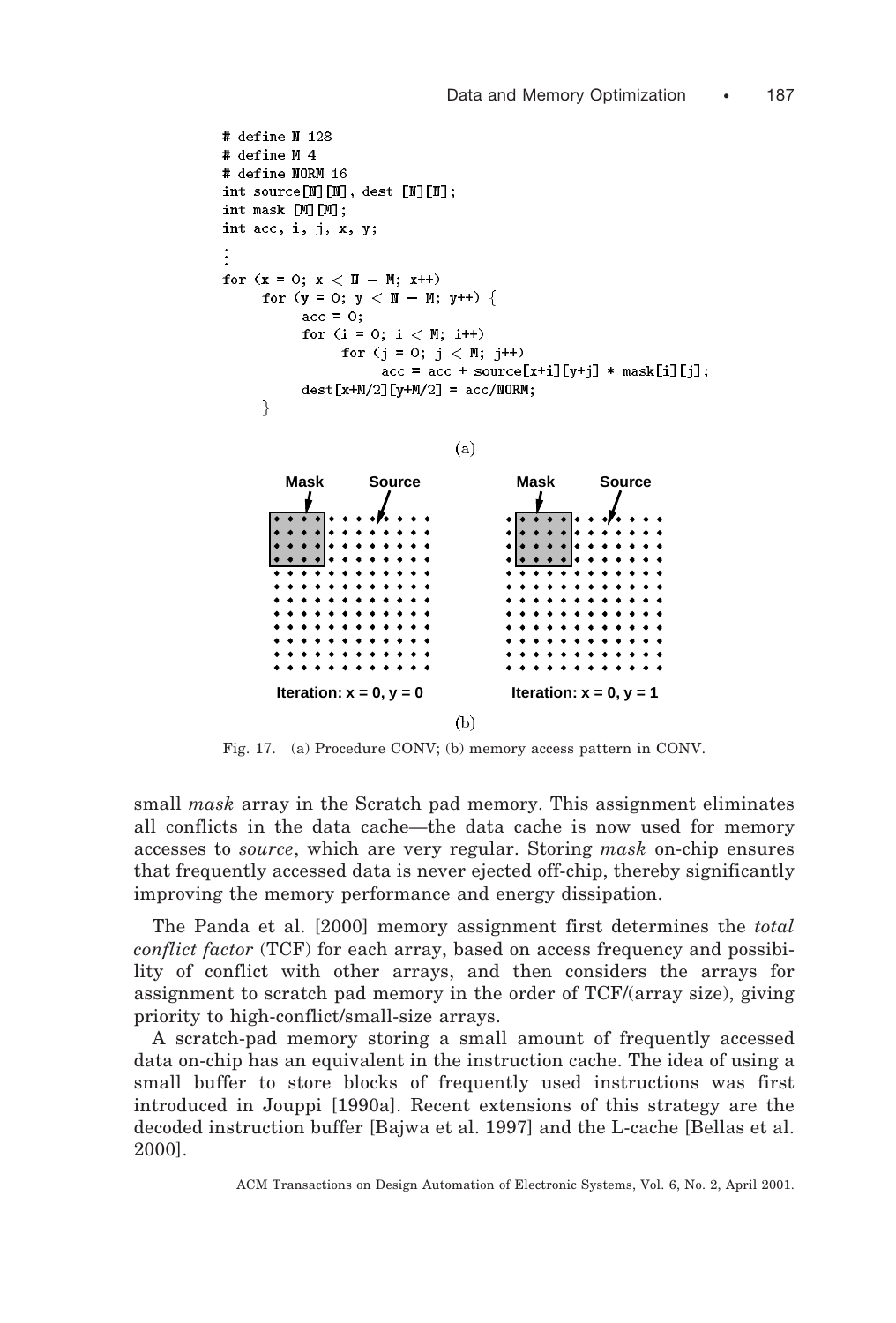#### 188 • P. R. Panda et al.

3.7.5 *Memory Architecture Exploration*. We now survey some recent research that addresses the exploration sof cache memories. A number of distinct memory architectures could be devised to efficiently exploit various application-specific memory access patterns. Even if we restricted the scope of the architecture to on-chip memory only, the various possible configurations would be too large to explore, making it infeasible to exhaustively simulate the performance and energy characteristics of an application for each configuration. Thus, exploration tools are necessary to rapidly evaluate the impact of several candidate architectures. Such tools can be of great utility to a system designer by giving fast initial feedback on a wide range of memory architectures [Panda et al. 1999b].

*SRAM vs Data Cache*. Panda et al. [1999a] presented MemExplore, an exploration framework for optimizing an on-chip data memory organization, which addresses the following problem: given a certain amount of on-chip memory space, partition it into data cache and scratch pad memory so that total access time and energy dissipation are minimized, i.e., the number of accesses to off-chip memory is minimized. In this formulation, an on-chip memory architecture is defined as a combination of the total size of on-chip memory used for data storage; the partitioning of this on-chip memory into: scratch memory (characterized by its size) and data cache (characterized by the cache size and the cache line size). For each candidate of on-chip memory size  $T$ , the technique divides  $T$  into cache (size  $C$ ) and scratch-pad memory (size  $S = T - C$ ), selecting only powers of 2 for *C*. The procedure described in Section 3.7.4 is used to identify the right data for storage in scratch-pad memory. Among the data assigned to be stored in off-chip memory (and hence accessed through the cache), an estimate of memory access performance is made by combining and analysis of the array access patterns in the application and an approximate model of cache behavior. The result of the estimate is the expected number of processor cycles required for all memory accesses in the application. For each *T*, the  $(C, L)$  pair that is estimated to maximize performance is selected.

*Example 13.* Typical exploration curves of the MemExplore algorithm are shown in Figure 18. Figure  $18(a)$  shows that the ideal division of a  $2K$ on-chip space is 1K in scratch-pad memory and 1K data cache. Figure 18(b) shows that very little improvement in performance is observed beyond a total on-chip memory size of 2KB.

The exploration curves of Figure 18 are generated from fast analytical estimates, which are three orders of magnitude faster than actual simulations, and are independent of data size. This estimation capability is important in the initial stages of system design, where the number of possible architectures is large, and a simulation of each architecture is prohibitively expensive.

*Performance vs Power*. The effects of cache size on performance and cache power consumption was first studied by Kulkarni et al. [1998]. For a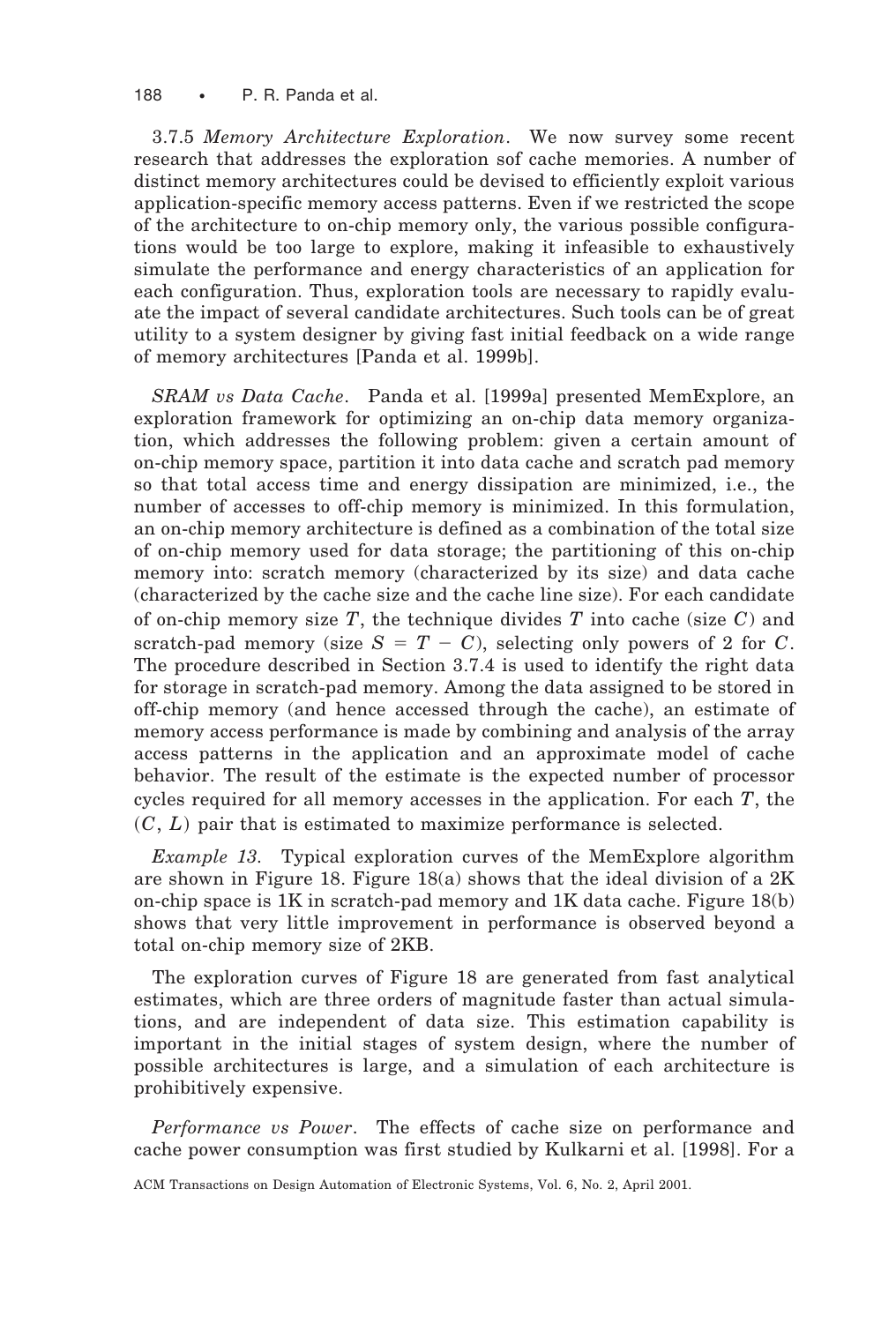

Fig. 18. *Histogram* example. (a) Variation of memory performance with different mixes of cache and scratch-pad memory for total on-chip memory of 2 KB; (b) variation of memory performance with total on-chip memory space .

voice-coder application, it was shown that the performance was maximal for cache sizes of 512 words or higher. However, the power of the memoryrelated parts was minimal for128 words. This minimum was also clearly influenced by other preceding code transformations such as the in-place mapping approach. Without the in-place mapping, the minimum moved to 256 words. Shiue and Chakrabarti [1999] investigated this issue along other axes, since they also examined the impact of the data layout technique in Section 3.7.1, the tiling/blocking optimization [Hennessy and Patterson 1994], and set associativity on the data cache energy dissipation. In their study of the MPEG decoder algorithm, they reported that the minimum energy configuration of the implementation resulted from a cache size of 64 bytes, whereas the minimum delay configuration occurred at a size of 512 bytes. Both these studies provide important data for energy-delay tradeoffs.

*Datapath Width and Memory Size*. The CPU's bit-width is an additional parameter that can be tuned during architectural exploration of customizable processors. Shackleford et al. [1997] studied the relationship between the width of the processor data path and the memory subsystem. This relationship is important when different data types with different sizes are used in the application. The key observation is that as datapath width is decreased, the data memory size decreases due to less wasted space. For example, storing 3-bit data in a 4-bit word instead of an 8-bit word, but the instruction memory might increase (e.g., storing 7-bit data in an 8-bit word requires only one instruction to access it, but requires two instructions if a 4-bit datapath is used). The authors use RAM and ROM cost models to evaluate the cost of candidate bit-widths in a combined CPU-memory exploration.

*Architectural Description Language-Driven Processor/Memory Coexploration*. Processor Architecture Description Languages (ADLs) were developed to allow a language-driven exploration and software toolkit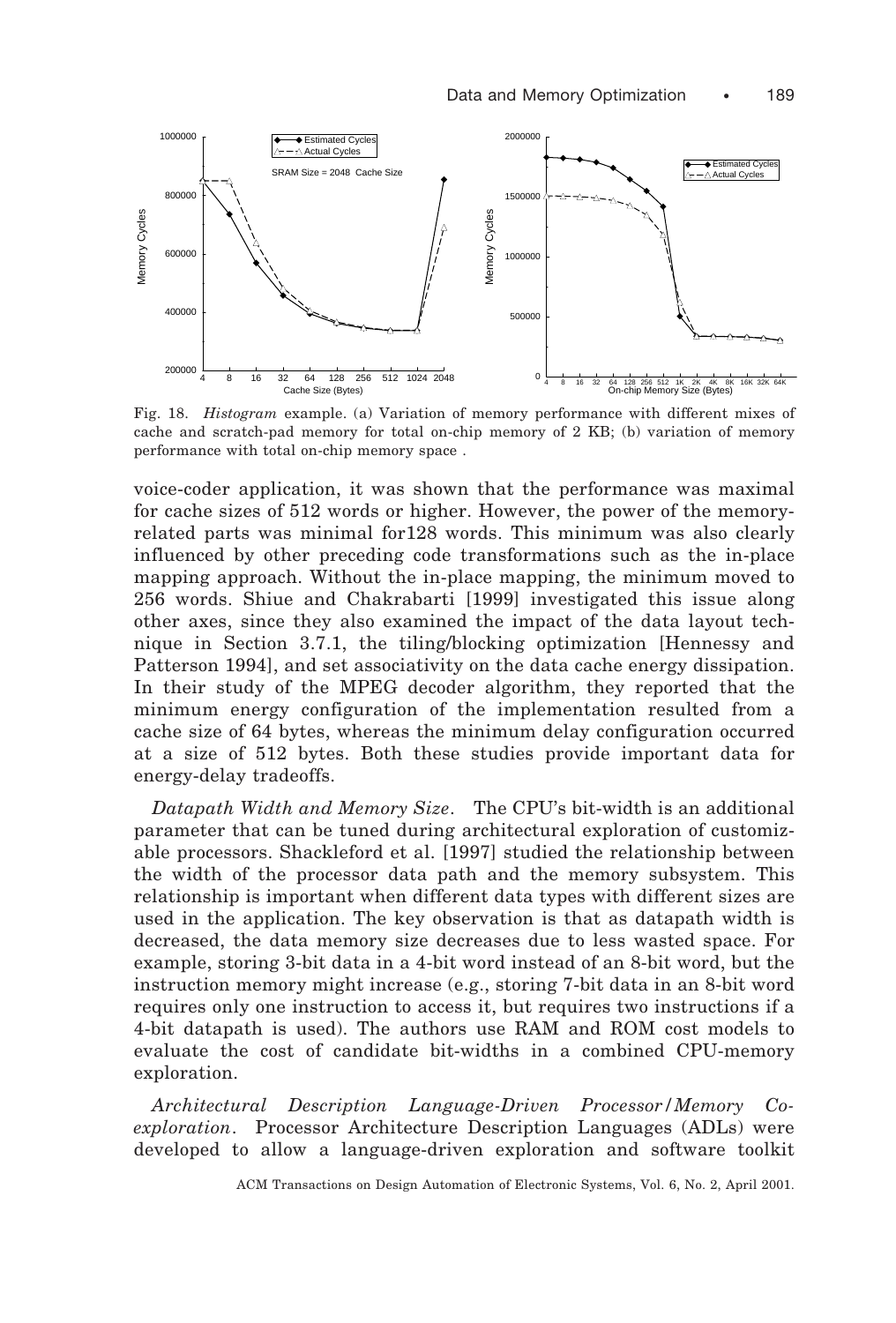generation approach [Tomiyama et al. 1999; Halambi et al. 1999b]. Currently, most ADLs assume an implicit/default memory organization, or are limited to specifying the characteristics of a traditional memory hierarchy. Since embedded systems may contain nontraditional memory organizations, there is a great need to explicitly model the memory subsystem for an ADL-driven exploration approach. A recent approach [Mishra et al. 2001] describes the use of EXPRESSION ADL [Halambi et al. 1999a] to drive the exploration of memory architecture. The EXPRESSION ADL description of the processor-memory architecture is used to explicitly capture the memory architecture, including the characteristics of the memory modules (such as caches, DRAMs, SRAMs DMAs), and the parallelism and pipelining in memory architecture (e.g., resources used, timings, and access modes). Each explicit memory architecture description is then used to automatically generate the information needed by the compiler [Grun et al. 2000a; 2000b] to efficiently utilize features in the memory architecture and generate a memory simulator, allowing feedback on the matches between the application, the compiler, and the memory architecture to the designer.

In addition to the data cache research reviewed here, studies of the instruction cache have also been reported [Kirovski et al. 1999; Li and Henkel 1998; Li and Wolf 1999].

## 3.8 DRAM Optimizations

Applications involving large amounts of data typically need to store them in off-chip DRAMs when the on-chip area does not afford sufficient storage. The on-chip memory optimizations in the previous sections are not adequate enough to efficiently handle the complex protocols associated with DRAM memory. New abstractions are needed to model the various available memory access modes in order to effectively integrate the DRAM into an automated synthesis system. This is especially important with the advent of embedded DRAM technology, where it is possible to integrate DRAM and logic into the same system on a chip [Panda et al. 1999b].

3.8.1 *DRAM Modeling for HLS and Optimization*. The DRAM memory address is split internally into a *row address*, consisting of the most significant bits, and a *column address*, consisting of the least significant bits. The row address selects a page from the core storage and the column address selects an offset within the page to arrive at the desired word. When an address is presented to the memory during a READ operation, the entire page addressed by the row address is read into the page buffer, in anticipation of spatial locality. If future accesses are to the same page, then there is no need to access the main storage area because it can just be read off the page buffer, which acts like a cache. Hence, subsequent accesses to the same page are very fast.

Panda et al. [1998] describe a scheme for modeling the various memory access modes and uses them to perform useful optimizations in the context of an HLS environment.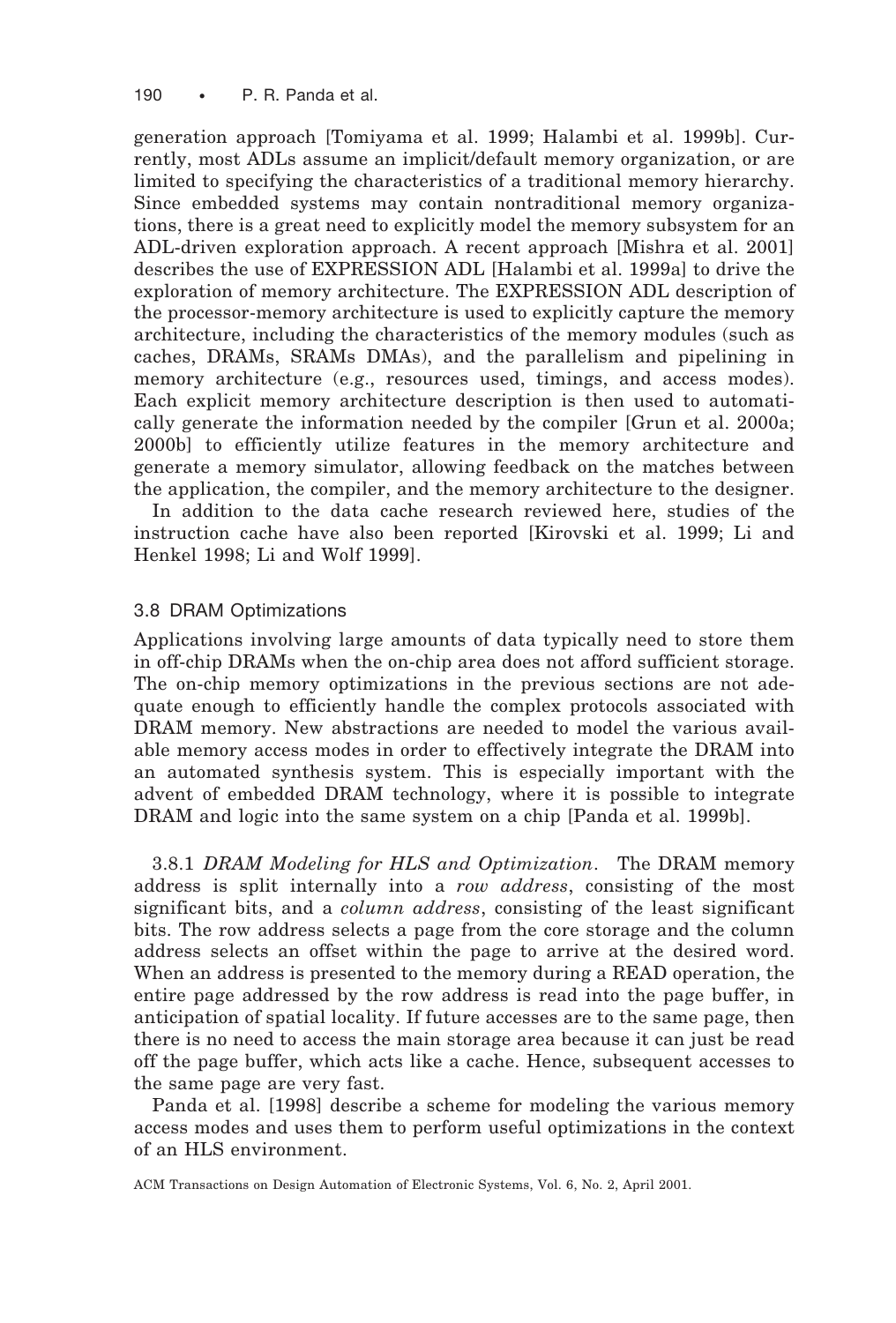*Example 14.* Figure 19(a) shows a simplified timing *read cycle* diagram of a typical DRAM. The memory read cycle is initiated by the falling edge of the RAS (row address strobe) signal, at which time the row address is latched from the address bus. The column address is latched at the falling edge of CAS (column address strobe) signal, which should occur at least  $T_{\text{ras}} = 45$  ns later. Following this, the data is available on the data bus after  $T_{cas}$  = 15 ns. Finally, the RAS signal is high for at least  $T_p$  = 45 ns to allow for *bit-line precharge*, which is necessary before the next memory cycle can be initiated. In order to use the above information in an automated scheduling tool, we need to abstract a set of control data flow graph (CDFG) nodes from the timing diagram [Panda et al. 1998]. For the memory read operation, the CDFG node cluster consists of three stages (Figure l9(b)): (1) row decode; (2) column decode; and (3) precharge. The row and column addresses are available at the first and second stages, respectively, and the output data is available at the beginning of the third stage. Assuming a clock cycle of 15 ns, and a 1-cycle delay for the addition and shift operations, we can derive the schedule in Figure 19(d) for the code in Figure 19(c) using the memory read model in Figure 19(b). Since the four accesses to array *b* are treated as four independent memory reads, each incurs the entire read cycle delay of  $T_{rc} = 105$  ns, i.e., 7 cycles, requiring a total of  $7 \times 4 = 28$  cycles.

However, DRAM features such as page mode read can be exploited efficiently to generate a much tighter schedule for behaviors such as the *FindAverage* example, which accesses data in the same page in succession. Figure 19(e) shows the timing diagram for the *page mode read* cycle, and Figure 19(f) shows the schedule for the *FindAverage* routine using the page mode read feature. Note that the page mode does not incur the long row decode and precharge times between successive accesses, thereby eliminating a significant amount of delay from the schedule. In this case, the column decode time is followed by a *minimum pulse width* duration for the CAS signal, which is also 15 ns in our example. Thus, the effective cycle times between successive memory accesses was greatly reduced, resulting in an overall reduction of 50% in the total schedule length.

The key feature in reducing the schedule length in the example above is the recognition that input behavior is characterized by memory access patterns amenable to the page mode feature and the incorporation of this observation in the scheduling phase. Some additional DRAM-specific optimizations discussed in Panda et al. [1998] are as follows:

*Read-Modify-Write (R-M-W) optimization* that takes advantage of the R-M-W mode in modern DRAMs, which provides support for a more efficient realization of the common case where a specific address is read, the data is involved in a computation, and the output is written back to the same location;

*hoisting* where the row-decode node is scheduled ahead of a conditional node if the first memory access in both branches is on the same page;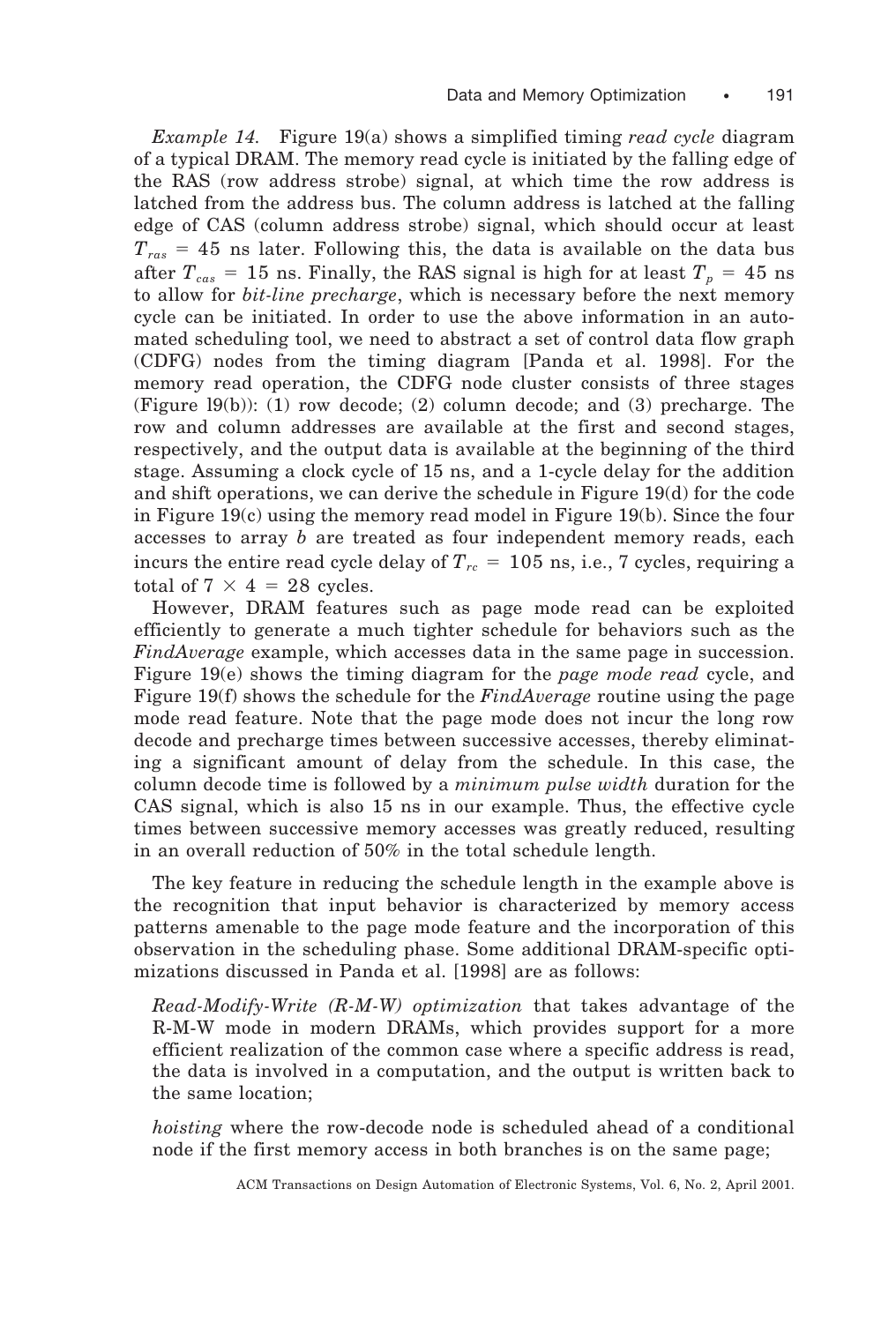

Fig. 19. (a) Timing diagram for the memory read cycle; (b) model for memory read operation; (c) code for *FindAverage*; (d) treating memory accesses as independent reads; (e) timing diagram of the *page mode read* cycle; (f) treating memory accesses as a one-page mode read cycle.

*unrolling* optimization in the context of supporting the page mode accesses indicated in Figure 19(f).

The models described here can be introduced as I/O profiles in the memory access ordering (SCBD) approach of Section 5. A good overview of the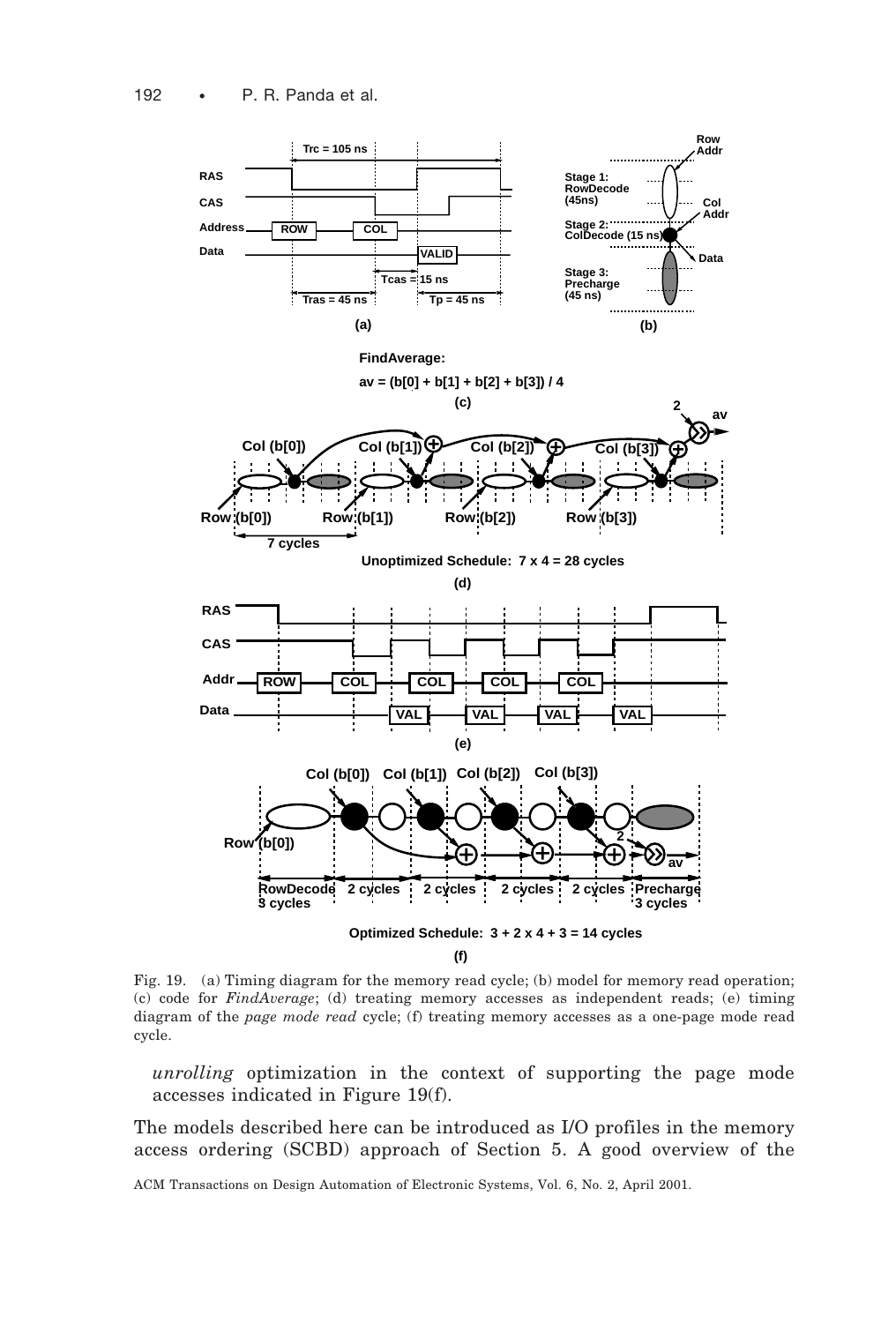performance implications of the architectural features in modern DRAMs is found in Cuppu et al. [1999].

3.8.2 *Synchronous DRAM/Banking Optimization*. As DRAM architectures evolve, new challenges to the automatic synthesis of embedded systems based on these memories appear. *Synchronous DRAM* represents an architectural advance that presents another optimization opportunity: multiple memory banks. The core memory storage is divided into multiple banks, each with its own independent page buffer, so that two separate memory pages can be simultaneously active in the multiple page buffers.

Khare et al. [1999] addressed the problem of modeling the access modes of synchronous DRAMs such as:

*burst mode read/write*: fast successive accesses to data in the same page;

*interleaved row read/write modes*: alternating burst accesses between banks;

*interleaved column access*: alternating burst accesses between two chosen rows in different banks.

Memory bank assignment is performed by creating an interference graph between arrays and partitioning it into subgraphs so that data in each part is assigned to a different memory bank. The bank assignment algorithm is related to techniques such as those of Sudarsanam and Malik [2000] that address memory assignment for DSP processors like the Motorola 56000, which has a dual-bank internal memory/register file [Saghir et al. 1996; Cruz et al. 2000]. The bank assignment problem in Sudarsanam and Malik [2000] is targeted at scalar variables, and is solved in conjunction with register allocation by building a constraint graph that models the data transfer possibilities between registers and memories followed by a simulated annealing step.

Chang and Lin [2000] approached the SDRAM bank assignment problem by first constructing an *array distance table*. This table stores the *distance* in the DFG between each pair of arrays in the specification. A short distance indicates a strong correlation—for instance, that they may possibly be two inputs of the same operation, and hence would benefit from being assigned to separate banks. The bank assignment is finally performed by considering array pairs in increasing order of their array distance information.

The presence of embedded DRAMs adds several new dimensions to traditional architecture exploration. One interesting aspect of DRAM architecture that can be customized for an application is the banking structure. Figure 20(a) illustrates a common problem with the single-bank DRAM architecture. If we have a loop that in succession accesses data from three large arrays A, B, and C, each of which is much larger than a page, then each memory access leads to a fresh page being read from the storage, effectively cancelling the benefits of the page buffer. This page buffer interference problem cannot be avoided if a fixed architecture DRAM is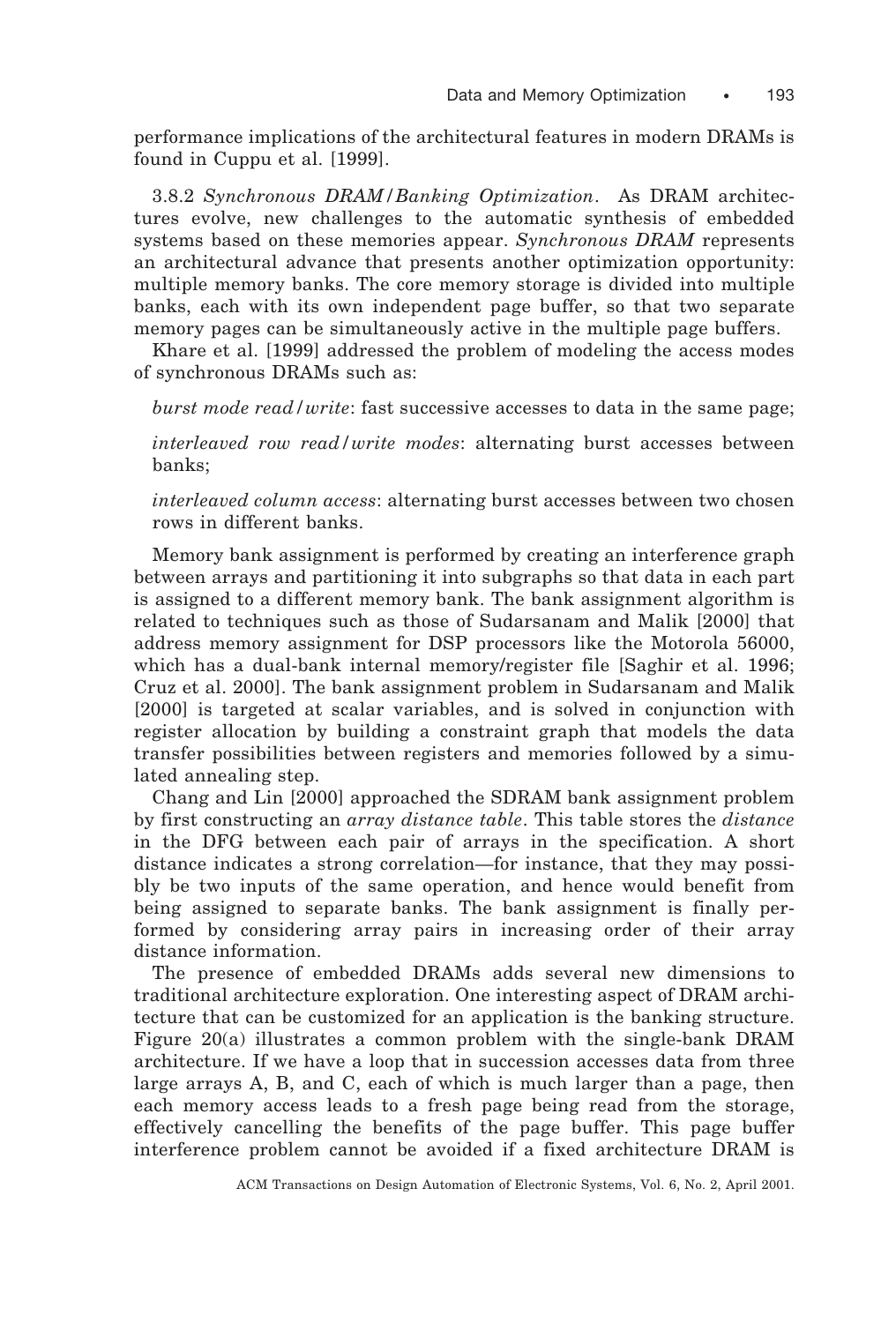

Fig. 20. (a) Arrays mapped to a single-bank memory; (b) 3–bank memory architecture.

used. However, an elegant solution to the problem is available if the banking configuration of the DRAM can be customized for the application [Panda 1999]. Thus, in the example in Figure 20, the arrays can be assigned to separate banks as shown in Figure 20(b). Since each bank has its own private page buffer, there is no interference between the arrays and the memory accesses do not represent a bottleneck.

In order to customize the banking structure for an application, we need to solve the memory bank assignment problem—determine an optimal banking structure (number of banks) and the assignment of each array variable into the banks such that the number of page misses is minimized. This objective optimizes both the performance and the energy dissipation of the memory subsystem. The memory bank customization problem is solved in Panda [1999] by modeling the assignment as a partitioning problem, i.e., partition a given set of nodes into a given number of groups such that a given criterion (bank misses in this case) is optimized. The partitioning proceeds by associating a cost of assigning two arrays into the same bank, determined by the number of accesses to the arrays and the loop count. If the arrays are accessed in the same loop, then the cost is high, thereby discouraging the partitioning algorithm from assigning them to the same bank. On the other hand, if two arrays are never accessed in the same loop, then they are candidates for assignment into the same bank. This pairing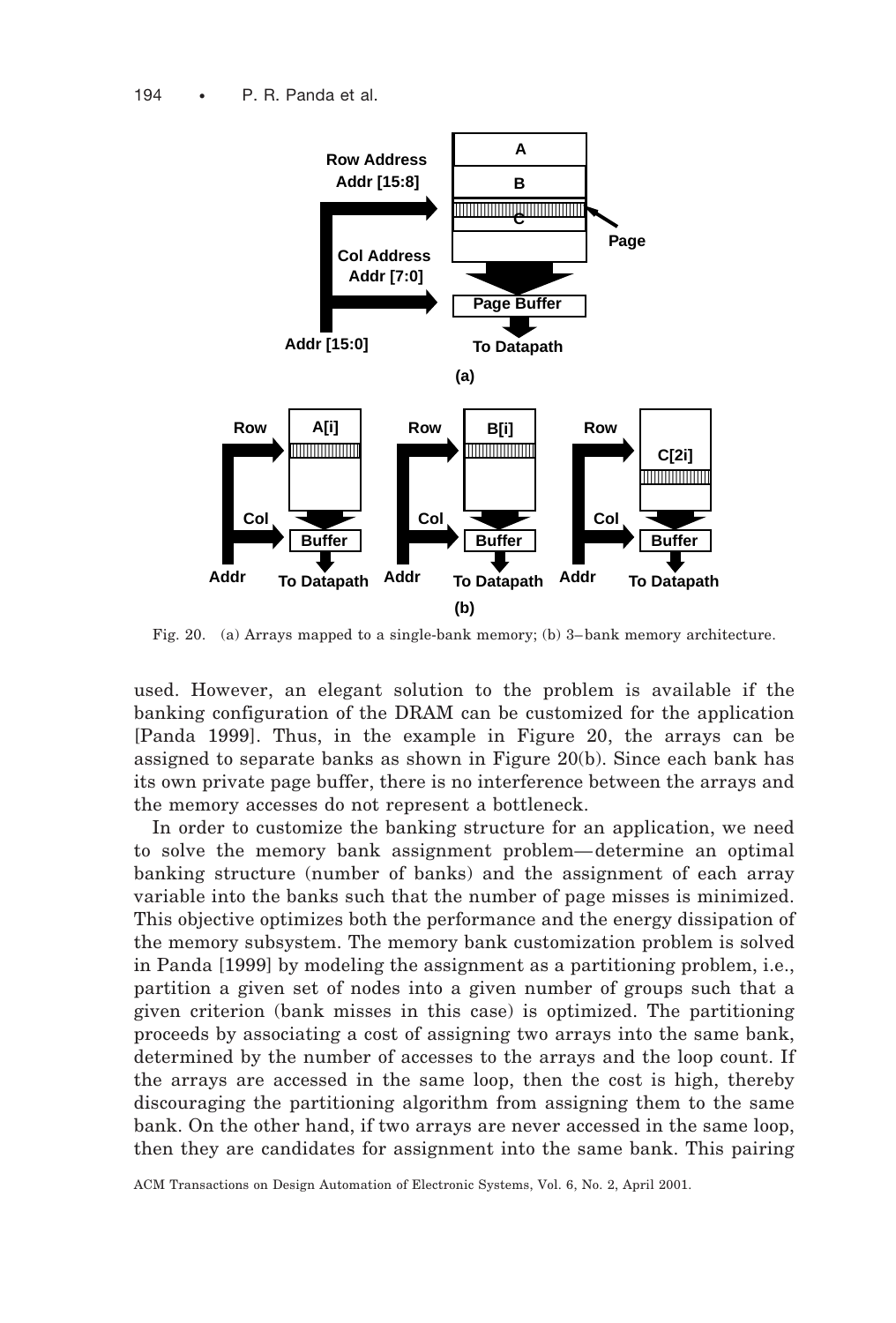is associated with a low cost, guiding the partitioner to assign the arrays together.

Bank assignment can also be seen as the array-to-memory assignment in Section 3.2, when the appropriate cost function and I/O profile constraints are introduced [Brockmeyer et al. 2000a].

3.8.3 *Memory-Aware Compilation*. Traditionally, the compiler shielded from the detailed organization and timing of the memory subsystem; interactions with the memory subsystem are typically through read and write operations with timing granularity at the level of cache hit and miss delays. However, a memory-aware compiler approach can aggressively exploit the detailed timing information of the memory subsystem to obtain improved scheduling results. Grun et al. [2000a] present an algorithm, called TIMGEN, to include DRAM characteristics in a compiler framework. Detailed timing information on DRAM nodes is made available to the compiler, which can then make intelligent scheduling decisions based on timing knowledge. For each instruction, TIMGEN traces a detailed timing path through the processor pipeline, including different possible memory access modes. This information is then used during scheduling to generate aggressive schedules that are on the average 24% smaller than one that assumes no knowledge of memory timing.

# 4. ADDRESS GENERATION

One important consequence of all the above memory organization-related steps, is that the address sequences typically become much more complicated than in the original nonoptimized application code. This is first of all due to the source code transformations like in-place mapping that introduce modulo arithmetic and loop transformations, which in turn generate more index arithmetic and manifest local conditions. Additional complexity is added by the very distributed memory organization used in embedded processors, both custom and programmable. As a result, *address generation*, which involves generating efficient assembly code or hardware to implement the translation of array references to actual memory addresses, is a critical stage in the entire data management flow.

Initial work on address generation focused only on regular DSP applications mapped on hardware. Central to this early research is the observation that if the generated addresses were known to be periodic (true for many DSP applications accessing large data arrays), then there would be no need to use a full-blown arithmetic circuit to generate the sequence; a simple counter-based circuit could achieve the same effect. Initial research on synthesizing hardware address generation focused on generating efficient designs from a specified trace of memory address [Grant et al. 1989; Grant and Denyer 1991] by recognizing the periodicity of the patterns and automatically building a counter-based circuit for generating the sequence of addresses. Since the problem of extracting the periodic behavior from an arbitrary sequence of addresses can be extremely difficult, work like that of Grant and Denyer [1991] relies on designer hints such as number of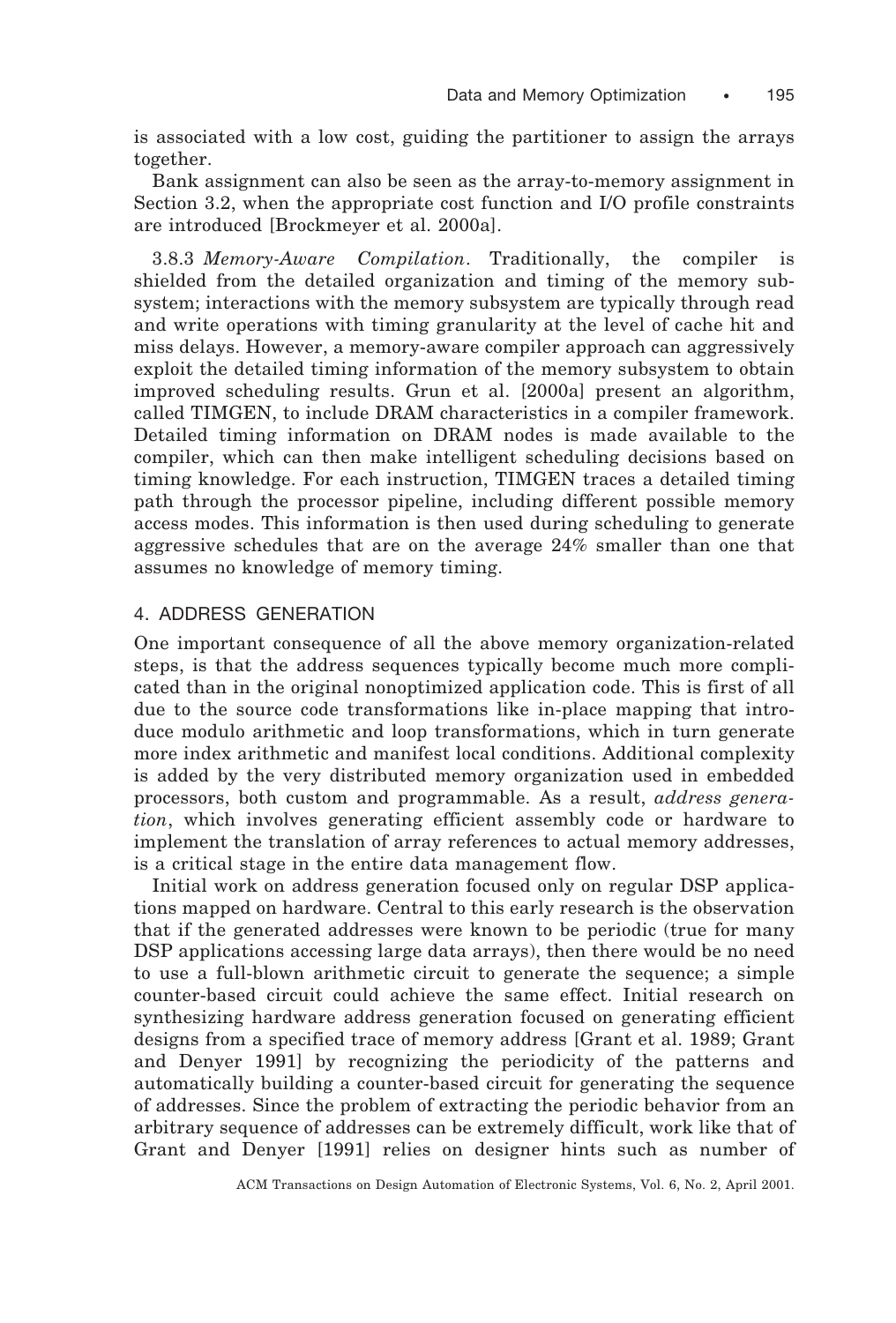memory accesses in the basic repeating pattern. The ZIPPO system [Grant et al. 1994] solves a generalization of the above problem by considering several address streams that are incident on different memory modules on-chip, and synthesizing an address generator that is optimized by sharing hardware. Multiplexing such sequences allows more exploratory freedom and produces better results [Miranda et al. 1994].

Another simplification of address generation hardware can be achieved by employing certain interesting properties of the exclusive OR (XOR) function. Schmit and Thomas [1998] presented an *address bit inversion* technique for generating a simplified address generator at the expense of a small area overhead. The authors point out that if two arrays *a* and *b* have sizes  $0...A - 1$  and  $0...B - 1$ , respectively, such that  $A \& B = 0$ , i.e., the bitwise AND of the arrays sizes is zero, then two disjoint address spaces are created by performing a bitwise XOR on the index of one array with the size of the other.

*Example 15.* Suppose we have to store two arrays *a* and *b* with sizes of 3 and 4 words, respectively, in the same memory module. In order to access random elements  $a[i]$  and  $b[i]$  from memory, the arrays would normally be located contiguously in memory, and the addressing circuit would be implemented as follows:

> Address for a[i]: i Address for  $b[j]: 3 + j$

However, since the bitwise AND of 3 and 4 is zero, we can use the following implementation to generate distinct memory address spaces for *a* and *b*.

```
Address for a[i]: i XOR 4
Address for b[j]: j XOR 3
```
The latter addressing scheme is asymptotically faster because it incurs a maximum of one inverter delay, whereas the former incurs the delay due to an adder circuit. The disadvantage of the address bit inversion technique is that the array sizes have to be increased until the condition  $A\&B = 0$  is satisfied. This involves wasting memory space, which is a maximum of 17.4% in the author's experiments.

An alternative approach to the above was proposed by Miranda et al. [1998] where custom architectures based on arithmetic building blocks (application-specific units – ASUs) are explored. In this context, time multiplexing and merging of index expressions were crucial in obtaining a cost-efficient result. Easily computable measures could be estimated from the application code in deciding whether the counter-based or ASU-based approaches worked best, on the basis of individual address expressions.

The combined Adopt methodology for address generation described in-Miranda et al. [1998] is a general framework for optimizing address generators. First, an address expression extraction step obtains the address expressions from the internal control/data flow graph representation. Next,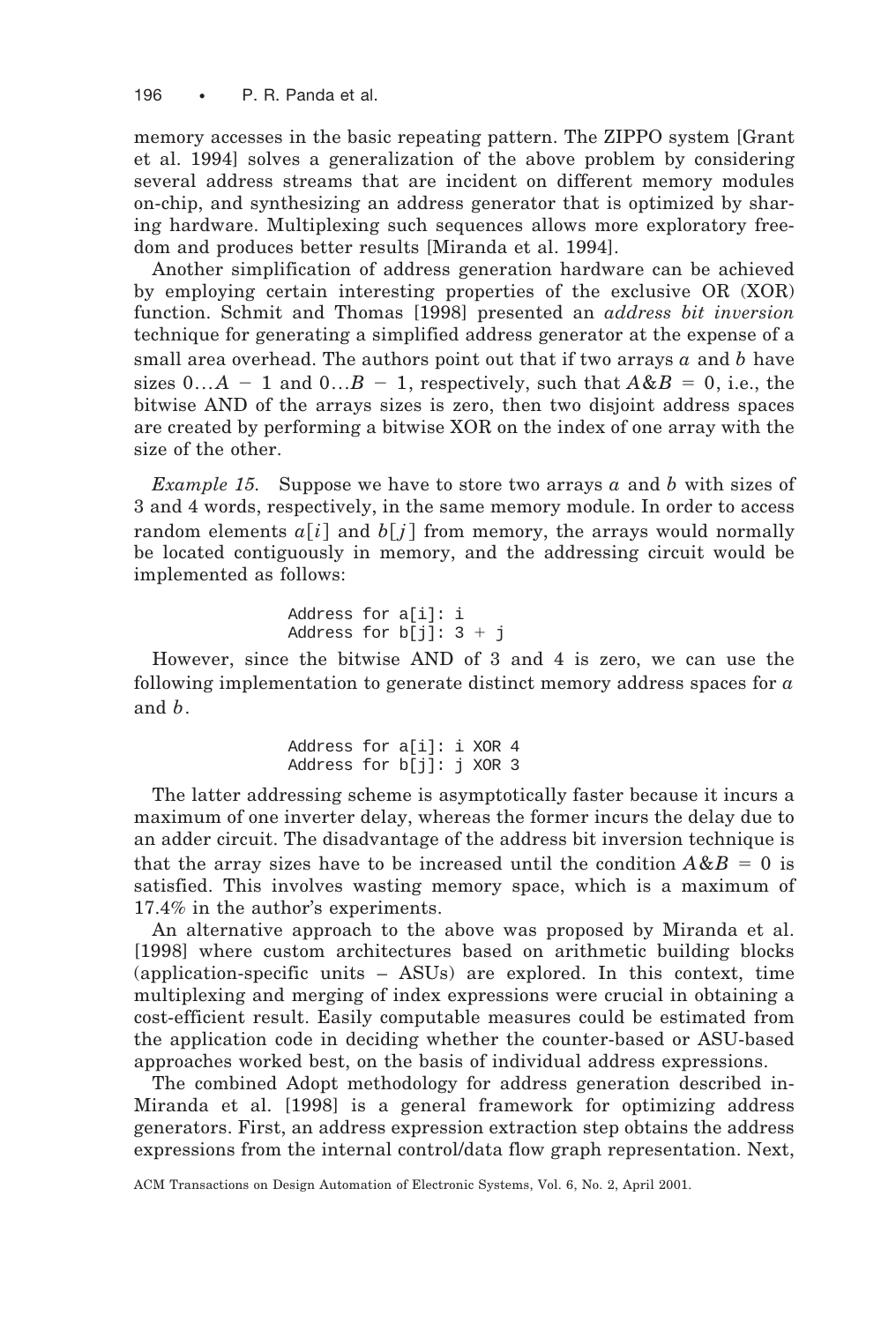address expression splitting and clustering leads to several optimization opportunities while selecting the target architecture, which can be one of two types: *an incremental address generation unit* and *a custom address calculation unit*. Algebraic transformations are finally applied to globally optimize the generated addressing logic.

In addition to these custom address generation approaches, much effort was also spent on mapping application code on programmable address generators. Examples of early work exploiting auto-increment modes and dealing with limitations on (index) register storage are Leupers and Marwedel [1996] and Liem et al. [1996]. Additional optimization steps were introduced later to support algebraic factoring and polynomial induction variable analysis [Gupta et al. 2000] and modulo arithmetic [Ghez et al. 2000].

#### 5. CONCLUSIONS

We have presented a survey of contemporary and emerging data and memory optimization techniques for embedded systems.

We first discussed platform-independent memory optimizations that operate on a source-to-source level, and typically guarantee improved performance, power, and cost metrics, irrespective of the implementation's target architecture. Next, we surveyed a number of data and memory optimization techniques applicable to memory structures at different levels of architectural granularity: from registers and register files, all the way up to off-chip memory structures. Finally, we discussed the attendant address generation optimizations that remove the address and local control overhead that appears as a byproduct of both platform-independent, as well as platform-dependent, data and memory optimizations.

Given the constraints on the length of this manuscript, we have attempted to survey a wide range of both traditional approaches as well as emerging techniques designed to handle memory issues in embedded systems, from the viewpoint of performance, power, and area (cost). We have not addressed the contexts of many parallel platforms including dataand (dynamic) task-level parallelism. Many open issues remain in the context of memory-intensive embedded systems, including testing, validation, and (formal) verification, embedded system reliability, and optimization opportunities in the context of networked embedded systems.

As complex embedded systems-on-a-chip (SOC) begin to proliferate, and as the software content of these embedded SOCs dominate the design process, memory issues will continue to be a critical optimization dimension in the design and development of future embedded systems.

#### ACKNOWLEDGMENTS

We gratefully acknowledge the input from our colleagues at IMEC and the ACES laboratory at U.C. Irvine and their many research contributions, which are partly summarized in this survey.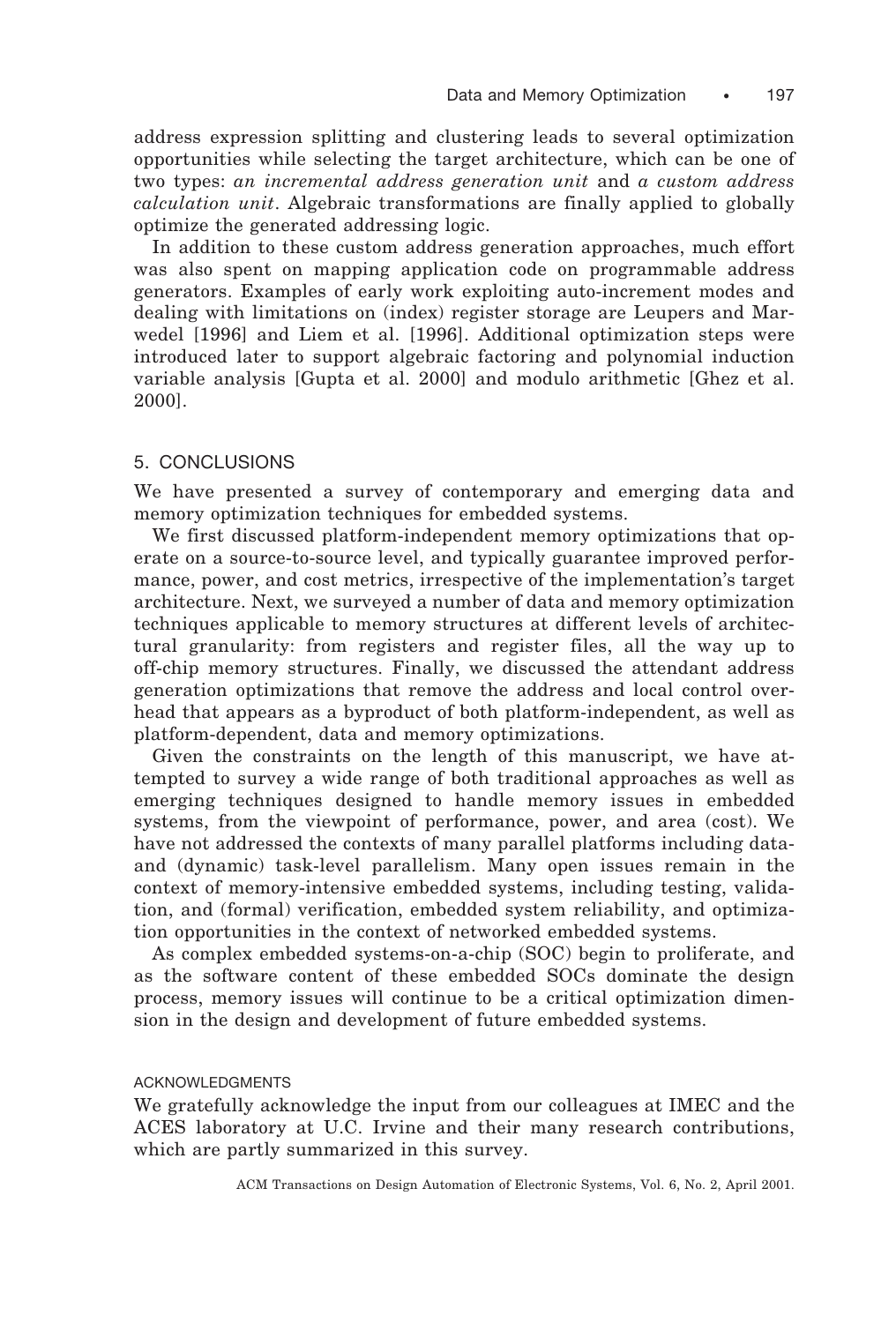198 • P. R. Panda et al.

#### REFERENCES

- AGARWAL, A., KRANTZ, D., AND NATARANJAN, V. 1995. Automatic partitioning of parallel loops and data arrays for distributed shared-memory multiprocessors. *IEEE Trans. Parallel Distrib. Syst. 6*, 9 (Sept.), 943–962.
- AHMAD, I. AND CHEN, C. Y. R. 1991. Post-processor for data path synthesis using multiport memories. In *Proceedings of the IEEE/ACM International Conference on Computer-Aided Design* (ICCAD '91, Santa Clara, CA, Nov. 11-14). IEEE Computer Society Press, Los Alamitos, CA, 276–279.
- AHO, A., SETHI, R., AND ULLMAN, J. 1986. *Compilers: Principles, Techniques, and Tools*. Addison-Wesley, Reading, MA.
- AMARASINGHE, S., ANDERSON, J., LAM, M., AND TSENG, C.-W. 1995. An overview of the suif compiler for scalable parallel machines. In *Proceedings of the SIAM Conference on Parallel Processing for Scientific Computing* (San Francisco, CA, Feb.). SIAM, Philadelphia, PA.
- BAJWA, R. S., HIRAKI, M., KOJIMA, H., GORNY, D. J., NITTA, K., SHRIDHAR, A., SEKI, K., AND SASAKI, K. 1997. Instruction buffering to reduce power in processors for signal processing. *IEEE Trans. Very Large Scale Integr. Syst. 5*, 4, 417–424.
- BAKSHI, S. AND GAJSKI, D. D. 1995. A memory selection algorithm for high-performance pipelines. In *Proceedings of the European Conference EURO-DAC '95 with EURO-VHDL '95 on Design Automation* (Brighton, UK, Sept. 18–22), G. Musgrave, Ed. IEEE Computer Society Press, Los Alamitos, CA, 124–129.
- BALAKRISHNAN, M., BANERJI, D. K., MAJUMDAR, A. K., LINDERS, J. G., AND MAJITHIA, J. C. 1990. Allocation of multiport memories in data path synthesis. *IEEE Trans. Comput.- Aided Des. 7*, 4 (Apr.), 536–540.
- BALASA, F., CATTHOOR, F., AND DE MAN, H. 1994. Dataflow-driven memory allocation for multi-dimensional signal processing systems. In *Proceedings of the 1994 IEEE/ACM International Conference on Computer-Aided Design* (ICCAD '94, San Jose, CA, Nov. 6–10), J. A. G. Jess and R. Rudell, Eds. IEEE Computer Society Press, Los Alamitos, CA, 31–34.
- BALASA, F., CATTHOOR, F., AND DE MAN, H. 1995. Background memory area estimation for multidimensional signal processing systems. *IEEE Trans. Very Large Scale Integr. Syst. 3*, 2 (June), 157–172.
- BANERJEE, P., CHANDY, J., GUPTA, M., HODGES, E., HOLM, J., LAIN, A., PALERMO, D., RA-MASWAMY, S., AND SU, E. 1995. The paradigm compiler for distributed-memory multicomputers. *IEEE Computer 28*, 10 (Oct.), 37–47.
- BANERJEE, U. 1998. *Dependence Analysis for Supercomputing*. Kluwer Academic Publishers, Hingham, MA.
- BANERJEE, U., EIGENMANN, R., NICOLAU, A., AND PADUA, D. A. 1993. Automatic program parallelization. *Proc. IEEE 81*, 2 (Feb.), 211–243.
- BELLAS, N., HAJJ, I. N., POLYCHRONOPOULOS, C. D., AND STAMOULIS, G. 2000. Architectural and compiler techniques for energy reduction in high-performance microprocessors. *IEEE Trans. Very Large Scale Integr. Syst. 8*, 3 (June), 317–326.
- BENINI, L. AND DE MICHELI, G. 2000. System-level power optimization techniques and tools. *ACM Trans. Des. Autom. Electron. Syst. 5*, 2 (Apr.), 115–192.
- BENINI, L., DE MICHELI, G., MACII, E., PONCINO, M., AND QUER, S. 1998a. Power optimization of core-based systems by address bus encoding. *IEEE Trans. Very Large Scale Integr. Syst. 6*, 4, 554–562.
- BENINI, L., DE MICHELI, G., MACII, E., SCIUTO, D., AND SILVANO, C. 1998b. Address bus encoding techniques for system-level power optimization. In *Proceedings of the Conference on Design, Automation and Test in Europe 98*. 861–866.
- BENINI, L., MACII, A., AND PONCINO, M. 2000. A recursive algorithm for low-power memory partitioning. In *Proceedings of the IEEE International Symposium on Low Power Design* (Rapallo, Italy, Aug.). IEEE Computer Society Press, Los Alamitos, CA, 78–83.
- BROCKMEYER, E., VANDECAPPELLE, A., AND CATTHOOR, F. 2000a. Systematic cycle budget versus system power trade-off: a new perspective on system exploration of real-time datadominated applications. In *Proceedings of the IEEE International Symposium on Low Power Design* (Rapallo, Italy, Aug.). IEEE Computer Society Press, Los Alamitos, CA, 137–142.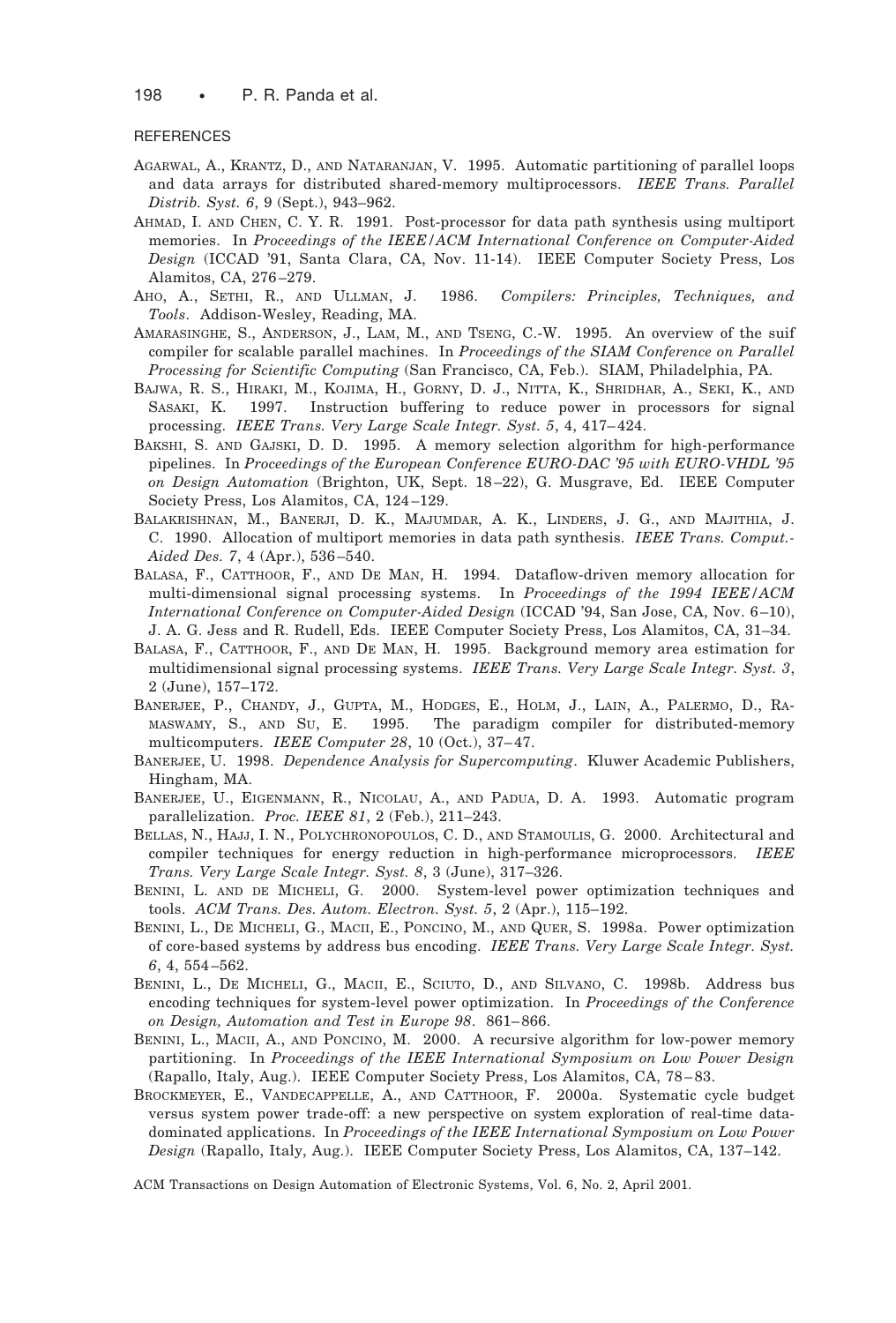- BROCKMEYER, E., WUYTACK, S., VANDECAPPELLE, A., AND CATTHOOR, F. 2000b. Low power storage cycle budget tool support for hierarchical graphs. In *Proceedings of the 13th ACM/IEEE International Symposium on System-Level Synthesis* (Madrid, Sept). ACM Press, New York, NY, 20–22.
- CATTHOOR, F., DANCKAERT, K., KULKARNI, C., AND OMNES, T. 2000. Data transfer and storage architecture issues and exploration in multimedia processors. In *Programmable Digital Signal Processors: Architecture, Programming, and Applications*, Y. H. Yu, Ed. Marcel Dekker, Inc., New York, NY.
- CATTHOOR, F., JANSSEN, M., NACHTERGAELE, L., AND MAN, H. D. 1996. System-level data-flow transformations for power reduction in image and video processing. In *Proceedings of the International Conference on Electronic Circuits and Systems on Electronic Circuits and Systems* (Oct.). 1025–1028.
- CATTHOOR, F., WUYTACK, S., DE GREEF, E., BALASA, F., NACHTERGAELE, L., AND VANDECAPPELLE, A. 1998. *Custom Memory Management Methodology: Exploration of Memory Organization for Embedded Multimedia System Design*. Kluwer Academic, Dordrecht, Netherlands.
- CATTHOOR, F., FRANSSEN, F., WUYTACK, S., NACHTERGAELE, L., AND DE MAN, H. 1994. Global communication and memory optimizing transformations for low power systems. In *Proceedings of the International Workshop on Low Power Design*. 203–208.
- CHAITIN, G., AUSLANDER, M., CHANDRA, A., COCKE, J., HOPKINS, M., AND MARKSTEIN, P. 1981. Register allocation via coloring. *Comput. Lang. 6*, 1, 47–57.
- CHANG, H.-K AND LIN, Y.-L. 2000. Array allocation taking into account SDRAM characteristics. In *Proceedings of the Asia and South Pacific Conference on Design Automation* (Yokohama, Jan.). 497–502.
- CHEN, T.-S. AND SHEU, J.-P. 1994. Communication-free data allocation techniques for parallelizing compilers on multicomputers. *IEEE Trans. Parallel Distrib. Syst. 5*, 9 (Sept.), 924–938.
- CIERNIAK, M. AND LI, W. 1995. Unifying data and control transformations for distributed shared-memory machines. *SIGPLAN Not. 30*, 6 (June), 205–217.
- CRUZ, J.-L., GONZALEZ, A., VALERO, M., AND TOPHAM, N. 2000. Multiple-banked register file architectures. In *Proceedings of the 27th International Symposium on Computer Architecture* (ISCA-27, Vancouver, B.C., June). ACM, New York, NY, 315–325.
- CUPPU, V., JACOB, B. L., DAVIS, B., AND MUDGE, T. N. 1999. A performance comparison of contemporary dram architectures. In *Proceedings of the International Symposium on Computer Architecture* (Atlanta, GA, May). 222–233.
- DA SILVA, J. L., CATTHOOR, F., VERKEST, D., AND DE MAN, H. 1998. Power exploration for dynamic data types through virtual memory management refinement. In *Proceedings of the 1998 International Symposium on Low Power Electronics and Design* (ISLPED '98, Monterey, CA, Aug. 10–12), A. Chandrakasan and S. Kiaei, Chairs. ACM Press, New York, NY, 311–316.
- DANCKAERT, K., CATTHOOR, F., AND MAN, H. D. 1996. System-level memory management for weakly parallel image processing. In *Proceedings of the Conference on EuroPar'96 Parallel Processing* (Lyon, France, Aug.). Springer-Verlag, New York, NY, 217–225.
- DANCKAERT, K., CATTHOOR, F., AND MAN, H. D. 1999. Platform independent data transfer and storage exploration illustrated on a parallel cavity detection algorithm. In *Proceedings of the International Conference on Parallel and Distributed Processing Techniques and Applications* (PDPTA99). 1669–1675.
- DANCKAERT, K., CATTHOOR, F., AND MAN, H. D. 2000. A preprocessing step for global loop transformations for data transfer and storage optimization. In *Proceedings of the International Conference on Compilers, Architecture and Synthesis for Embedded Systems* (San Jose CA, Nov.).
- DARTE, A., RISSET, T., AND ROBERT, Y. 1993. Loop nest scheduling and transformations. In *Environments and Tools for Parallel Scientific Computing*, J. J. Dongarra and B. Tourancheau, Eds. Elsevier Advances in parallel computing series. Elsevier Sci. Pub. B. V., Amsterdam, The Netherlands, 309–332.
- DARTE, A. AND ROBERT, Y. 1995. Affine-by-statement scheduling of uniform and affine loop nests over parametric domains. *J. Parallel Distrib. Comput. 29*, 1 (Aug. 15), 43–59.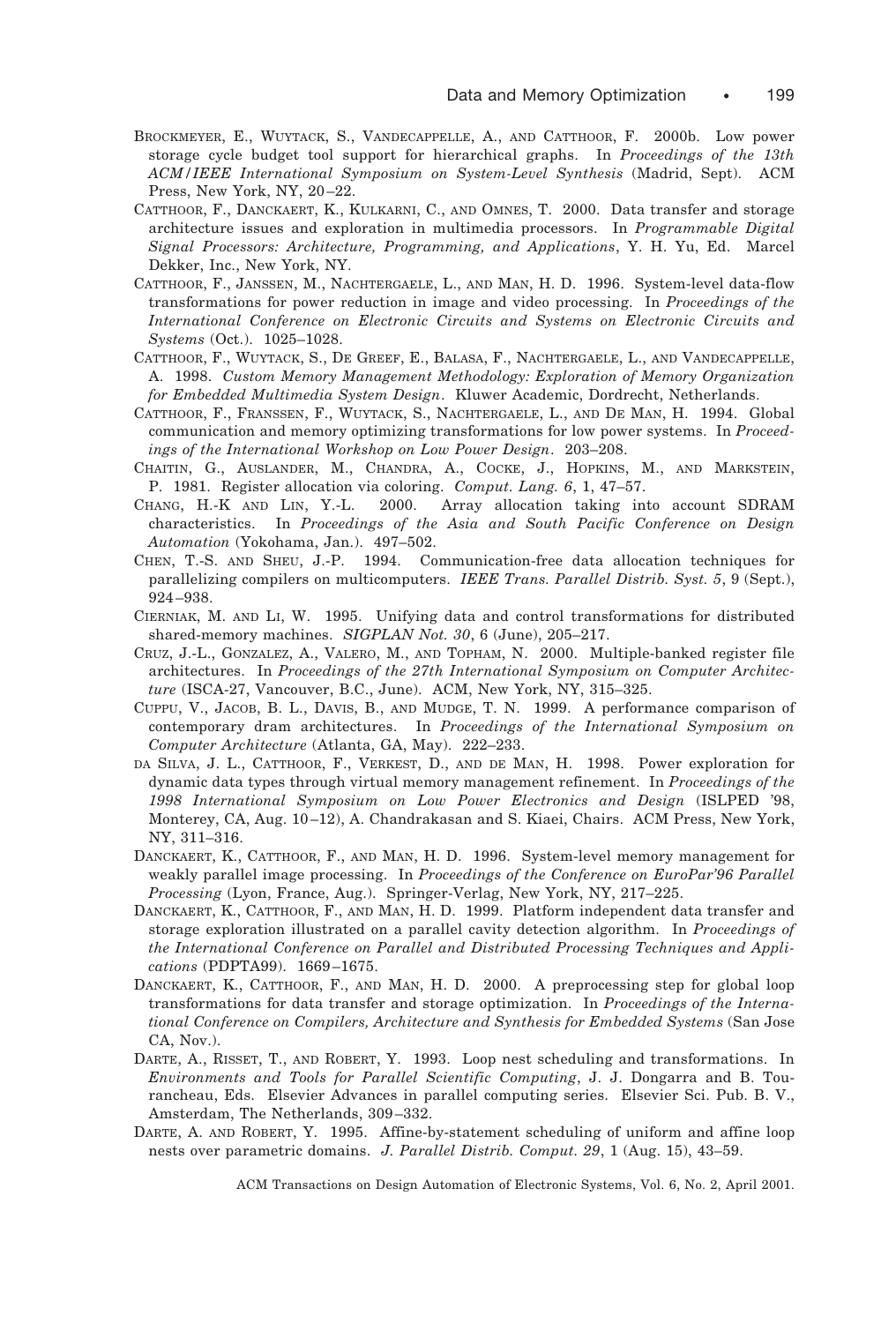- DIGUET, J. PH., WUYTACK, S., CATTHOOR, F., AND DE MAN, H. 1997. Formalized methodology for data reuse exploration in hierarchical memory mappings. In *Proceedings of the 1997 International Symposium on Low Power Electronics and Design* (ISLPED '97, Monterey, CA, Aug. 18–20), B. Barton, M. Pedram, A. Chandrakasan, and S. Kiaei, Chairs. ACM Press, New York, NY, 30–35.
- DING, C. AND KENNEDY, K. 2000. The memory bandwidth bottleneck and its amelioration by a compiler. In *Proceedings of the International Symposium on Parallel and Distributed Processing* (Cancun, Mexico, May). 181–189.
- DE GREEF, E. AND CATTHOOR, F. 1996. Reducing storage size for static control programs mapped onto parallel architectures. In *Proceedings of the Dagstuhl Seminar on Loop Parallelisation* (Schloss Dagstuhl, Germany, Apr.).
- FEAUTRIER, P. 1991. Dataflow analysis of array and scalar references. *Int. J. Parallel Program. 20*, 1, 23–53.
- FEAUTRIER, P. 1995. Compiling for massively parallel architectures: A perspective. *Microprocess. Microprogram. 41*, 5-6 (Oct.), 425–439.
- FRABOULET, A., HUARD, G., AND MIGNOTTE, A. 1999. Loop alignment for memory access optimisation. In *Proceedings of the 12th ACM/IEEE International Symposium on System-Level Synthesis* (San Jose CA, Dec.). ACM Press, New York, NY, 70–71.
- FRANSSEN, F., BALASA, F., VAN SWAAIJ, M., CATTHOOR, F., AND MAN, H. D. 1993. Modeling multi-dimensional data and control flow. *IEEE Trans. Very Large Scale Integr. Syst. 1*, 3 (Sept.), 319–327.
- FRANSSEN, F., NACHTERGAELE, L., SAMSOM, H., CATTHOOR, F., AND MAN, H. D. 1994. Control flow optimization for fast system simulation and storage minimization. In *Proceedings of the International Conference on Design and Test* (Paris, Feb.). 20–24.
- GAJSKI, D., DUTT, N., LIN, S., AND WU, A. 1992. *High Level Synthesis: Introduction to Chip and System Design*. Kluwer Academic Publishers, Hingham, MA.
- GAREY, M. R. AND JOHNSON, D. S. 1979. *Computers and Intractibility A Guide to the Theory of NP-Completeness*. W. H. Freeman and Co., New York, NY.
- GHEZ, C., MIRANDA, M., VANDECAPPELLE, A., CATTHOOR, F., AND VERKEST, D. 2000. Systematic high-level address code transformations for piece-wise linear indexing: illustration on a medical imaging algorithm. In *Proceedings of the IEEE Workshop on Signal Processing Systems* (Lafayette, LA, Oct.). IEEE Press, Piscataway, NJ, 623–632.
- GONZÁLEZ, A., ALIAGAS, C., AND VALERO, M. 1995. A data cache with multiple caching strategies tuned to different types of locality. In *Proceedings of the 9th ACM International Conference on Supercomputing* (ICS '95, Barcelona, Spain, July 3–7), M. Valero, Chair. ACM Press, New York, NY, 338–347.
- GOOSSENS, G., VANDEWLLE, J., AND DE MAN, H. 1989. Loop optimization in register-transfer scheduling for DSP-systems. In *Proceedings of the 26th ACM/IEEE Conference on Design Automation* (DAC '89, Las Vegas, NV, June 25-29), D. E. Thomas, Ed. ACM Press, New York, NY, 826–831.
- GRANT, D. AND DENYER, P. B. 1991. Address generation for array access based on modulus m counters. In *Proceedings of the European Conference on Design Automation* (EDAC, Feb.). 118–123.
- GRANT, D., DENYER, P. B., AND FINLAY, I. 1989. Synthesis of address generators. In *Proceedings of the IEEE/ACM International Conference on Computer-Aided Design* (ICCAD '89, Santa Clara, CA, Nov.). ACM Press, New York, NY, 116–119.
- GRANT, D. M., MEERBERGEN, J. V., AND LIPPENS, P. E. R. 1994. Optimization of address generator hardware. In *Proceedings of the 1994 Conference on European Design and Test* (Paris, France, Feb.). 325–329.
- GREEF, E. D., CATTHOOR, F., AND MAN, H. D. 1995. Memory organization for video algorithms on programmable signal processors. In *Proceedings of the IEEE International Conference on Computer Design* (ICCD '95, Austin TX, Oct.). IEEE Computer Society Press, Los Alamitos, CA, 552–557.
- GREEF, E. D., CATTHOOR, F., AND MAN, H. D. 1997. Array placement for storage size reduction in embedded multimedia systems. In *Proceedings of the International Conference on Applic.-Spec./Array Processors* (Zurich, July). 66–75.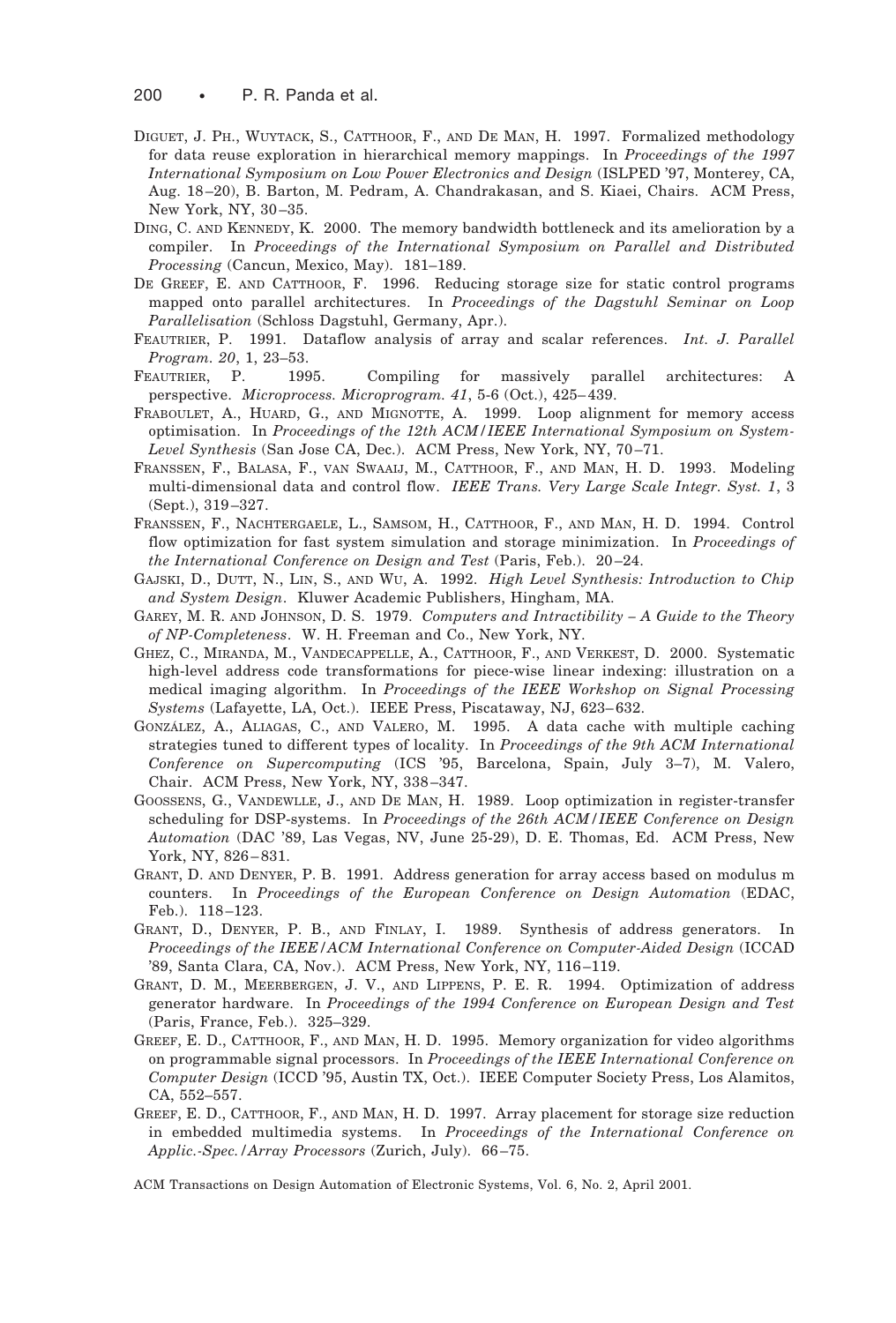- GRUN, P., BALASA, F., AND DUTT, N. 1998. Memory size estimation for multimedia applications. In *Proceedings of the Sixth International Workshop on Hardware/Software Codesign* (CODES/CASHE '98, Seattle, WA, Mar. 15–18), G. Borriello, A. A. Jerraya, and L. Lavagno, Chairs. IEEE Computer Society Press, Los Alamitos, CA, 145–149.
- GRUN, P., DUTT, N., AND NICOLAU, A. 2000a. Memory aware compilation through accurate timing extraction. In *Proceedings of the Conference on Design Automation* (Los Angeles, CA, June). ACM Press, New York, NY, 316–321.
- GRUN, P., DUTT, N., AND NICOLAU, A. 2000b. MIST: An algorithm for memory miss traffic management. In *Proceedings of the IEEE/ACM International Conference on Computer-Aided Design* (San Jose, CA, Nov.). ACM Press, New York, NY, 431–437.
- GRUN, P., DUTT, N., AND NICOLAU, A. 2001. Access pattern based local memory customization for low power embedded systems. In *Proceedings of the Conference on Design, Automation, and Test in Europe* (Munich, Mar.).
- GUPTA, M., SCHONBERG, E., AND SRINIVASAN, H. 1996. A unified framework for optimizing communication in data-parallel programs. *IEEE Trans. Parallel Distrib. Syst. 7*, 7, 689–704.
- GUPTA, S., MIRANDA, M., CATTHOOR, F., AND GUPTA, R. 2000. Analysis of high-level address code transformations for programmable processors. In *Proceedings of the 3rd ACM/IEEE Conference on Design and Test in Europe* (Mar.). ACM Press, New York, NY, 9–13.
- HALAMBI, A., GRUN, P., GANESH, V., KHARE, A., DUTT, N., AND NICOLAU, A. 1999a. Expression: A language for architecture exploration through compiler/simulator retargetability. In *Proceedings of the Conference on DATE* (Munich, Mar.).
- HALAMBI, A., GRUN, P., TOMIYAMA, H., DUTT, N., AND NICOLAU, A. 1999b. Automatic software toolkit generation for embedded systems-on-chip. In *Proceedings of the Conference on ICVC*.
- HALL, M. W., HARVEY, T. J., KENNEDY, K., MCINTOSH, N., MCKINLEY, K. S., OLDHAM, J. D., PALECZNY, M. H., AND ROTH, G. 1993. Experiences using the ParaScope Editor: an interactive parallel programming tool. *SIGPLAN Not. 28*, 7 (July), 33–43.
- HALL, M., ANDERSON, J., AMARASINGHE, S., MURPHY, B., LIAO, S., BUGNION, E., AND LAM, M. 1996. Maximizing multiprocessor performance with the SUIF compiler. *IEEE Computer 29*, 12 (Dec.), 84–89.
- HENNESSY, J. L. AND PATTERSON, D. A. 1996. *Computer Architecture: A Quantitative Approach*. 2nd ed. Morgan Kaufmann Publishers Inc., San Francisco, CA.
- HUANG, C.-Y., CHEN, Y.-S., LIN, Y.-L., AND HSU, Y.-C. 1990. Data path allocation based on bipartite weighted matching. In *Proceedings of the 27th ACM/IEEE Conference on Design Automation* (DAC '90, Orlando, FL, June 24-28), R. C. Smith, Chair. ACM Press, New York, NY, 499–504.
- ISO/IEC MOVING PICTURE EXPERTS GROUP. 2001. The MPEG Home Page (http://www.cselt.it/  $mpeg$ /)++.
- ITOH, K., SASAKI, K., AND NAKAGOME, Y. 1995. Trends in low-power RAM circuit technologies. *Proc. IEEE 83*, 4 (Apr.), 524–543.
- JHA, P. K. AND DUTT, N. 1997. Library mapping for memories. In *Proceedings of the Conference on European Design and Test* (Mar.). 288–292.
- JOUPPI, N. 1990. Improving direct-mapped cache performance by the addition of a small fully-associative cache and prefetch buffers. In *Proceedings of the 17th International Symposium on Computer Architecture* (ISCA '90, Seattle, WA, May). IEEE Press, Piscataway, NJ, 364–373.
- KANDEMIR, M., VIJAYKRISHNAN, N., IRWIN, M. J., AND YE, W. 2000. Influence of compiler optimisations on system power. In *Proceedings of the Conference on Design Automation* (Los Angeles, CA, June). ACM Press, New York, NY, 304–307.
- KARCHMER, D. AND ROSE, J. 1994. Definition and solution of the memory packing problem for field-programmable systems. In *Proceedings of the 1994 IEEE/ACM International Conference on Computer-Aided Design* (ICCAD '94, San Jose, CA, Nov. 6–10), J. A. G. Jess and R. Rudell, Eds. IEEE Computer Society Press, Los Alamitos, CA, 20–26.
- KELLY, W. AND PUGH, W. 1992. Generating schedules and code within a unified reordering transformation framework. UMIACS-TR-92-126. University of Maryland at College Park, College Park, MD.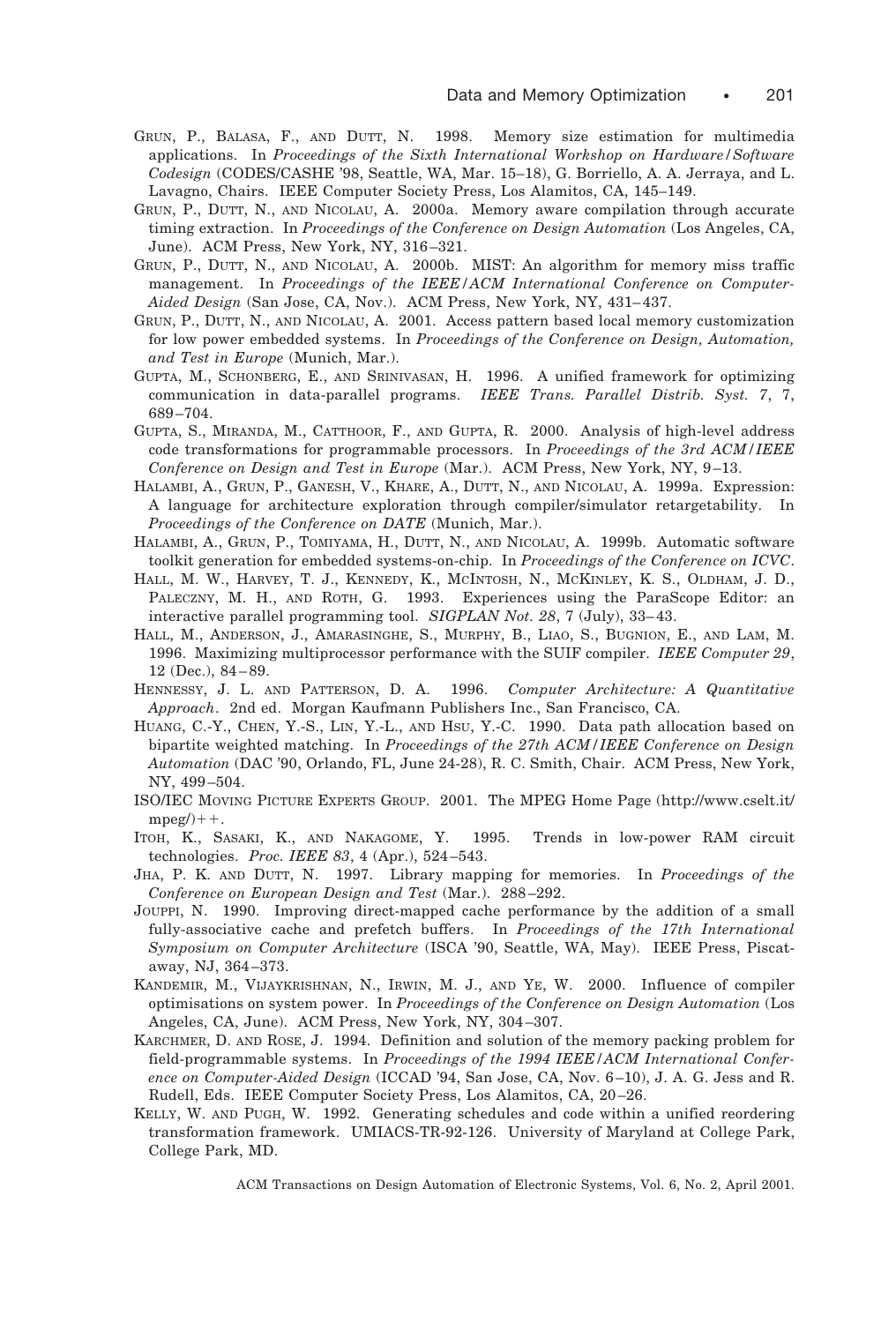- KHARE, A., PANDA, P. R., DUTT, N. D., AND NICOLAU, A. 1999. High-level synthesis with SDRAMs and RAMBUS DRAMs. *IEICE Trans. Fundam. Electron. Commun. Comput. Sci. E82-A*, 11 (Nov.), 2347–2355.
- KIM, T. AND LIU, C. L. 1993. Utilization of multiport memories in data path synthesis. In *Proceedings of the 30th ACM/IEEE International Conference on Design Automation* (DAC '93, Dallas, TX, June 14–18), A. E. Dunlop, Ed. ACM Press, New York, NY, 298–302.
- KIROVSKI, D., LEE, C., POTKONJAK, M., AND MANGIONE-SMITH, W. 1999. Application-driven synthesis of memory-intensive systems-on-chip. *IEEE Trans. Comput.-Aided Des. 18*, 9 (Sept.), 1316–1326.
- KJELDSBERG, P. G., CATTHOOR, F., AND AAS, E. J. 2000a. Automated data dependency size estimation with a partially fixed execution ordering. In *Proceedings of the IEEE/ACM International Conference on Computer-Aided Design* (San Jose, CA, Nov.). ACM Press, New York, NY, 44–50.
- KJELDSBERG, P. G., CATTHOOR,, F., AND AAS, E. J. 2000b. Storage requirement estimation for data-intensive applications with partially fixed execution ordering. In *Proceedings of the ACM/IEEE Workshop on Hardware/Software Co-Design* (San Diego CA, May). ACM Press, New York, NY, 56–60.
- KOHAVI, Z. 1978. *Switching and Finite Automata Theory*. McGraw-Hill, Inc., New York, NY.
- KOLSON, D. J., NICOLAU, A., AND DUTT, N. 1994. Minimization of memory traffic in high-level synthesis. In *Proceedings of the 31st Annual Conference on Design Automation* (DAC '94, San Diego, CA, June 6–10), M. Lorenzetti, Chair. ACM Press, New York, NY, 149–154.
- KRAMER, H. AND MULLER, J. 1992. Assignment of global memory elements for multi-process vhdl specifications. In *Proceedings of the International Conference on Computer Aided Design*. 496–501.
- KULKARNI, C., CATTHOOR, F., AND MAN, H. D. 1999. Cache transformations for low power caching in embedded multimedia processors. In *Proceedings of the International Symposium on Parallel Processing* (Orlando, FL, Apr.). 292–297.
- KULKARNI, C., CATTHOOR, F., AND MAN, H. D. 2000. Advanced data layout organization for multi-media applications. In *Proceedings of the Workshop on Parallel and Distributed Computing in Image Processing, Video Processing, and Multimedia* (PDIVM 2000, Cancun, Mexico, May).
- KULKARNI, D. AND STUMM, M. 1995. Linear loop transformations in optimizing compilers for parallel machines. *Aust. Comput. J. 27*, 2 (May), 41–50.
- KURDAHI, F. J. AND PARKER, A. C. 1987. REAL: A program for REgister ALlocation. In *Proceedings of the 24th ACM/IEEE Conference on Design Automation* (DAC '87, Miami Beach, FL, June 28-July 1), A. O'Neill and D. Thomas, Eds. ACM Press, New York, NY, 210–215.
- LEE, H.-D. AND HWANG, S.-Y. 1995. A scheduling algorithm for multiport memory minimization in datapath synthesis. In *Proceedings of the Conference on Asia Pacific Design Automation (CD-ROM)* (ASP-DAC '95, Makuhari, Japan, Aug. 29–Sept. 4), I. Shirakawa, Chair. ACM Press, New York, NY, 93–100.
- LEFEBVRE, V. AND FEAUTRIER, P. 1997. Optimizing storage size for static control programs in automatic parallelizers. In *Proceedings of the Conference on EuroPar*. Springer-Verlag, New York, NY, 356–363.
- LEUPERS, R. AND MARWEDEL, P. 1996. Algorithms for address assignment in DSP code generation. In *Proceedings of the 1996 IEEE/ACM International Conference on Computer-Aided Design* (ICCAD '96, San Jose, CA, Nov. 10–14), R. A. Rutenbar and R. H. J. M. Otten, Chairs. IEEE Computer Society Press, Los Alamitos, CA, 109–112.
- LI, W. AND PINGALI, K. 1994. A singular loop transformation framework based on nonsingular matrices. *Int. J. Parallel Program. 22*, 2 (Apr.), 183–205.
- LI, Y. AND HENKEL, J.-R. 1998. A framework for estimation and minimizing energy dissipation of embedded HW/SW systems. In *Proceedings of the 35th Annual Conference on Design Automation* (DAC '98, San Francisco, CA, June 15–19), B. R. Chawla, R. E. Bryant, and J. M. Rabaey, Chairs. ACM Press, New York, NY, 188–193.
- LI, Y. AND WOLF, W. 1998. Hardware/software co-synthesis with memory hierarchies. In *Proceedings of the 1998 IEEE/ACM International Conference on Computer-Aided Design*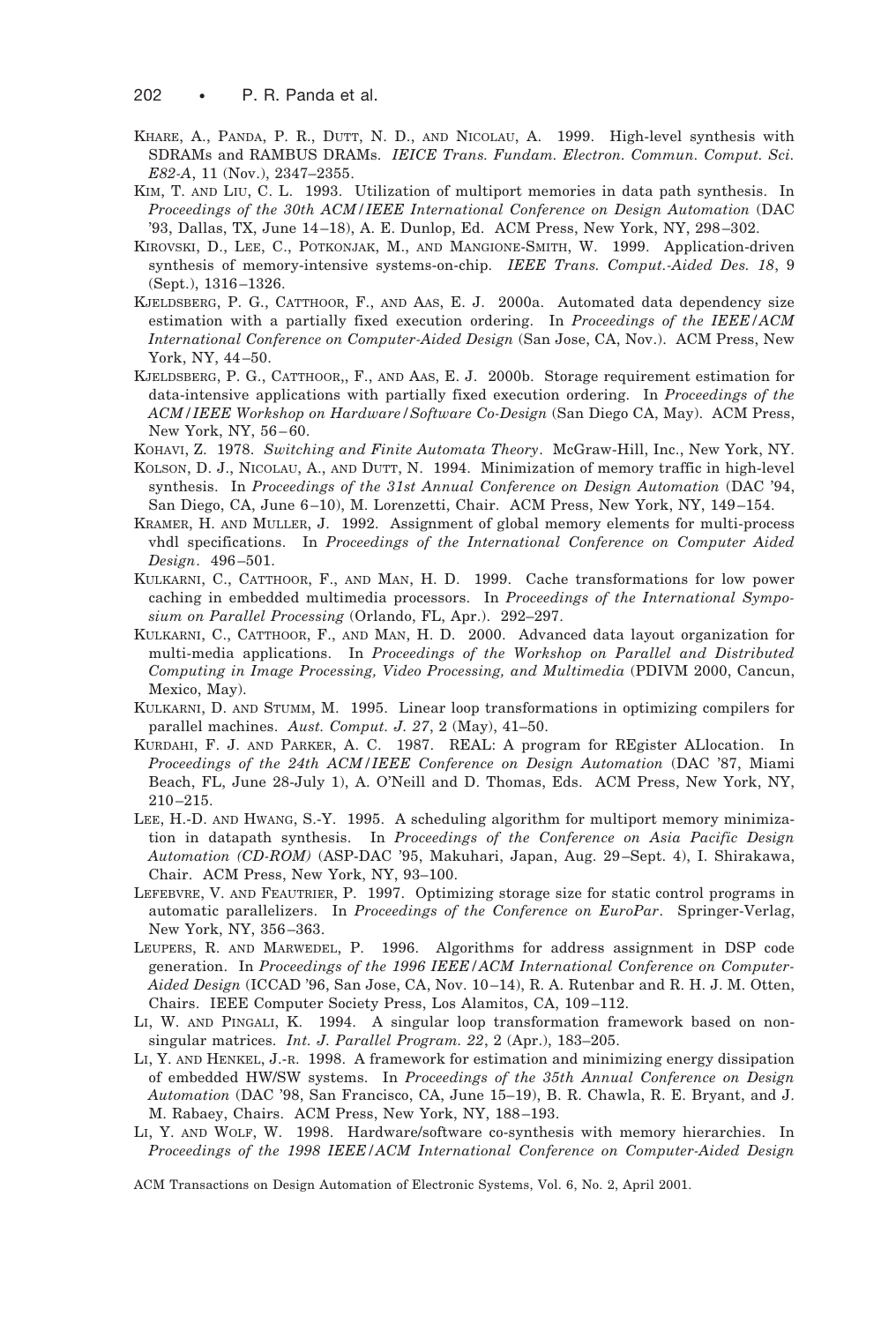(ICCAD '98, San Jose, CA, Nov. 8-12), H. Yasuura, Chair. ACM Press, New York, NY, 430–436.

- LIEM, C., PAULIN, P., AND JERRAYA, A. 1996. Address calculation for retargetable compilation and exploration of instruction-set architectures. In *Proceedings of the 33rd Annual Conference on Design Automation* (DAC '96, Las Vegas, NV, June 3–7), T. P. Pennino and E. J. Yoffa, Chairs. ACM Press, New York, NY, 597–600.
- LOVEMAN, D. B. 1977. Program improvement by source-to-source transformation. *J. ACM 24*, 1 (Jan.), 121–145.
- LY, T., KNAPP, D., MILLER, R., AND MACMILLEN, D. 1995. Scheduling using behavioral templates. In *Proceedings of the 32nd ACM/IEEE Conference on Design Automation* (DAC '95, San Francisco, CA, June 12–16), B. T. Preas, Ed. ACM Press, New York, NY, 101–106.
- MANJIAKIAN, N. AND ABDELRAHMAN, T. 1995. Fusion of loops for parallelism and locality. Tech. Rep. CSRI-315. Dept. of Computer Science, University of Toronto, Toronto, Ont., Canada.
- MASSELOS, K., CATTHOOR, F., GOUTIS, C. E., AND MAN, H. D. 1999a. A performance oriented use methodology of power optimizing code transformations for multimedia applications realized on programmable multimedia processors. In *Proceedings of the IEEE Workshop on Signal Processing Systems* (Taipeh, Taiwan). IEEE Computer Society Press, Los Alamitos, CA, 261–270.
- MASSELOS, K., DANCKAERT, K., CATTHOOR, F., GOUTIS, C. E., AND DEMAN, H. 1999b. A methodology for power efficient partitioning of data-dominated algorithm specifications within performance constraints. In *Proceedings of the IEEE International Symposium on Low Power Design* (San Diego CA, Aug.). IEEE Computer Society Press, Los Alamitos, CA, 270–272.
- MCFARLING, S. 1989. Program optimization for instruction caches. In *Proceedings of the 3rd International Conference on Architectural Support for Programming Languages and Operating Systems* (ASPLOS-III, Boston, MA, Apr. 3–6), J. Emer, Chair. ACM Press, New York, NY, 183–191.
- MCKINLEY, K. S. 1998. A compiler optimization algorithm for shared-memory multiprocessors. *IEEE Trans. Parallel Distrib. Syst. 9*, 8, 769–787.
- MCKINLEY, K. S., CARR, S., AND TSENG, C.-W. 1996. Improving data locality with loop transformations. *ACM Trans. Program. Lang. Syst. 18*, 4 (July), 424–453.
- MENG, T., GORDON, B., TSENG, E., AND HUNG, A. 1995. Portable video-on-demand in wireless communication. *Proc. IEEE 83*, 4 (Apr.), 659–690.
- MIRANDA, M., CATTHOOR, F., AND MAN, H. D. 1994. Address equation optimization and hardware sharing for real-time signal processing applications. In *Proceedings of the IEEE Workshop on VLSI Signal Processing VII* (La Jolla, CA, Oct. 26-28). IEEE Press, Piscataway, NJ, 208–217.
- MIRANDA, M. A., CATTHOOR, F. V. M., JANSSEN, M., AND DE MAN, H. J. 1998. High-level address optimization and synthesis techniques for data-transfer-intensive applications. *IEEE Trans. Very Large Scale Integr. Syst. 6*, 4, 677–686.
- MISHRA, P., GRUN, P., DUTT, N., AND NICOLAU, A. 2001. Processor-memory co-exploration driven by a memory-aware architecture description language. In *Proceedings of the Conference on VLSIDesign* (Bangalore).
- MOWRY, T. C., LAM, M. S., AND GUPTA, A. 1992. Design and evaluation of a compiler algorithm for prefetching. *SIGPLAN Not. 27*, 9 (Sept.), 62–73.
- MUSOLL, E., LANG, T., AND CORTADELLA, J. 1998. Working-zone encoding for reducing the energy in microprocessor address buses. *IEEE Trans. Very Large Scale Integr. Syst. 6*, 4, 568–572.
- NEERACHER, M. AND RUHL, R. 1993. Automatic parallelization of linpack routines on distributed memory parallel processors. In *Proceedings of the IEEE International Symposium on Parallel Processing* (Newport Beach CA, Apr.). IEEE Computer Society Press, Los Alamitos, CA.
- NICOLAU, A. AND NOVACK, S. 1993. Trailblazing: A hierarchical approach to percolation scheduling. In *Proceedings of the International Conference on Parallel Processing: Software* (Boca Raton, FL, Aug.). CRC Press, Inc., Boca Raton, FL, 120–124.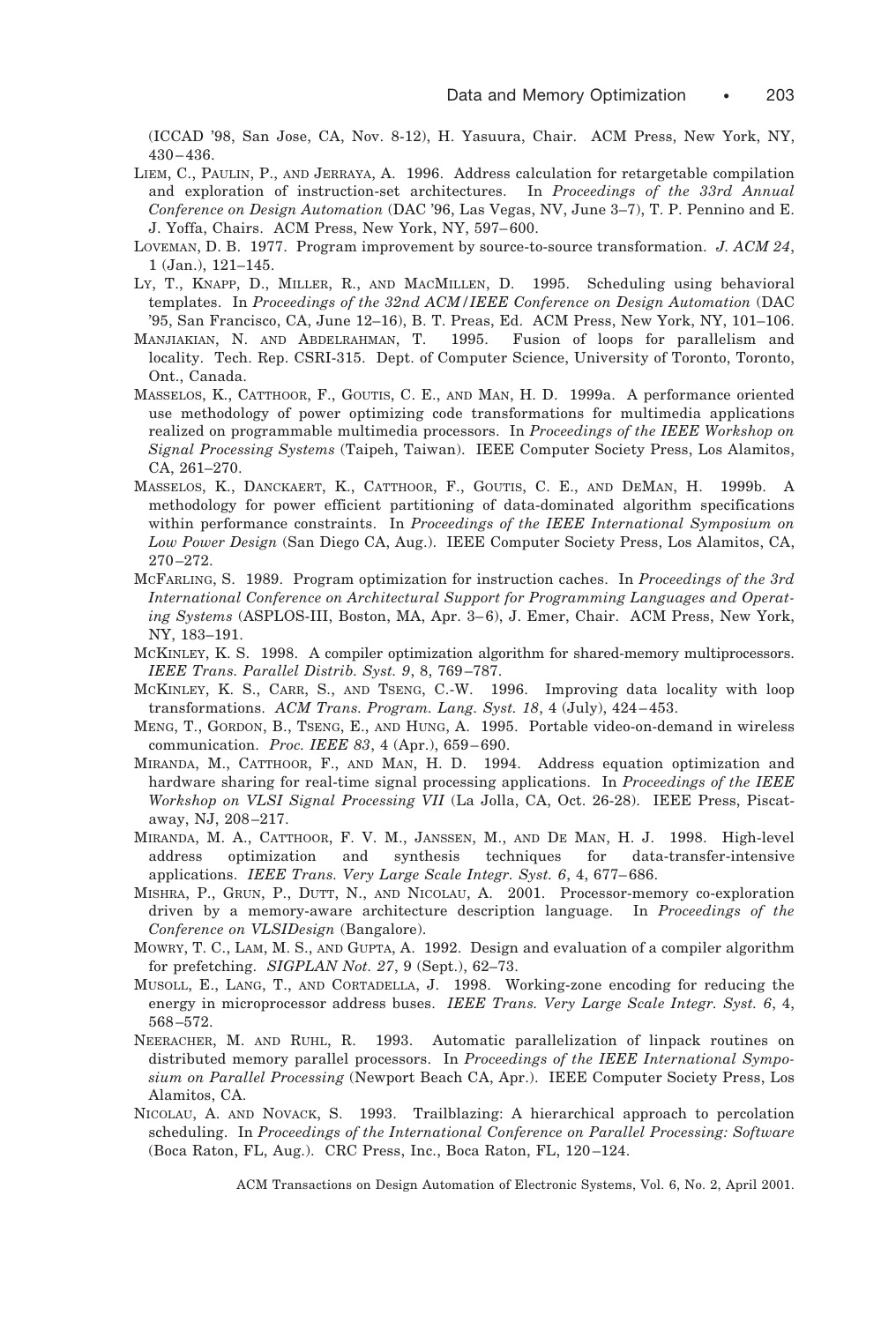204 • P. R. Panda et al.

- PADUA, D. A. AND WOLFE, M. J. 1986. Advanced compiler optimizations for supercomputers. *Commun. ACM 29*, 12 (Dec.), 1184–1201.
- PANDA, P. R. 1999. Memory bank customization and assignment in behavioral synthesis. In *Proceedings of the IEEE/ACM International Conference on Computer-Aided Design* (San Jose, CA, Nov.). IEEE Computer Society Press, Los Alamitos, CA, 477–481.
- PANDA, P. AND DUTT, N. 1999. Low-power memory mapping through reducing address bus activity. *IEEE Trans. Very Large Scale Integr. Syst. 7*, 3 (Sept.), 309–320.
- PANDA, P. R., DUTT, N. D., AND NICOLAU, A. 1997. Memory data organization for improved cache performance in embedded processor applications. *ACM Trans. Des. Autom. Electron. Syst. 2*, 4, 384–409.
- PANDA, P. R., DUTT, N. D., AND NICOLAU, A. 1998. Incorporating DRAM access modes into high-level synthesis. *IEEE Trans. Comput.-Aided Des. 17*, 2 (Feb.), 96–109.
- PANDA, P. R., DUTT, N. D., AND NICOLAU, A. 1999a. Local memory exploration and optimization in embedded systems. *IEEE Trans. Comput.-Aided Des. 18*, 1 (Jan.), 3–13.
- PANDA, P. R., DUTT, N. D., AND NICOLAU, A. 1999b. *Memory Issues in Embedded Systems-On-Chip: Optimizations and Exploration*. Kluwer Academic Publishers, Hingham, MA.
- PANDA, P. R., DUTT, N. D., AND NICOLAU, A. 2000. On-chip vs. off-chip memory: The data partitioning problem in embedded processor-based systems. *ACM Trans. Des. Autom. Electron. Syst. 5*, 3 (July), 682–704.
- PARHI, K. 1989. Rate-optimal fully-static multiprocessor scheduling of data-flow signal processing programs. In *Proceedings of the IEEE International Symposium on Circuits and Systems* (Portland, OR, May). IEEE Press, Piscataway, NJ, 1923–1928.
- PASSOS, N. AND SHA, E. 1994. Full parallelism of uniform nested loops by multi-dimensional retiming. In *Proceedings of the 1994 International Conference on Parallel Processing* (Aug.). CRC Press, Inc., Boca Raton, FL, 130–133.
- PASSOS, N., SHA, E., AND CHAO, L.-F. 1995. Multi-dimensional interleaving for time-andmemory design optimization. In *Proceedings of the IEEE International Conference on Computer Design* (Austin TX, Oct.). IEEE Computer Society Press, Los Alamitos, CA, 440–445.
- PAUWELS, M., CATTHOOR, F., LANNEER, D., AND MAN, H. D. 1989. Type-handling in bit-true silicon compilation for dsp. In *Proceedings of the European Conference on Circuit Theory and Design* (Brighton, U.K., Sept.). 166–170.
- POLYCHRONOPOULOS, C. D. 1988. Compiler optimizations for enhancing parallelism and their impact in architecture design. *IEEE Trans. Comput. 37*, 8 (Aug.), 991–1004.
- PUGH, W. AND WONNACOTT, D. 1993. An evaluation of exact methods for analysis of value-based array data dependences. In *Proceedings of the 6th Workshop on Programming Languages and Compilers for Parallel Computing* (Portland OR). 546–566.
- QUILLERE, F. AND RAJOPADHYE, S. 1998. Optimizing memory usage in the polyhedral mode. In *Proceedings of the Conference on Massively Parallel Computer Systems* (Apr.).
- RAMACHANDRAN, L., GAJSKI, D., AND CHAIYAKUL, V. 1993. An algorithm for array variable clustering. In *Proceedings of the IEEE European Conference on Design Automation* (EURO-DAC '93). IEEE Computer Society Press, Los Alamitos, CA.
- SAGHIR, M. A. R., CHOW, P., AND LEE, C. G. 1996. Exploiting dual data-memory banks in digital signal processors. *ACM SIGOPS Oper. Syst. Rev. 30*, 5, 234–243.
- SCHMIT, H. AND THOMAS, D. E. 1997. Synthesis of application-specific memory designs. *IEEE Trans. Very Large Scale Integr. Syst. 5*, 1, 101–111.
- SCHMIT, H. AND THOMAS, D. E. 1995. Address generation for memories containing multiple arrays. In *Proceedings of the 1995 IEEE/ACM International Conference on Computer-Aided Design* (ICCAD-95, San Jose, CA, Nov. 5–9), R. Rudell, Ed. IEEE Computer Society Press, Los Alamitos, CA, 510–514.
- SEMERIA, L., SATO, K., AND DE MICHELI, G. 2000. Resolution of dynamic memory allocation and pointers for the behavioral synthesis from C. In *Proceedings of the European Conference on Design Automation and Test* (DATE 2000, Paris, Mar.). 312–319.
- SHACKLEFORD, B., YASUDA, M., OKUSHI, E., KOIZUMI, H., TOMIYAMA, H., AND YASUURA, H. 1997. Memory-cpu size optimization for embedded system designs. In *Proceedings of the 34th Conference on Design Automation* (DAC '97, Anaheim, CA, June).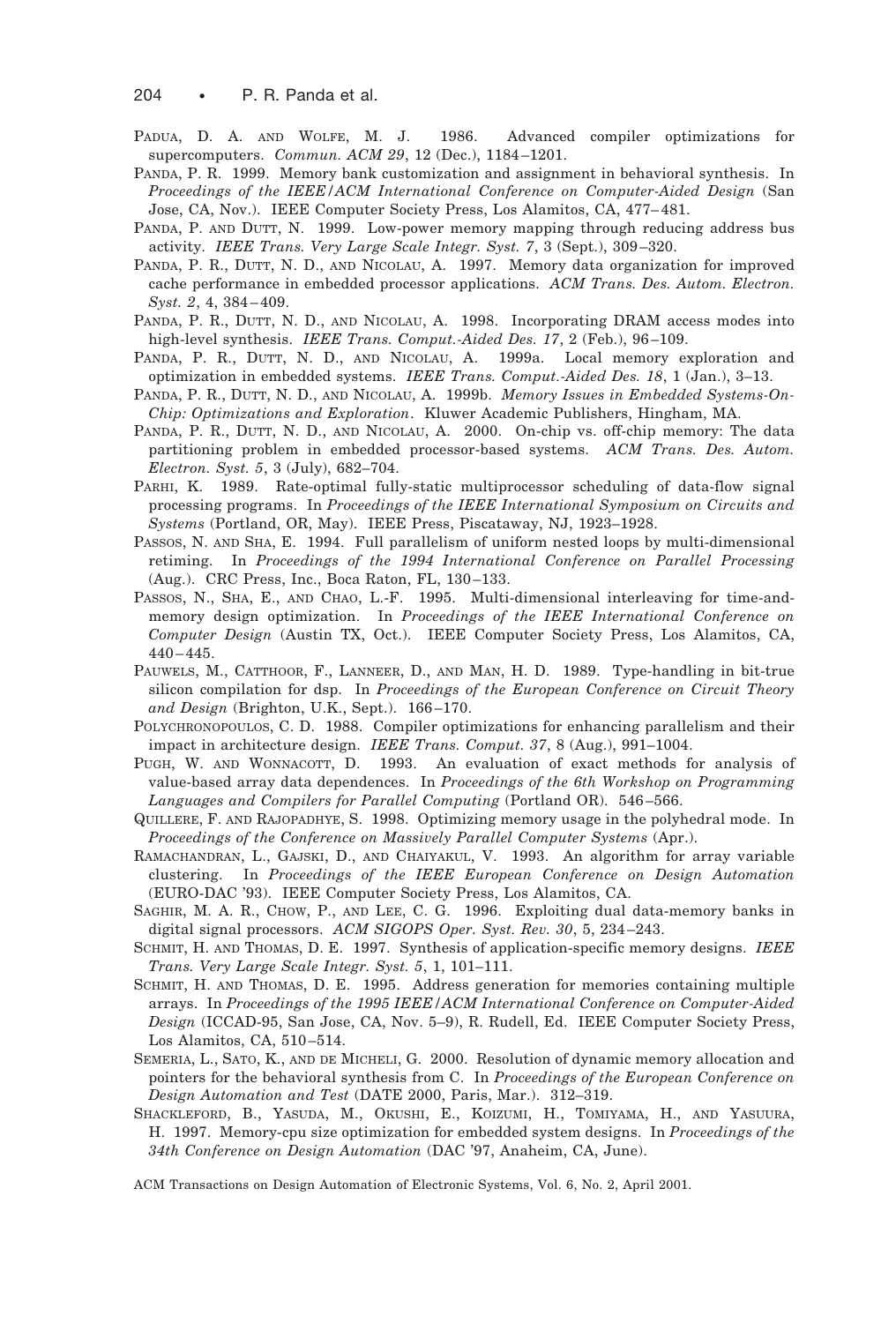- SHANG, W., HODZIC, E., AND CHEN, Z. 1996. On uniformization of affine dependence algorithms. *IEEE Trans. Comput. 45*, 7 (July), 827–839.
- SHANG, W., O'KEEFE, M. T., AND FORTES, J. A. B. 1992. Generalized cycle shrinking. In *Proceedings of the International Workshop on Algorithms and Parallel VLSI Architectures II* (Gers, France, June 3–6), P. Quinton and Y. Robert, Eds. Elsevier Sci. Pub. B. V., Amsterdam, The Netherlands, 131–144.
- SHIUE, W. AND CHAKRABARTI, C. 1999. Memory exploration for low power, embedded systems. In *Proceedings of the 36th ACM/IEEE Conference on Design Automation* (New Orleans LA, June). ACM Press, New York, NY, 140–145.
- SHIUE, W.-T., TADAS, S., AND CHAKRABARTI, C. 2000. Low power multi-module, multi-port memory design for embedded systems. In *Proceedings of the IEEE Workshop on Signal Processing Systems* (Lafayette, LA, Oct.). IEEE Press, Piscataway, NJ, 529–538.
- SLOCK, P., WUYTACK, S., CATTHOOR, F., AND DE JONG, G. 1997. Fast and extensive system-level memory exploration for ATM applications. In *Proceedings of the Tenth International Symposium on System Synthesis* (ISSS '97, Antwerp, Belgium, Sept. 17–19), F. Vahid and F. Catthoor, Chairs. IEEE Computer Society Press, Los Alamitos, CA, 74–81.
- STAN, M. R. AND BURLESON, W. P. 1995. Bus-invert coding for low-power I/O. *IEEE Trans. Very Large Scale Integr. Syst. 3*, 1 (Mar.), 49–58.
- STOK, L. AND JESS, J. A. G. 1992. Foreground memory management in data path synthesis. *Int. J. Circuits Theor. Appl. 20*, 3, 235–255.
- SU, C.-L. AND DESPAIN, A. M. 1995. Cache design trade-offs for power and performance optimization: a case study. In *Proceedings of the 1995 International Symposium on Low Power Design* (ISLPD-95, Dana Point, CA, Apr. 23–26), M. Pedram, R. Brodersen, and K. Keutzer, Eds. ACM Press, New York, NY, 63–68.
- SUDARSANAM, A. AND MALIK, S. 2000. Simultaneous reference allocation in code generation for dual data memory bank asips. *ACM Trans. Des. Autom. Electron. Syst. 5*, 2 (Apr.), 242–264.
- SYNOPSYS INC. 1997. *Behavioral Compiler User Guide*. Synopsys Inc, Mountain View, CA.
- THIELE, L. 1989. On the design of piecewise regular processor arrays. In *Proceedings of the IEEE International Symposium on Circuits and Systems* (Portland, OR, May). IEEE Press, Piscataway, NJ, 2239–2242.
- TOMIYAMA, H., HALAMB, A., GRUN, P., DUTT, N., AND NICOLAU, A. 1999. Architecture description languages for systems-on-chip design. In *Proceedings of the 6th Asia Pacific Conference on Chip Design Languages* (Fukuoka, Japan, Oct.). 109–116.
- TOMIYAMA, H., ISHIHARA, T., INOUE, A., AND YASUURA, H. 1998. Instruction scheduling for power reduction in processor-based system design. In *Proceedings of the Conference on Design, Automation and Test in Europe 98*. 855–860.
- TOMIYAMA, H. AND YASUURA, H. 1996. Size-constrained code placement for cache miss rate reduction. In *Proceedings of the ACM/IEEE International Symposium on System Synthesis* (La Jolla, CA, Nov.). ACM Press, New York, NY, 96–101.
- TOMIYAMA, H. AND YASUURA, H. 1997. Code placement techniques for cache miss rate reduction. *ACM Trans. Des. Autom. Electron. Syst. 2*, 4, 410–429.
- TSENG, C. AND SIEWIOREK, D. P. 1986. Automated synthesis of data paths in digital systems. *IEEE Trans. Comput.-Aided Des. 5*, 3 (July), 379–395.
- VANDECAPPELLE, A., MIRANDA, M., CATTHOOR, E. B. F., AND VERKEST, D. 1999. Global multimedia system design exploration using accurate memory organization feedback. In *Proceedings of the 36th ACM/IEEE Conference on Design Automation* (New Orleans LA, June). ACM Press, New York, NY, 327–332.
- VERBAUWHEDE, I., CATTHOOR, F., VANDEWALLE, J., AND MAN, H. D. 1989. Background memory management for the synthesis of algebraic algorithms on multi-processor dsp chips. In *Proceedings of the IFIP 1989 International Conference on VLSI* (IFIP VLSI '89, Munich, Aug.). IFIP, 209–218.
- VERBAUWHEDE, I. M., SCHEERS, C. J., AND RABAEY, J. M. 1994. Memory estimation for high level synthesis. In *Proceedings of the 31st Annual Conference on Design Automation* (DAC '94, San Diego, CA, June 6–10), M. Lorenzetti, Chair. ACM Press, New York, NY, 143–148.